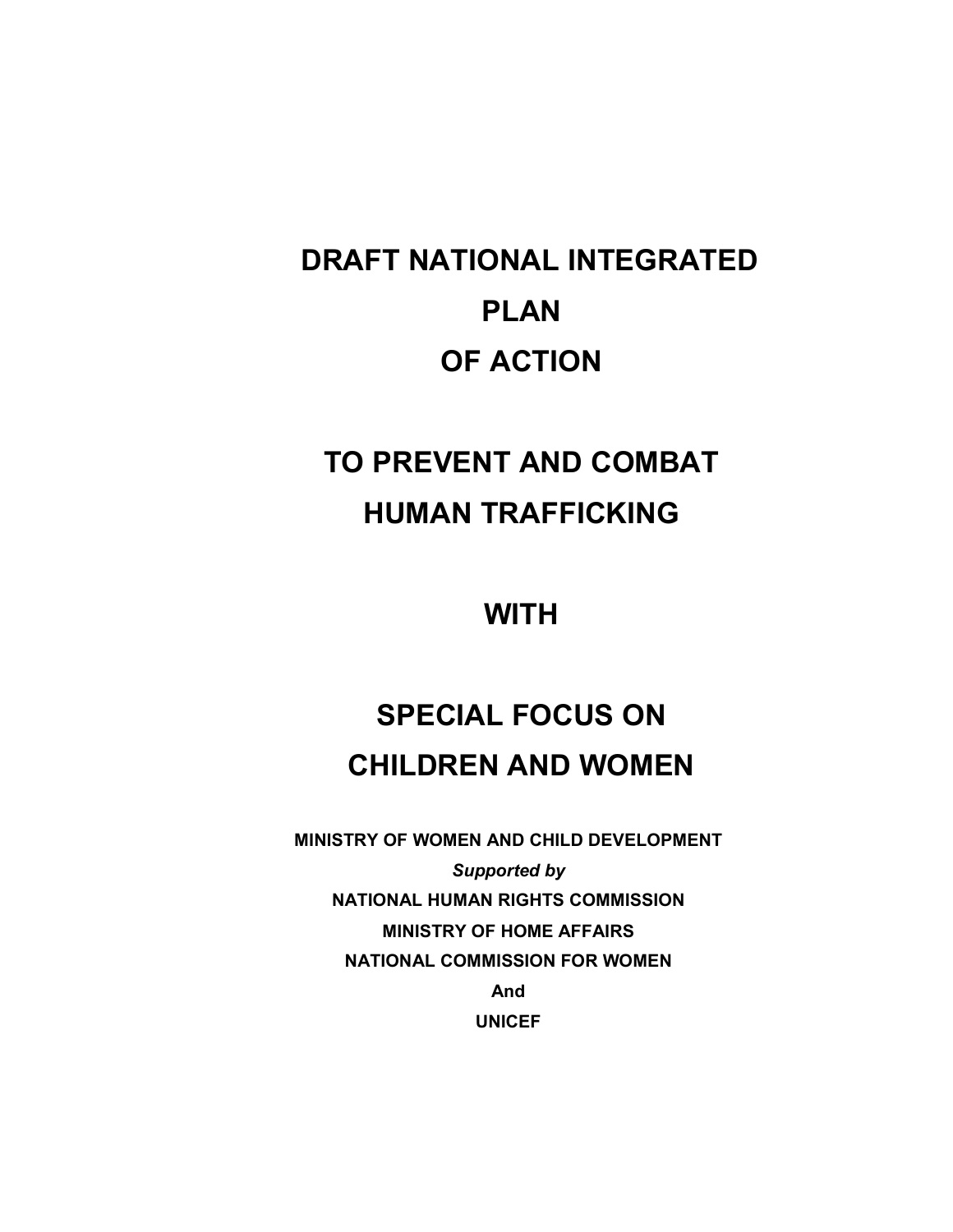## CONTENTS

## I. INTRODUCTION

- 1.1. Definition of Trafficking
- 1.2. Existing Framework
- 1.3. Role of different stakeholders
	- 1.3. A Role of Ministry of Women and Child Development
	- 1.3. B. Role of National Human Rights Commission
	- 1.3. C Role of Ministry of Home Affairs
	- 1.3. D. Role of National Commission for Women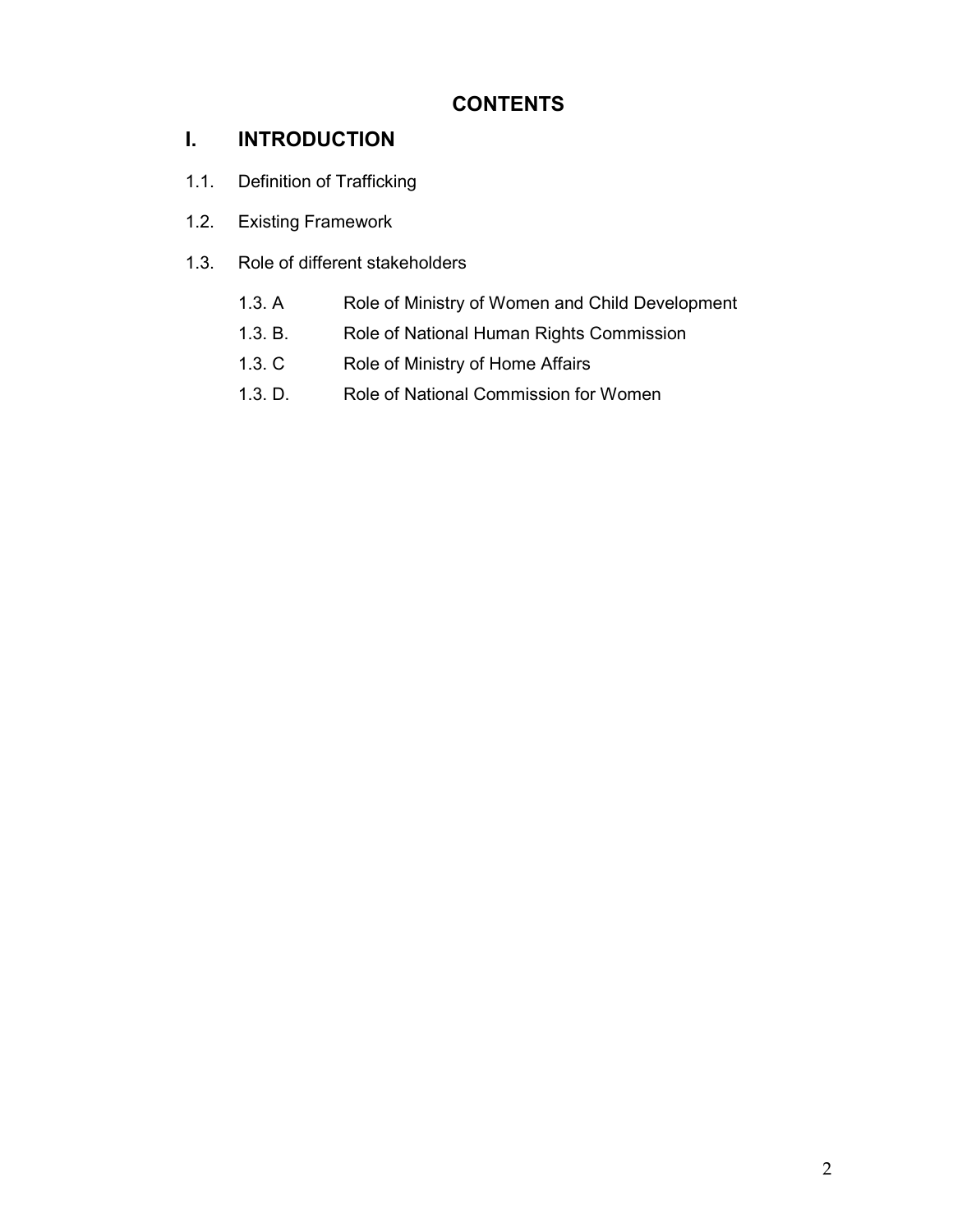## II. INTEGRATED PLAN OF ACTION TO PREVENT AND COMBAT HUMAN TRAFFICKING WITH SPECIAL FOCUS ON CHILDREN AND WOMEN

- 2.1. Background
- 2.2. Ensuring Human Rights of the Victims of Trafficking
- 2.3. Identification of Traffickers and Trafficked Victims
- 2.4. Prevention of Trafficking of human beings
- 2.4.1 Recommendations on Preventing of Trafficking of human beings
- 2.5. Emerging Areas of Concern in Trafficking Their Patterns and Trends
- 2.6. Special Measures for Identification and Protection of Trafficked Child Victims.
- 2.6.1 Recommendations on Special Measures for Identification and Protection of Trafficked Child Victims.
- 2.7. Rescue of Trafficked Victims Especially in Brothel-Based and Street-Based Prostitution with Special Focus on Child Victims
- 2.7.1. Recommendations Rescue of Trafficked Victims Especially in Brothel-Based and Street-Based Prostitution with Special Focus on Child Victims
- 2.8. Rehabilitation, Reintegration and Repatriation of Trafficked Victims with Special Focus on Child Victims
- 2.8.1 Recommendations on Rehabilitation, Reintegration and Repatriation of Trafficked Victims with Special Focus on Child Victims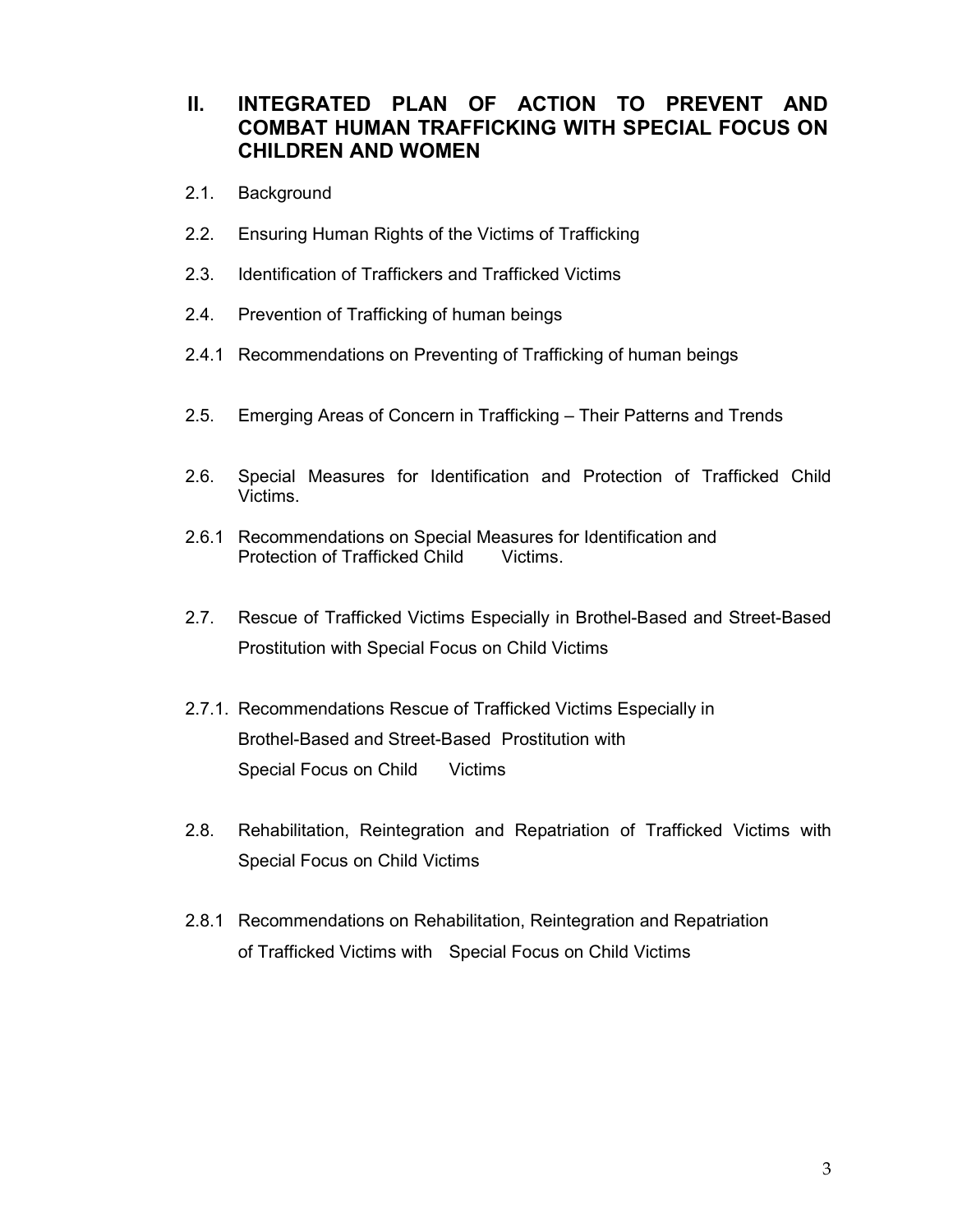- 2.9. Cross-Border Trafficking: National and Regional Cooperation and **Coordination**
- 2.9.1. Recommendations on Cross-Border Trafficking: National and Regional Cooperation and Coordination
- 2.10. Legal Framework and Law Enforcement including Witness Protection and Support to Victims
- 2.10.1. Recommendations
- 2.11. Training, Sensitization, Education and Awareness
- 2.12. Methodology for Translating the Action Points into Action PLAN OF ACTION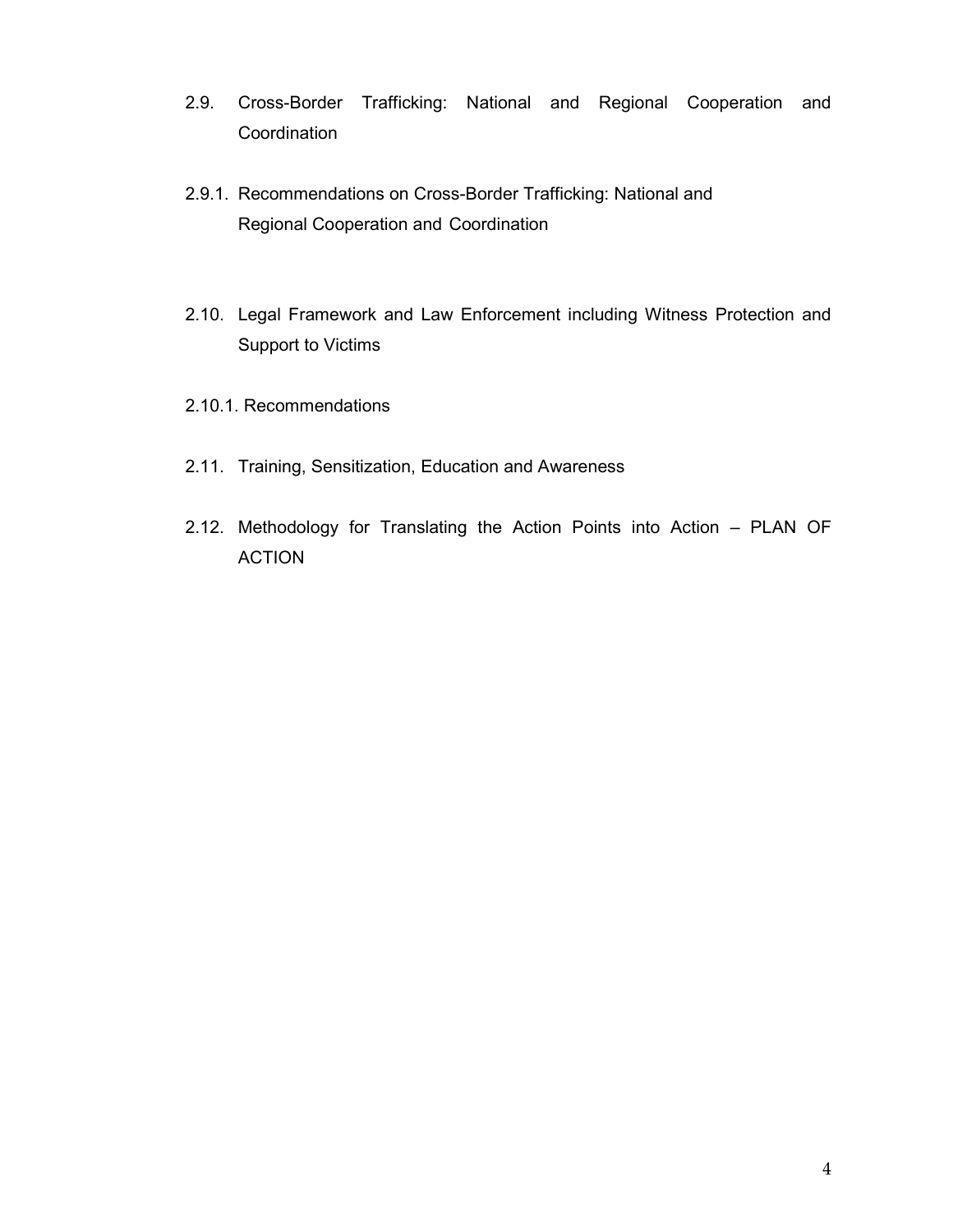## I. INTRODUCTION

 Trafficking of human beings, especially of women and children, is one of the fastest growing trade, generating unaccountable profits annually. The reasons for the increase in this global phenomenon are multiple and complex, affecting rich and poor countries alike. India is no exception to this. The source areas or points of origin are often the more deprived places, regions or countries, and the points of destination are often — although not always — urban conglomerates within or across borders. For all those who view trafficking in economic terms, it is the real or perceived differential between the economic status of source and destination areas that is important. In practice, however, human beings may be and are trafficked from one poor area to another poor area as well for reasons best known to the traffickers, a fact that has been corroborated by research studies and documentation across the world. The fact is that the process of trafficking is designed and manipulated by traffickers for their own ends for which they employ all kinds of means. Therefore the assumption that human beings are always trafficked from undeveloped to more developed places is untenable.

#### 1.1. Definition of Trafficking

 The Protocol to Prevent, Suppress and Punish Trafficking in Persons, Especially Women and Children, supplementing the United Nations Convention against Transnational Organised Crime (Trafficking Protocol) that was adopted in the year 2000 and came into force in December 2003, has perhaps brought the much-needed and widespread consensus on a working definition of trafficking at the global level. Article 3 of the Protocol defines trafficking as follows :

(a) "Trafficking in persons" shall mean the recruitment, transportation, transfer, harbouring or receipt of persons, by means of the threat or use of force or other forms of coercion, of abduction, of fraud, of deception, of the abuse of power or of a position of vulnerability or of the giving or receiving of payments or benefits to achieve the consent of a person having control over another person, for the purpose of exploitation. Exploitation shall include, at a minimum, the exploitation of the prostitution of others or other forms of sexual exploitation, forced labour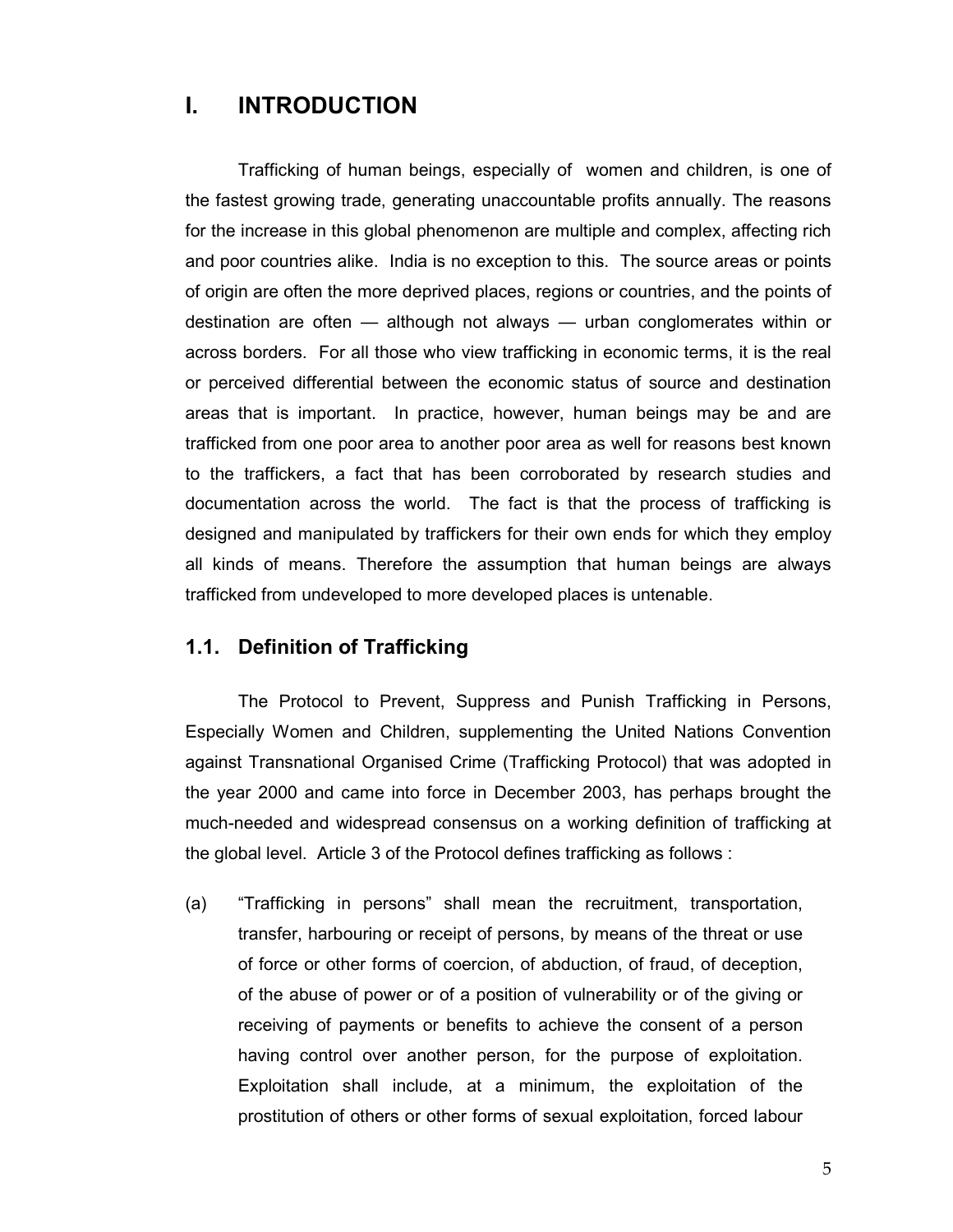or services, slavery or practices similar to slavery, servitude or the removal of organs;

- (b) The consent of a victim of trafficking in persons to the intended exploitation set forth in subparagraph (a) of this article shall be irrelevant where any of the means set forth in subparagraph (a) have been used;
- (c) The recruitment, transportation, transfer, harbouring or receipt of a child for the purpose of exploitation shall be considered "trafficking in persons" even if this does not involve any of the means set forth in subparagraph (a) of this article;
- (d) "Child" shall mean any person under eighteen years of age.

 The above definition clearly spells out that trafficking covers not only the transportation of a persons from one place to another, but also their recruitment and receipt so that anyone involved in the movement of another person for their exploitation is part of the trafficking process. It further articulates that trafficking is not limited to sexual exploitation only for it could occur also for forced labour and other slavery like practices. This means that people who migrate for work in agriculture, construction or domestic work, but are deceived or coerced into working in conditions they do not agree to, be also defined as trafficked people. The Government of India signed the Trafficking Protocol on 12 December 2002. This is a huge step forward in advancing the human rights of trafficked people as it not only prevents and protects the victims of trafficking but also punishes the traffickers. Further , the 1949 Convention for the Suppression of the Traffic of Persons and of the Exploitation of the Prostitution of Others, the Convention on the Elimination of All Forms of Discrimination Against Women (CEDAW) and the Convention on the Rights of the Child (CRC), have been ratified by the Government of India.

 It would be pertinent to mention here that the Government of India has ratified the two Optional Protocols to the Convention on the Rights of the Child – (i) on the Involvement of Children in Armed Conflicts and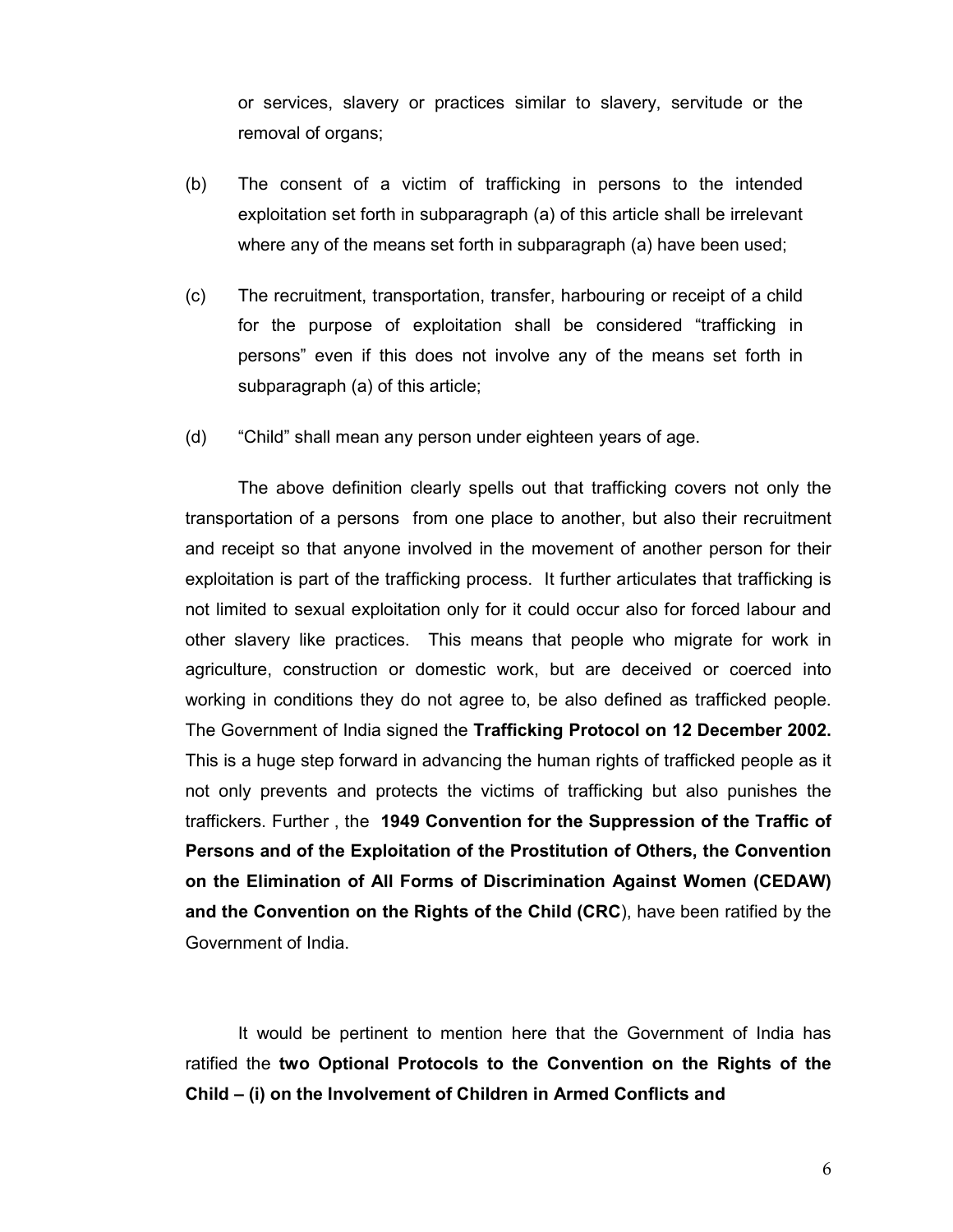ii) On the Sale of Children, Child Prostitution and Child Pornography.

 The Convention on Preventing and Combating Trafficking in Women and Children for Prostitution devised by the South Asian Association for Regional Cooperation (SAARC) in 2002, has also defined the term 'trafficking' as 'the moving, selling or buying of women and children for prostitution within and outside a country for monetary or other considerations with or without the consent of the person subjected to trafficking'. The Government of India has ratified this Convention along with other members of SAARC

#### 1.2. Existent Framework

 The Constitution of India, the fundamental law of the land, forbids trafficking in persons. Article 23 of the Constitution specifically prohibits "traffic in human beings and begar and other similar forms of forced labour". Article 24 further prohibits employment of children below 14 years of age in factories, mines or other hazardous employment. Other fundamental rights enshrined in the Constitution relevant to trafficking are Article 14 relating to equality before law, Article 15 that deals with prohibition of discrimination on grounds of religion, race, caste, sex or place of birth, Article 21 pertaining to protection of life and personal liberty and Article 22 concerning protection from arrest and detention except under certain conditions.

 The Directive Principles of State Policy articulated in the Constitution are also significant, particularly Article 39 which categorically states that men and women should have the right to an adequate means of livelihood and equal pay for equal work; that men, women and children should not be forced by economic necessity to enter unsuitable vocations; and that children and youth should be protected against exploitation. Further, Article 39A directs that the legal system should ensure that opportunities for securing justice are not denied to any citizen because of economic or other disabilities. In addition to this, Article 43 states that all workers should have a living wage and there should be appropriate conditions of work so as to ensure a decent standard of life.

 The commitment to address the problem of trafficking in human beings is also reflected in various laws/legislations and policy documents of the Government of India. The Indian Penal Code, 1860 contains more than 20 provisions that are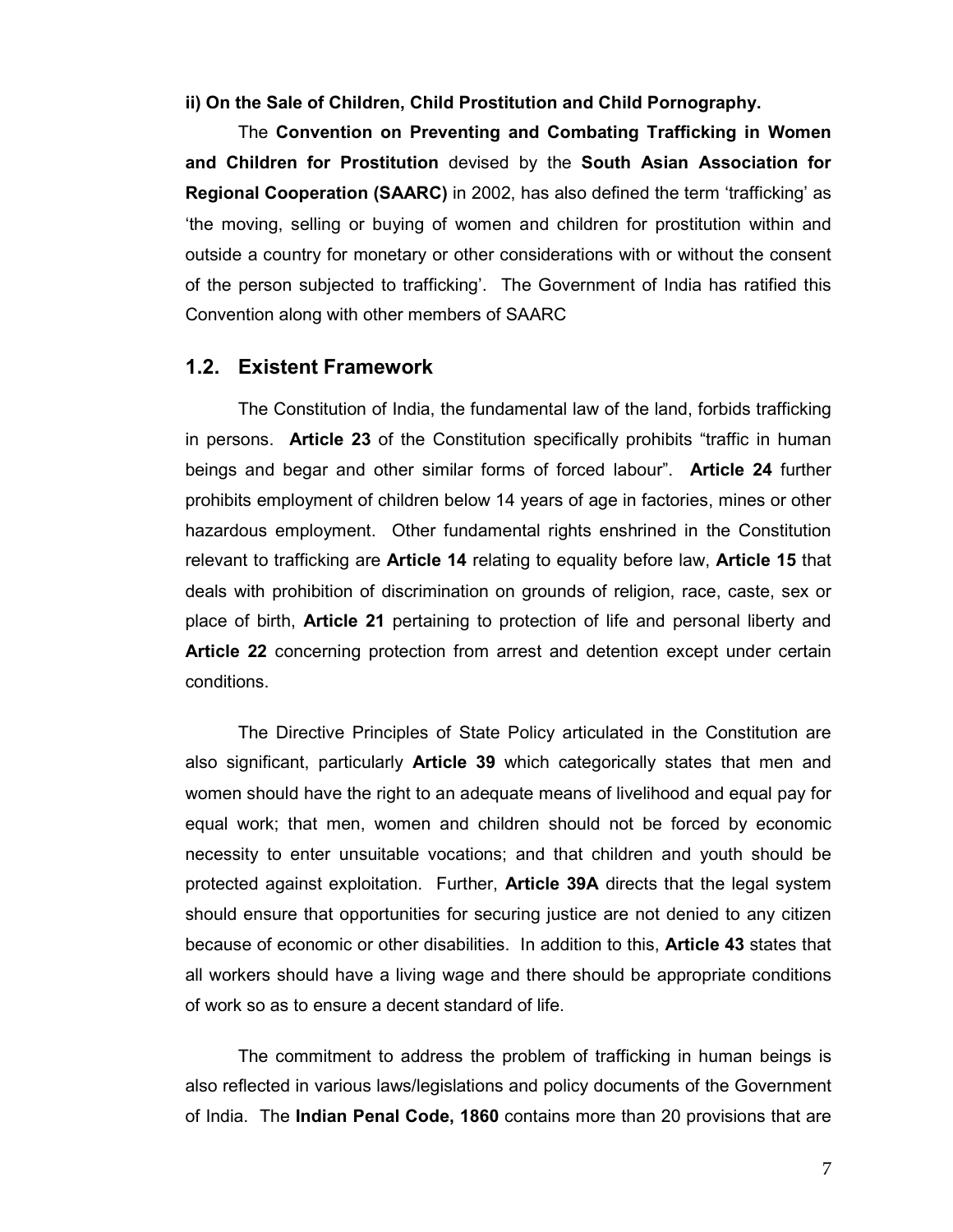relevant to trafficking and impose criminal penalties for offences like kidnapping, abduction, buying or selling a person for slavery/labour, buying or selling a minor for prostitution, importing/procuring a minor girl, rape, etc.

 The Immoral Traffic (Prevention) Act, 1956 (ITPA), initially enacted as the 'Suppression of Immoral Traffic in Women and Girls Act, 1956, is the main legislative tool for preventing and combating trafficking in human beings in India. However, till date, its prime objective has been to inhibit/abolish traffic in women and girls for the purpose of prostitution as an organized means of living. The Act criminalizes the procurers, traffickers and profiteers of the trade but in no way does it define 'trafficking' per se in human beings. The other relevant Acts which address the issue of trafficking in India are the Karnataka Devdasi (Prohibition of Dedication) Act, 1982; Child Labour (Prohibition and Regulation) Act, 1986; Andhra Pradesh Devdasi (Prohibiting Dedication) Act, 1989; Information Technology Act, 2000; the Goa Children's Act, 2003; and the Juvenile Justice (Care and Protection of Children) Amendment Act, 2006. Beside these, there are also certain other collateral laws having relevance to trafficking. These are the Indian Evidence Act, 1872; Child Marriage Restraint Act, 1929; Young Persons (Harmful Publications) Act, 1956; Probation of Offenders Act, 1958; Criminal Procedure Code, 1973; Bonded Labour System (Abolition) Act, 1976; Indecent Representation of Women (Prohibition) Act, 1986; and the Transplantation of Human Organs Act, 1994.

 The judiciary too has played an active role in preventing and combating trafficking by pronouncing some landmark judgments in "Public Interest Litigations". Prominent among them are the 1990 case of *Vishal Jeet v. Union of* India and the 1997 case of Gaurav Jain v. Union of India. In the former case, on the directions given by the Supreme Court, the Government constituted a Central Advisory Committee on Child Prostitution in 1994. Subsequently, State Advisory Committees were also setup by State Governments. The outcome of the latter case was constitution of a Committee on Prostitution, Child Prostitutes and Children of Prostitutes to look into the problems of commercial sexual exploitation and trafficking of women and children and of children of trafficked victims so as to evolve suitable schemes in consonance with the directions given by the Apex Court. These and subsequent case laws thereafter have influenced Government policies, programmes and schemes, as well as law enforcement.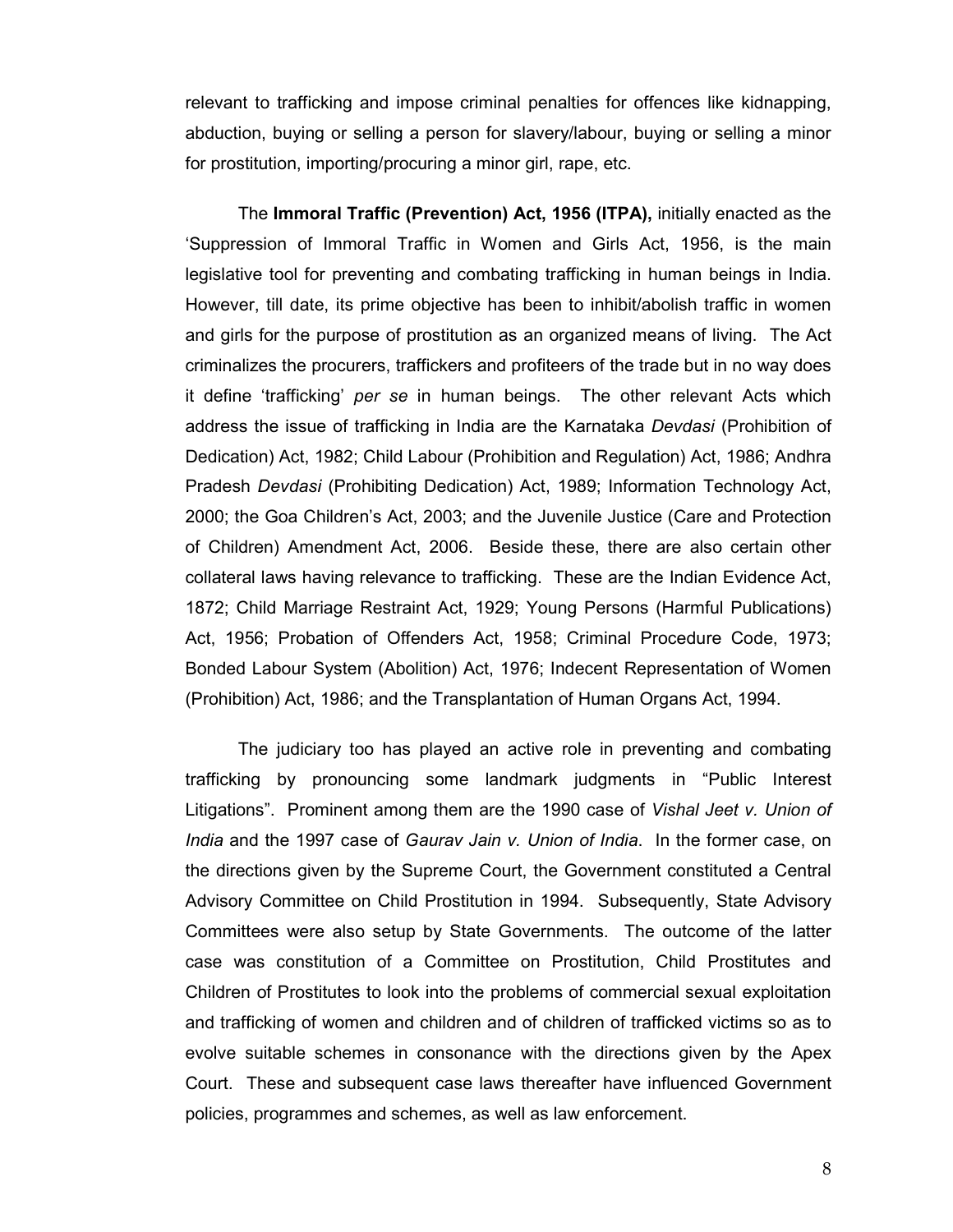## 1.3 Role of different Stakeholders

#### 1.3. A Role of Ministry of Women and Child Development

 Based on the Report of the Central Advisory Committee on Child Prostitution, the recommendations of the National Commission for Women and the directions of the Supreme Court of India as well as the experiences of various nongovernmental organizations working in this area, the Ministry of Women and Child Development, the Nodal Ministry in the Government of India dealing with issues concerning women and children including trafficking drew up a National Plan of Action to Combat Trafficking and Commercial Sexual Exploitation of Women and Children in the year 1998. A Central Advisory Committee under the chairpersonship of Secretary, Ministry of Women and Child Development has also been constituted with members from Central Ministries like the Ministry of Home Affairs, Ministry of External Affairs, Ministry of Tourism, Ministry of Health, Ministry of Social Justice and Empowerment, Ministry of Information Technology and Ministry of Law and Justice to combat trafficking in women and children and commercial sexual exploitation as well as to rehabilitate victims of trafficking and Commercial Sexual Exploitation and improve legal and law enforcement systems. This Committee meets once in every three months wherein senior representatives of State Governments where the problem of trafficking is found to be rampant are also invited. Other invitees to the meetings of the Central Advisory Committee are representatives of prominent NGOs and international organizations working in the area of trafficking, National Commission for Women, National Human Rights Commission, Central Social Welfare Board, National Crime Records Bureau, Border Security Force, Intelligence Bureau, Central Bureau of Investigation, and the Sashastra Suraksha Bal. The Ministry of Women and Child Development has requested all Secretaries of the Department of Women and Child Development in the States and Union Territories to hold regular meetings of the State Advisory Committee constituted under the 1998 National Plan of Action to Combat Trafficking and Commercial Sexual Exploitation of Women and Children and monitor initiatives being undertaken by them with regard to prevention, rescue, rehabilitation, reintegration and repatriation of victims of trafficking.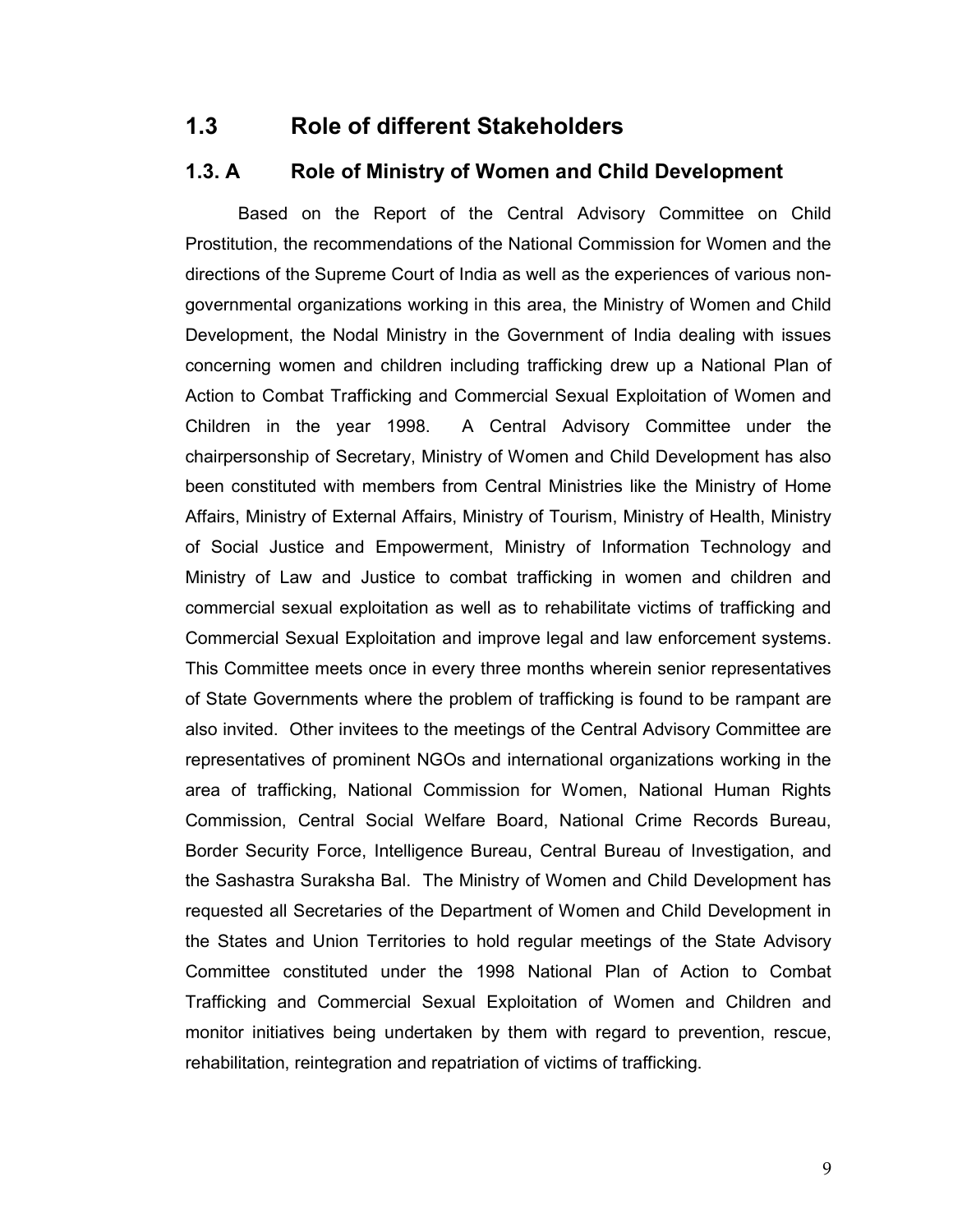The Ministry of Women and Child Development has also undertaken a study in collaboration with UNICEF on Rescue and Rehabilitation of Child Victims Trafficked for Commercial Sexual Exploitation. The Report of this study was released to the public in 2005. The Ministry of Women and Child Development, in 2005, also formulated a Protocol for Pre-Rescue, Rescue and Post-Rescue Operations of Child Victims of Trafficking for Commercial Sexual Exploitation. This Protocol contains guidelines for State Governments and a strategy for Rescue Team Members for pre-rescue, rescue and post-rescue operations concerning children who are victims of trafficking and were sexually being exploited for commercial reasons. The Ministry of Women and Child Development in collaboration with UNICEF and various other organizations has developed three training manuals – the "Manual for Judicial Workers on Combating Trafficking of Women and Children for Commercial Sexual Exploitation", "Manual for Medical Officers for Dealing with Child Victims of Trafficking and Commercial Sexual Exploitation", and "Manual for Social Workers Dealing with Child Victims of Trafficking and Commercial Sexual Exploitation". While the Manual for Medical Officers was developed by the Ministry of Women and Child Development in collaboration with the Indian Medical Association, the one for the Judiciary was developed in collaboration with the National Human Rights Commission.

 The Ministry also developed, in collaboration with Unicef, several communication creatives in the form of posters, games, newspaper advertisements, films for video parlours, Television spots in several regional languages for prevention of trafficking of girls. The creatives were developed on the basis of an Action Research conducted in selected states.

10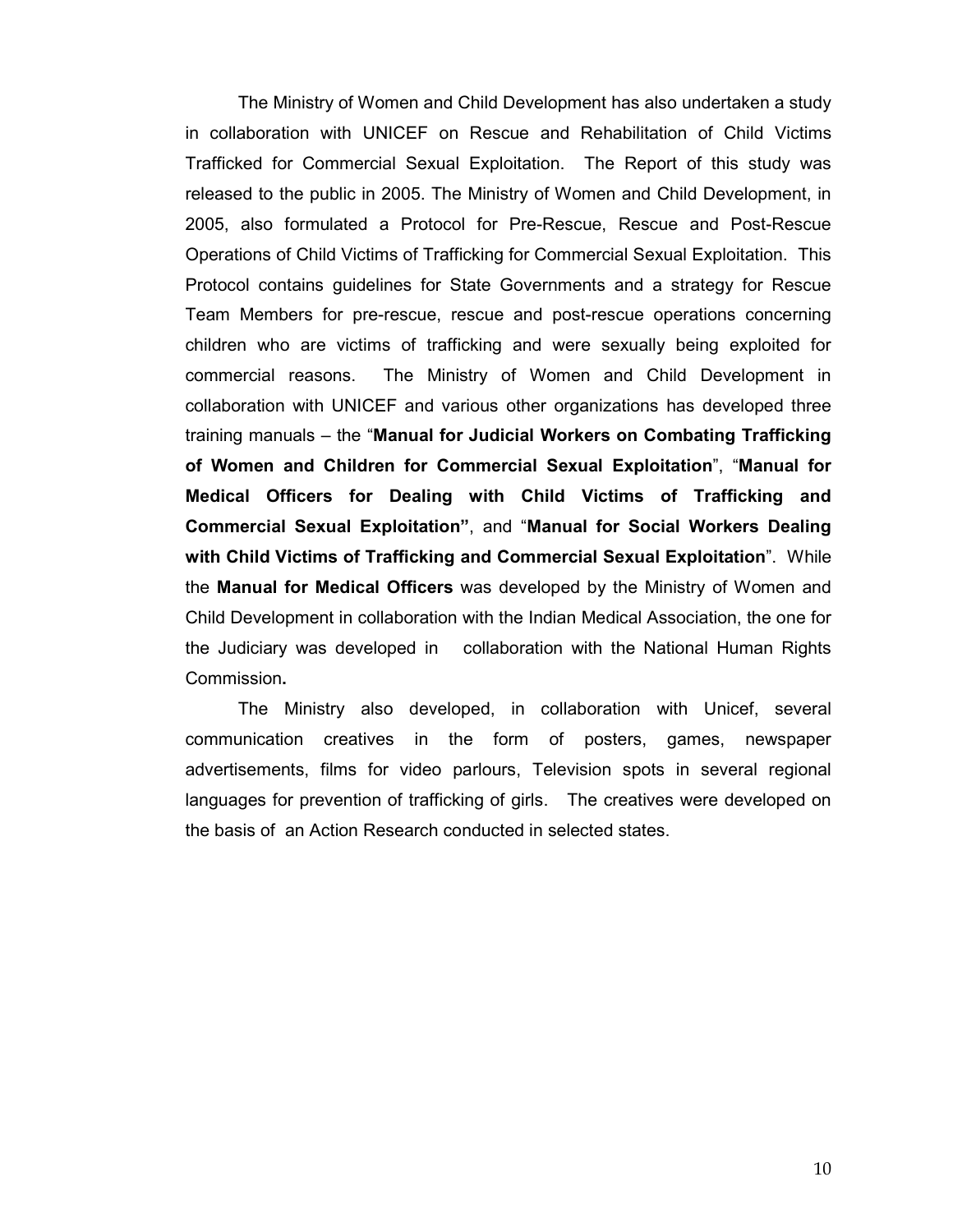#### 1.3. B. Role of National Human Rights Commission

 In view of the existing trafficking scenario and at the request of the UN High Commissioner for Human Rights as well as on the recommendations of the Asia Pacific Forum of National Human Rights Institutions, the National Human Rights Commission nominated one of its Members to serve as a Focal Point on Human Rights of Women, including Trafficking in 2001. Among the activities initiated by the Focal Point was an Action Research on Trafficking in Women and Children in India in the year 2002 in collaboration with UNIFEM and the Institute of Social Sciences, a Research Institute in New Delhi. The main focus of the Action Research was to find out the trends, dimensions, factors and responses related to trafficking in women and children in India. Besides, it looked into various other facets of trafficking, viz., the routes of trafficking, transit points, the role of law enforcement agencies, NGOs and other stakeholders in detecting and curbing trafficking. It also reviewed the existent laws at the national, regional and international level. The Action Research was completed in July 2004 and its Report was released to the public in August 2004. The recommendations and suggestions that emerged out of the Action Research were forwarded to all concerned in the Central Government, States/Union Territories for effective implementation. They were also requested to send an action taken report on the steps taken by them. In order that the recommendations and suggestions of the Action Research were implemented in true spirit, the Commission subsequently devised a comprehensive Plan of Action to Prevent and End Trafficking in Women and Children in India and disseminated the same to all concerned.

 Before commencing the Action Research, an Information Kit on Preventing and Combating Trafficking in Women and Children was also published by the Focal Point. The main aim of the Information Kit was to inform the society about the various aspects of Trafficking – its forms, the estimates, the causes, the consequences, the modus operandi and the role of the Commission in preventing and combating trafficking. Prior to the establishment of the Focal Point, the Commission with the help of UNICEF and other organizations had carried out a campaign of Public Awareness on the problem of Child Prostitution and Sexual Abuse of Children in 1998.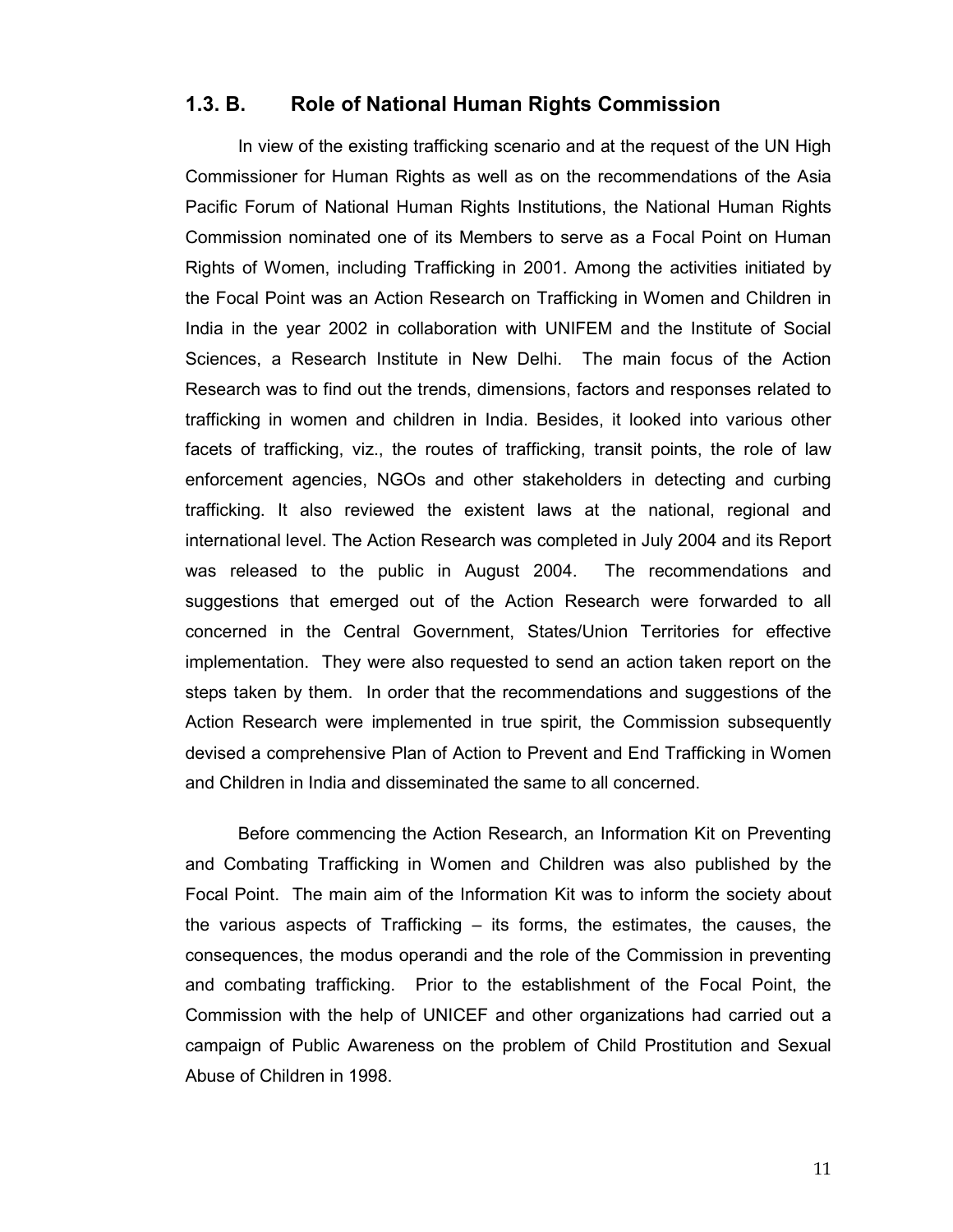Pained with the plight of children who were victims of trafficking, the Commission and the Prasar Bharati, with support from UNICEF, collectively prepared a Guidebook for the Media on addressing cases of children who have been sexually abused . The main objective of the guidebook is to encourage media professionals to address the issue of sexual violence against children in a consistent, sensitive and effective manner, consonant with the rights and best interests of children. Further, to prevent cross-border trafficking, the National Human Rights Commission requested the Directors General of Police of Uttar Pradesh, Bihar and West Bengal to be vigilant about the issue. The National Human Rights Commissions of India and Nepal have prepared a Memorandum of Understanding (MoU) to prevent and check cross-border trafficking. However, the draft MoU is still pending with the Ministry of External Affairs, Government of India.

To spread awareness on prevention of sex tourism and trafficking, the Commission in collaboration with the UNIFEM and an NGO organized a one-day Sensitization Programme on Prevention of Sex Tourism and Trafficking in the year 2003. The main objective of the programme was to sensitize senior representatives of the hotel and tourism industry on various issues relating to sex tourism and trafficking. A National Workshop to Review the Implementation of Laws and Policies Related to Trafficking was also organized in 2004 in collaboration with PRAYAS, A Field Action Project of the Tata Institute of Social Sciences, Mumbai to work towards an effective rescue and post-rescue strategy.

#### 1.3. C Role of Ministry of Home Affairs

 The Ministry of Home Affairs is also concerned with the problem of trafficking in human beings. It organized a two-day National Seminar on the subject in collaboration with the National Human Rights Commission and the United Nations Office on Drugs and Crime (UNODC) at the India Habitat Centre, New Delhi on 27 and 28 October 2005. The recommendations that emanated out of this Seminar have been sent to all concerned Ministries. In August/September 2006, the Ministry of Home Affairs set up a Nodal Cell for Prevention of Trafficking. The main function of this Cell is to coordinate, network and provide feedback to the State Governments and other concerned agencies on a sustained and continuous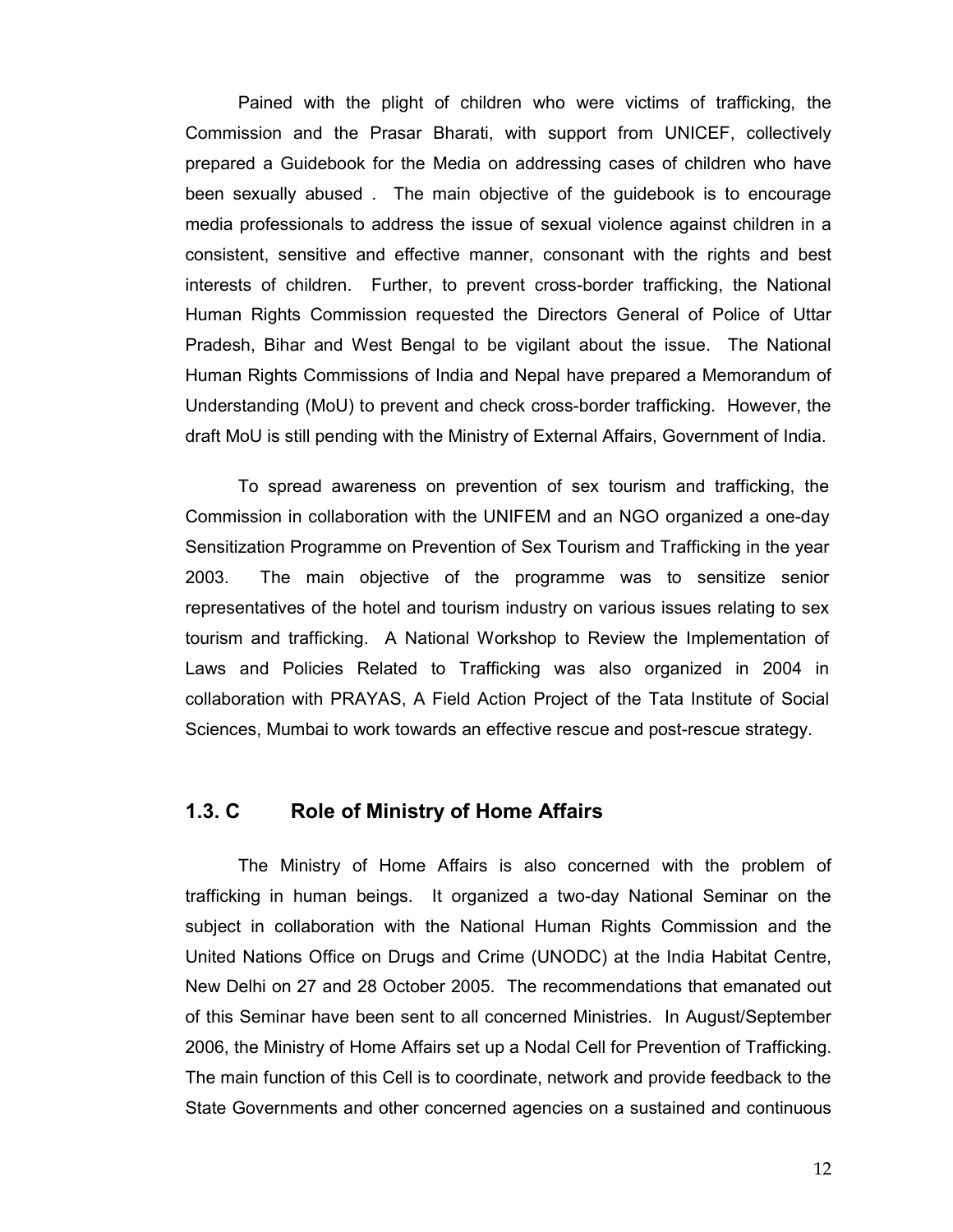basis so as to prevent and combat trafficking in human beings. This Cell has also been made responsible to document 'best practices' in preventing and combating trafficking in human beings as well as share data inputs with other stakeholders. In order to review the overall status of trafficking in the country, the Cell proposes to convene regular meetings every quarter with all stakeholders.

Two major initiatives by MHA include:

.

Partnering with the UNODC in the largest Anti Human Trafficking project of the UN and addressing the empowerment of the law enforcement agencies in 5 states in India the Project started in May 2006 has made several achievements and definite impact on the Anti trafficking front.

The MHA has organized the Nodal Officers Conference, involving the offcials from all states on Anti human trafficking. 2 meetings have been held where the state Nodal officers and representatives of UNODC, NCRB, as well as several Ministries of the GOI have participated.

#### 1.3. D. Role of National Commission for Women

 The National Commission for Women is also dealing with the problem of trafficking in women and children. In late 90s, it undertook two studies entitled 'The Lost Childhood' and 'Velvet Blouse – Sexual Exploitation of Children'. In 2001, it undertook another study entitled 'Trafficking – A Socio-Legal Study'. Later in 2004, a study on 'Coastal Sex Tourism' was carried out by it. Along with these research studies, it has organized various seminars, training programmes and conferences on the subject of trafficking Based on the above, it suggested amendments to ITPA in order to have a comprehensive law on trafficking. The Commission also organizes legal awareness campaigns to sensitize the women on various legal issues

 The Ministry of Women and Child Development, the Ministry of Home Affairs and the National Human Rights Commission have requested all Chief Secretaries and Directors General of Police to sensitize the subordinate functionaries at the cutting edge on trafficking as well as other issues related to trafficking so that perpetrators of trafficking and its allied activities are severely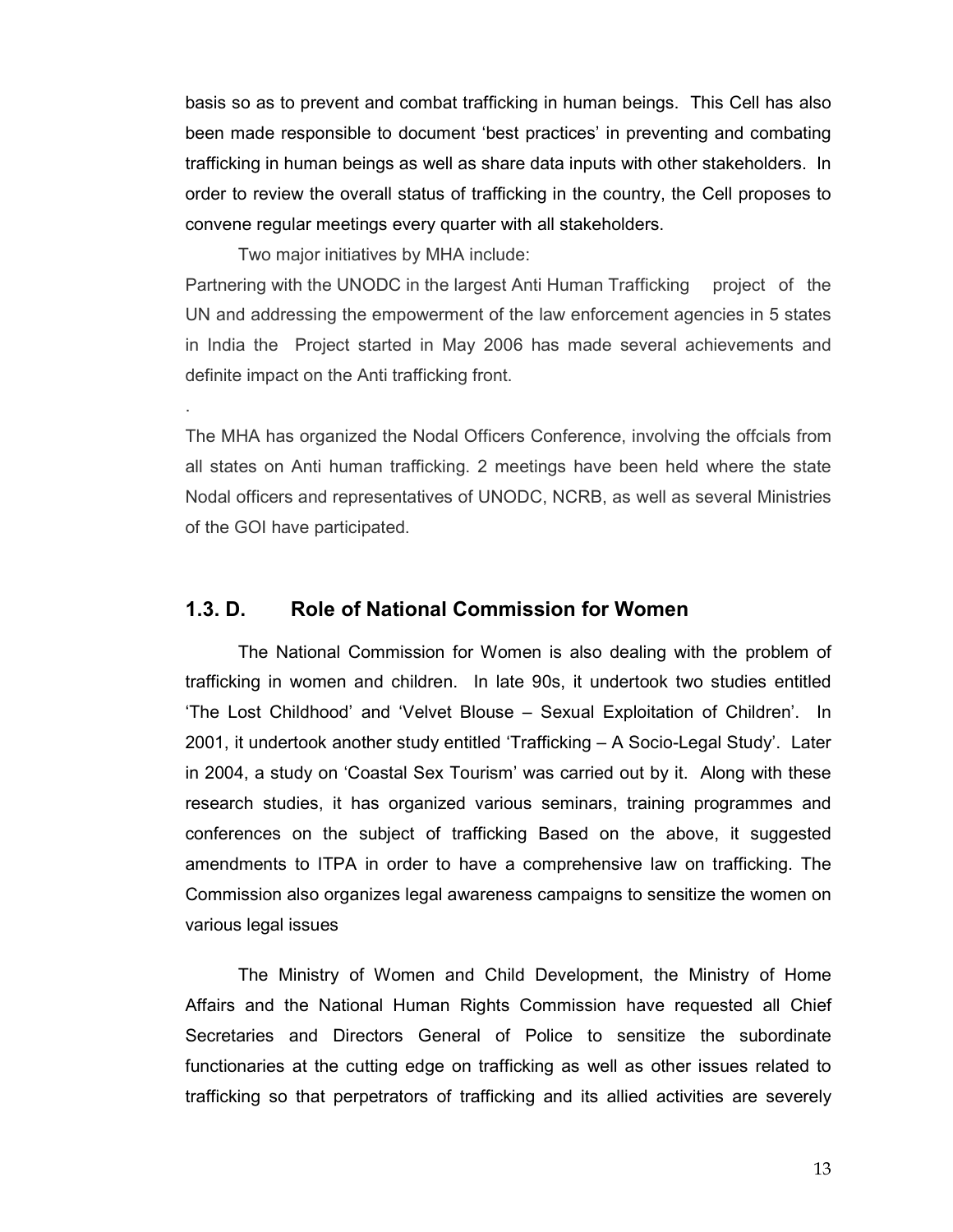dealt under the relevant provisions of law. The Ministry of Women and Child Development, the Ministry of Home Affairs, the National Human Rights Commission and the National Commission for Women on their own and in collaboration with the civil society are sensitizing the judicial officers, police officers, government officers and various other stakeholders on issues related to trafficking in human beings for various purposes.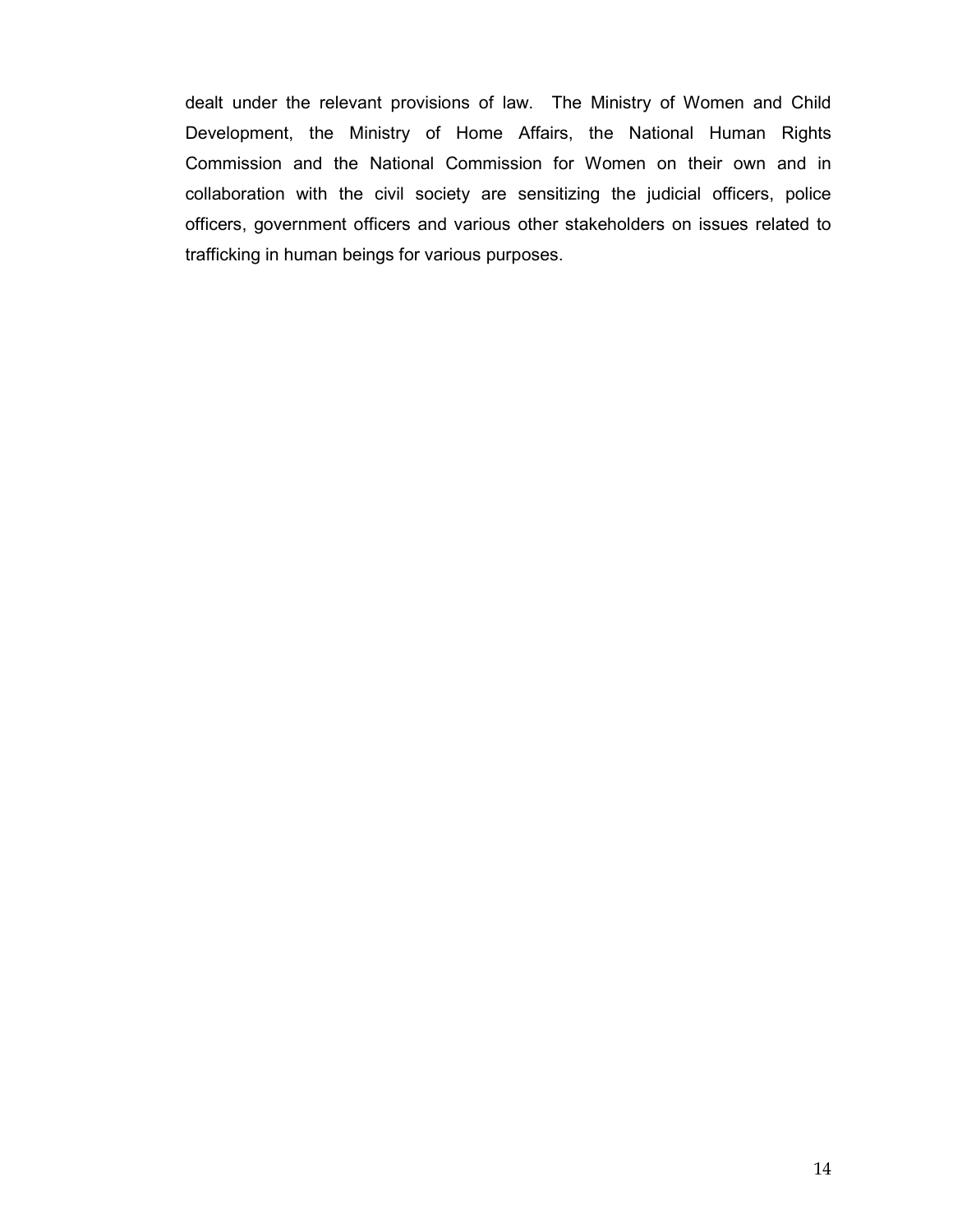## 2. INTEGRATED PLAN OF ACTION TO PREVENT AND COMBAT HUMAN TRAFFICKING WITH SPECIAL FOCUS ON CHILDREN AND WOMEN

### 2.1. Background

 In order that these recommendations that have emerged from several consultations and workshops organized by concerned Ministries, National Commissions and other stakeholders are acted upon, the Ministry of Women and Child Development, Ministry of Home Affairs, National Human Rights Commission and National Commission for Women have decided to work in unison and drawn up an Integrated Plan of Action to Prevent and Combat Human Trafficking with Special Focus on Children and Women, which has encompassed on all such recommendations. It was felt that such a Plan of Action would guide and facilitate uniform action on the part of all concerned so that trafficking is prevented and trafficked victims are rescued, rehabilitated and reintegrated with their families and communities. The Integrated Plan of Action outlined below consists of action points grouped under:

- Ensuring Human Rights Perspective of the Victims of Trafficking
- Identification of Traffickers and Trafficked Victims
- Preventing Trafficking
- Emerging Areas of Concern in Trafficking Their Patterns and Trends
- Special Measures for Identification and Protection of Trafficked Child Victims
- Rescue of Trafficked Victims Especially in Brothel-Based and Street-Based Prostitution with Special Focus on Child Victims
- Rehabilitation, Reintegration and Repatriation of Trafficked Victims with Special Focus on Child Victims
- Cross-Border Trafficking: National and Regional Cooperation and **Coordination**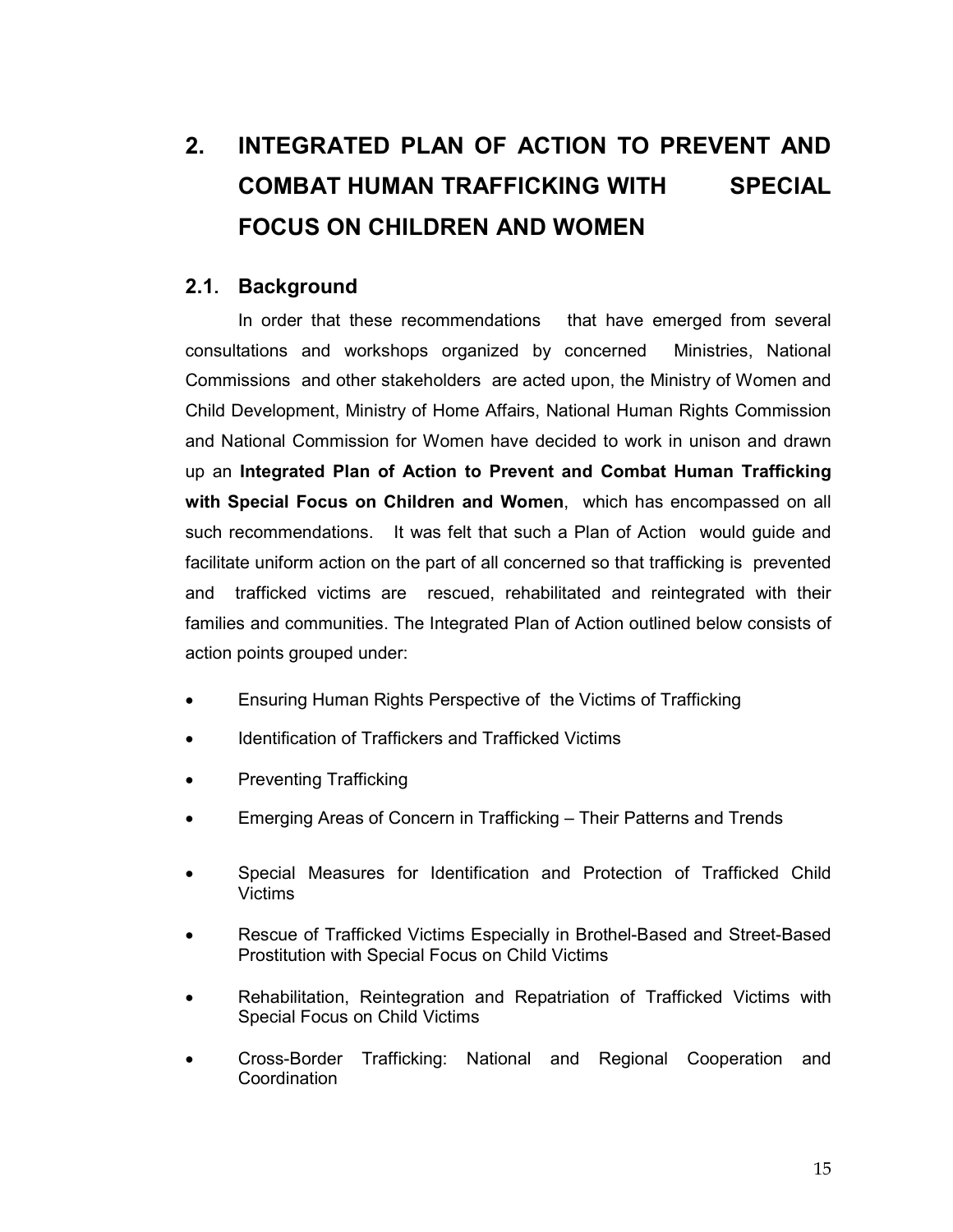- **Legal Framework and Law Enforcement**
- Witness Protection and Support to Victims
- Training, Sensitization, Education and Awareness
- Methodology for Translating the Action Points into Action

The ultimate objective of the Integrated Plan of Action is to mainstream and reintegrate all victims of trafficking in society.

#### 2.2. Ensuring Human Rights Perspective for the Victims of Trafficking

 Violations of human rights are both a cause and a consequence of human trafficking. Accordingly, it is essential to place the protection of human rights at the center of any measures taken to prevent and end trafficking. Anti-trafficking measures should not adversely affect the human rights and dignity of persons, in particular, the rights of those who have been trafficked. The overall machinery deployed by the Central Government/State Governments/Union Territories should consider:

- Taking steps to ensure that measures adopted for the purpose of preventing and combating human trafficking do not have an adverse impact on the rights and dignity of trafficked persons.
- Developing standard minimum guidelines for all officials and service providers with regard to pre-rescue, rescue and post-rescue operations including rehabilitation, reintegration and repatriation of trafficked victims. These guidelines should be gender-responsive and should also provide further referral to other service providers in order to prevent revictimization. These could be prepared in the form of information kits/booklets/handbooks/do's and don'ts or be made part of the rules issued under the concerned law and should specify the accountability of the agencies concerned in providing services. This would enable all officials and service providers -- judicial officers, prosecutors, lawyers, law enforcement officials, medical and psycho-social professionals, functionaries manning homes/agencies of different kinds and others, to discharge their functions and duties effectively.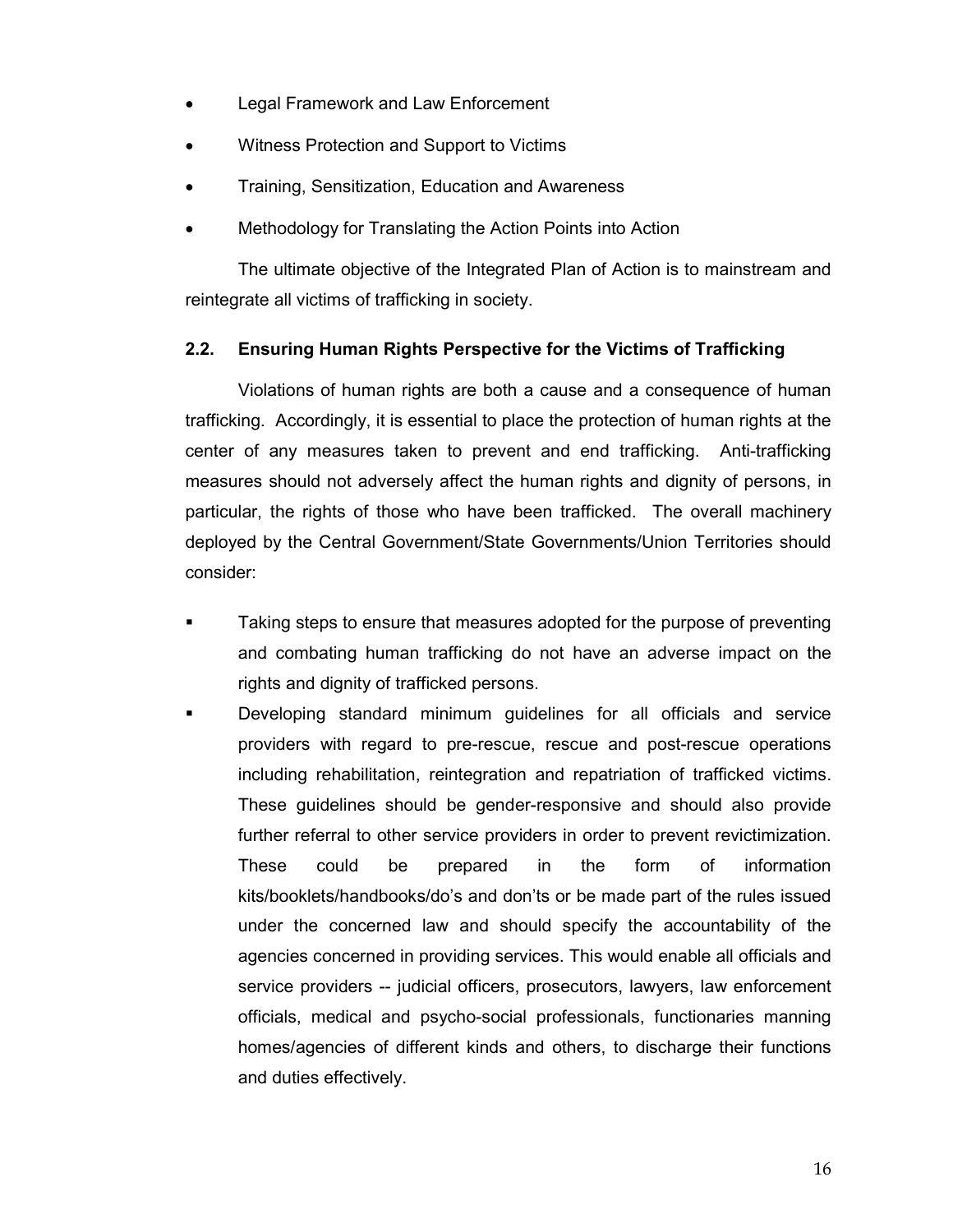- Taking particular care to ensure that the issue of gender-based discrimination is addressed systematically when anti-trafficking measures are proposed with a view to ensure that such measures are not applied in a discriminatory manner.
- Ensuring that trafficked children, including girl children, are dealt with separately from adult trafficked persons in terms of laws, policies, programmes and interventions. The best interest of the child should be of prime consideration in all actions concerning trafficked children. Steps to be initiated to ensure that children who are victim of trafficking are not subjected to criminal procedures or sanctions for offences related to their situation as trafficked persons.
- Ensuring that trafficked victims are provided with the opportunity to access the mechanisms of justice for prompt redressal for the harm they have suffered, as provided by the law.
- Ensuring that ethical guidelines are followed while interviewing victims and while reporting on trafficking cases. The identity of the victim to be protected at every stage.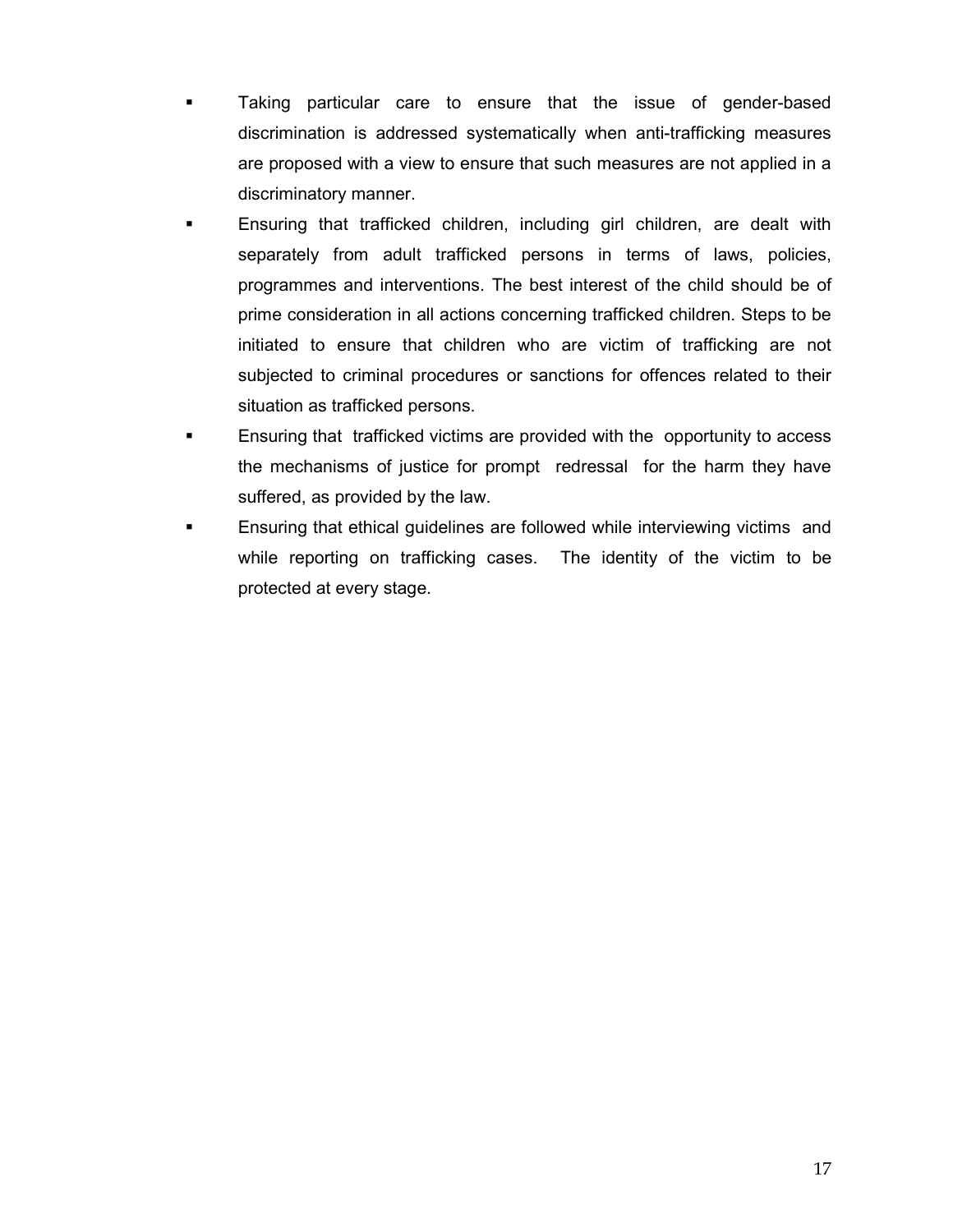#### 2.3. Identification of Traffickers and Trafficked Victims

 Trafficking means much more than the organized movement of persons for profit. The critical additional factor that distinguishes trafficking from other kinds of clandestine movement of persons is the presence of force, coercion and/or deception throughout or at some stage in the process – such deception, force or coercion being used for the purpose of exploitation. It is therefore very essential to keep a watch on all kinds of movements. Besides, the Central Governments, State Governments and Union Territory Administrations should not only identify and target the traffickers only but also those who are involved in controlling and exploiting trafficked victims. For example, those who are recruiters, transporters, those who transfer and/or maintain trafficked persons in exploitative situations, those involved in related crimes and those who profit either directly or indirectly from trafficking, its component acts and related offences.

- 1. Developing guidelines and procedures for relevant State authorities and officials such as police, border security personnel, immigration officials and others involved in the detection, detention, reception and processing of irregular migrants, to permit the rapid and accurate identification of traffickers and trafficked victims, including children.
- 2. Providing appropriate training to relevant State authorities and officials in the identification of traffickers and trafficked victims, including children and correct application of the guidelines and procedures referred to above.
- 3. Ensuring cooperation between relevant authorities, officials and non governmental organizations to facilitate the identification of traffickers and trafficked victims and provision of assistance and support to trafficked victims. The organization and implementation of such cooperation should be formalized in order to maximize its effectiveness.
- 4. Identifying appropriate points of intervention to ensure that migrants and potential migrants are warned about possible dangers and consequences of trafficking and receive information that enables them to seek assistance if required.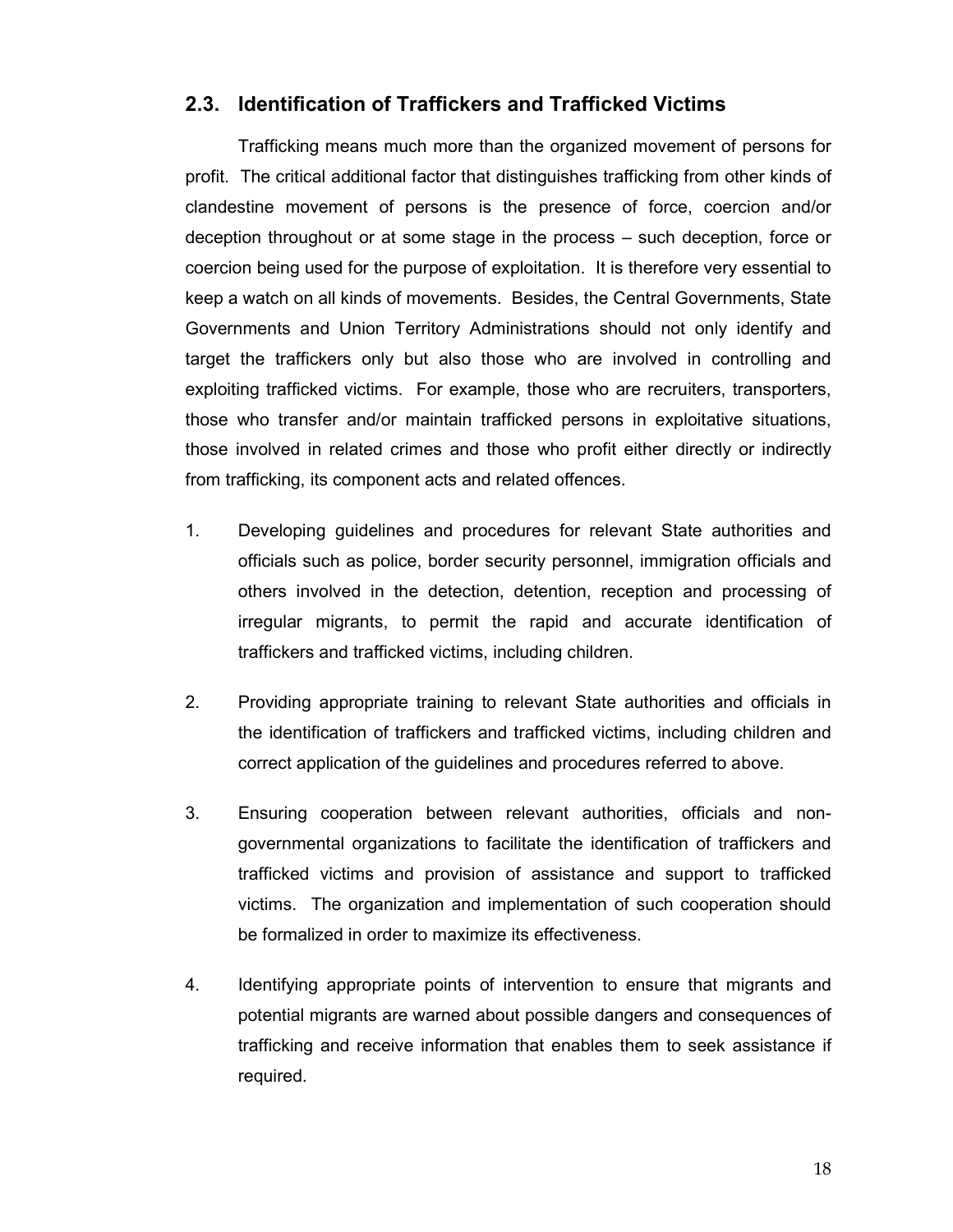5. Ensuring that all traffickers are arrested, prosecuted and punished with stringent penalties for their deeds. One way could be of confiscating their assets and proceeds of trafficking which could be used for the benefit of victims of trafficking. In no way, the trafficked victims should be prosecuted for the activities they are involved in as a result of their situation. It should be ensured that protection of trafficked victims as well as the confiscation of assets and proceeds of the trafficker for the benefit of trafficked victims is built into the anti-trafficking legislation itself. In fact, consideration should be given to the establishment of a Compensation Fund for victims of trafficking and the use of confiscated assets should finance such a fund. The protection offered to the victims in no way should be made conditional upon the willingness of the trafficked victim to cooperate in the legal proceedings.

#### 2.4. Prevention of Trafficking in Human Beings

 Any intervention for prevention of trafficking should take into account the aspects of both demand and supply as a root cause. Central Government/State Governments/Union Territories should also take into account the factors that increase vulnerability of people to trafficking, including inequality, poverty and all forms of discrimination and prejudice. Effective prevention strategies should be based on existing experience and accurate information. For ensuring effective interventions for prevention of trafficking, there is a need for:

- Analysing the factors that generate demand and supply for exploitative commercial sexual services and exploitative labour and taking strong legislative, policy and other measures to address these issues.
- Empowering the vulnerable sections living in remote corners of country by extending to them various welfare, development and antipoverty schemes of the Government of India, such as, Swadhar, Swayamsidha, Swa-Shakti, Swawlamban, Balika Samridhi Yojana, Support to Training and Employment Programme for Women (STEP), Kishori Shakti Yojana, etc. This would provide scope for ample economic opportunities for the women and other traditionally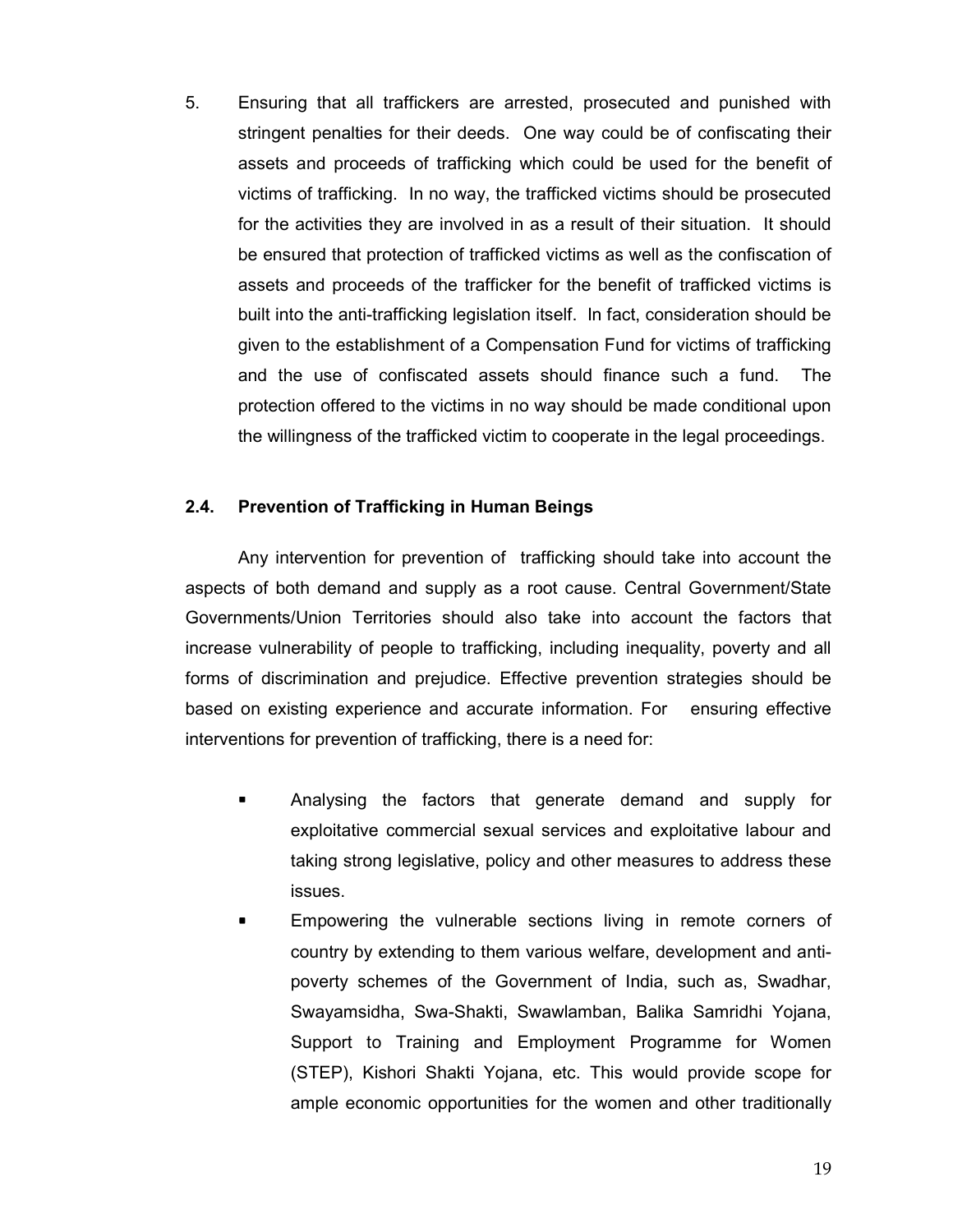disadvantaged groups in their native place itself so as to reduce their vulnerability to trafficking.

- Improving children's access to schools and increasing the level of school attendance, especially of those affected or dependants, including the girl children, especially in remote and backward parts of the country. Efforts should also be made to incorporate sexeducation and gender sensitive concerns in the school curriculum, both at the primary and secondary levels.
- Generating awareness through appropriate communication strategies and spreading literacy on economic rights, particularly for women and adolescent girls should be taken up. Presently, there seems to be insufficient knowledge and information among the people to make informed decisions that affect their lives. This would not only enable them to know about their rights but also inform them about the risks of illegal migration (e.g. exploitation, debt bondage and health and security issues, including exposure to HIV/AIDS) as well as avenues available for legal, non-exploitative migration.
- Launching information campaigns for the general public aimed at promoting awareness about the dangers associated with trafficking. Such campaigns should be informed by an understanding of the complexities surrounding trafficking and of the reasons that make people make potentially dangerous decisions about migrating to other places
- Reviewing and modifying policies that may compel people to resort to irregular and vulnerable labour migration. This process should include examining the effect especially with regard to unskilled labour and woman.
- Examining ways of increasing opportunities for legal, gainful and nonexploitative labour migration. The promotion of labour migration on the whole should be dependent on the existence of regulatory and supervisory mechanisms to protect the rights of migrant workers.
- Focusing attention on children and on adolescents, who are both potential victims and clients. It would be useful if appropriate information and value clarification is given to them on issues related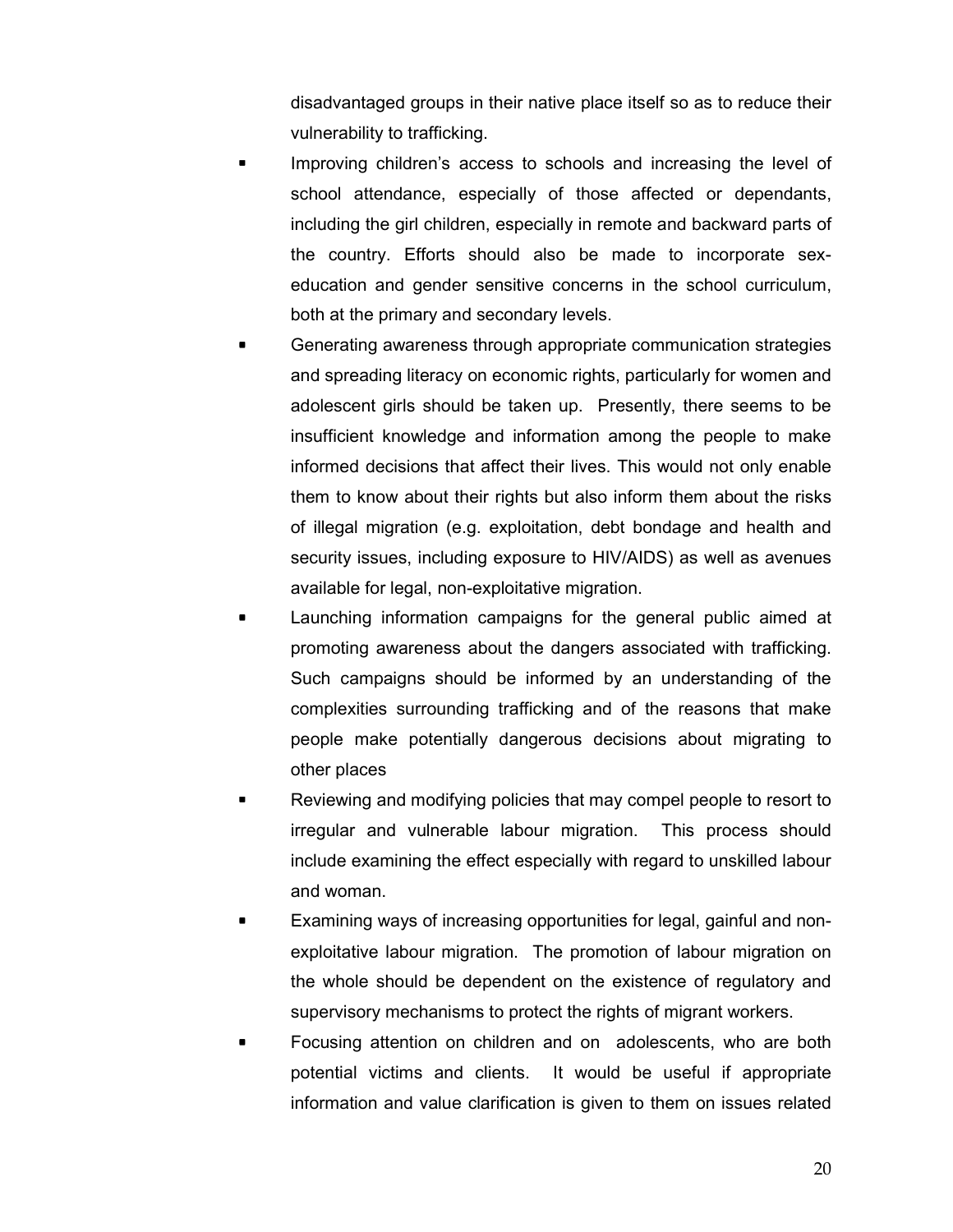to 'sexuality' and 'reproductive health'. This exercise would be beneficial in view of the growing evidence of increased pre-marital sexual activity among adolescents and the looming threat of HIV/AIDS within this group.

- Strengthening the capacity of law enforcement agencies to arrest and prosecute those involved in trafficking. This would include ensuring that law enforcement agencies comply with their legal obligations.
- Devising an NGO network /consortium and developing mechanisms for concerted coordination between the judiciary, police, government institutions and non-governmental organizations/civil society groups with regard to prevention and combating strategies. The Government-public network would make the non-governmental organizations/community responsible and act as watchdogs and informants on traffickers and exploiters.
- Adopting measures to reduce vulnerability by ensuring that appropriate legal documentation for birth, citizenship and marriage are provided and made available to all persons.
- Setting up of a national database/web portal under the aegis of National Crime Records Bureau. The main purpose of this kind of a mechanism is to create a help desk in providing information on missing persons including women and children, alert notice on suspected traffickers, anti-trafficking networks and disseminate do's and don'ts to be followed while dealing with victims of trafficking, etc. In cases of cross border trafficking, share databases/tracking systems with organizations across borders on missing and kidnapped children and trafficked victims as also of traffickers while ensuring that that the information remains classified.
- Addressing culturally sanctioned practices like the system of devadasis, jogins, bhavins, etc. which provide a pretext for trafficking of women and children for sexual exploitation. Use of print, electronic and folk media to get the messages across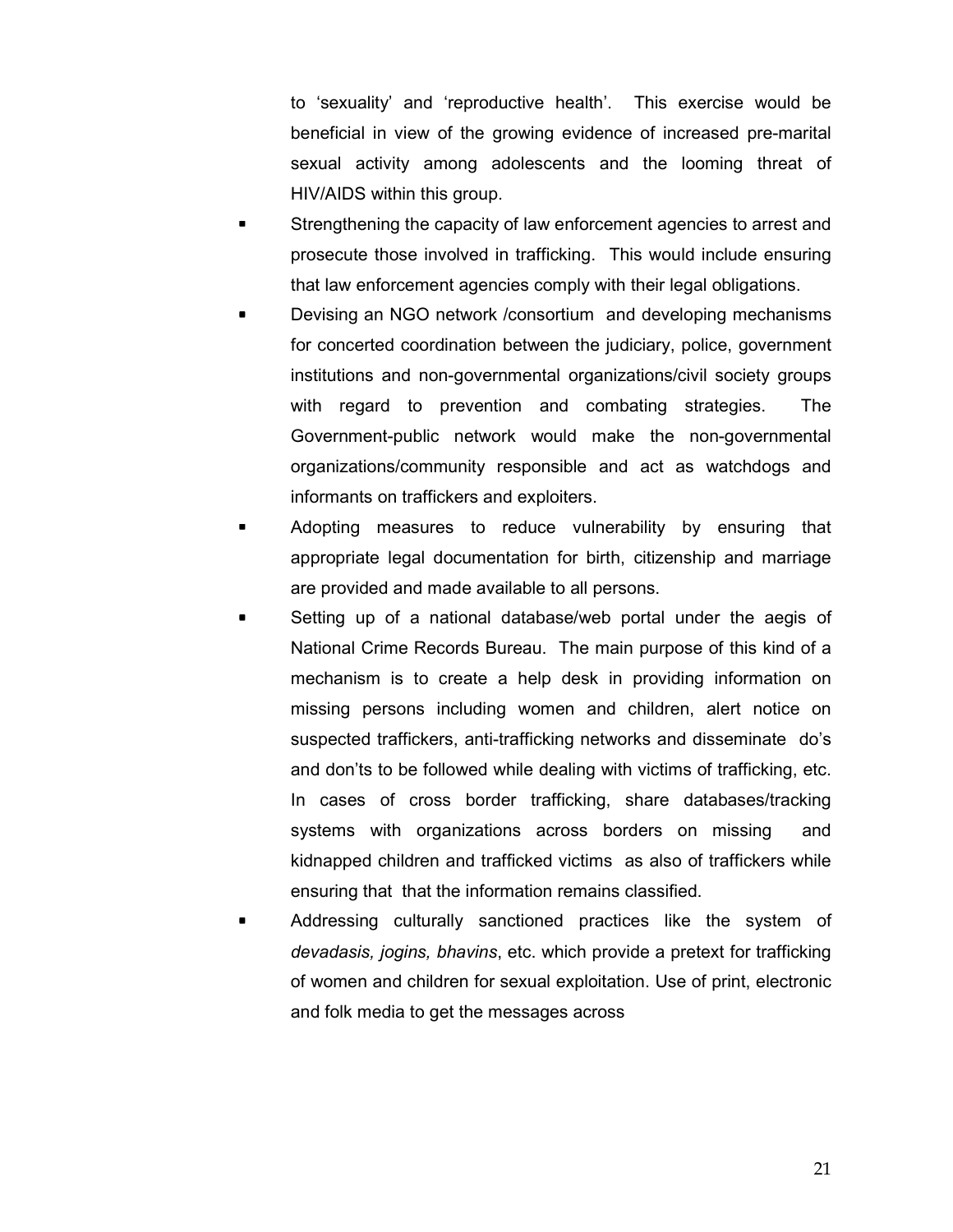Giving adequate publicity, through print and electronic media including 'childlines' and women 'helplines' across the country about the problem of trafficking and its ramifications.

## 2.4.1. Recommendations on Preventing of Trafficking in human beings

## A) Creation of a Data base

- Database on source areas, routes, destinations, factors responsible for trafficking should be created and updated from time to time. this may be done through Focus group discussions, discourses, public hearings studies
- A website of missing children and women should be created with periodic up gradation at National and State levels. There should also be a victim tracking software for checking re-trafficking and its prevention. This tracking system should be adopted by all the states The main purpose of the website is to create a help desk which provides information on missing persons including women and children, send alert notices on suspected traffickers and help create anti-trafficking networks.

#### B) Sensitization /Capacity Building

- Sensitization and capacity building of different stakeholders including PRI functionaries ,Judiciary and Public Prosecutors , Police Officers, Medical Officers and Forensic experts should be undertaken with the objective of ensuring better care and protection of trafficked victims and increasing the conviction rate of traffickers.
- Sensitization programmes for media personnel should be organized to enable them to report on victims of trafficking with sensitivity and create awareness on the issue .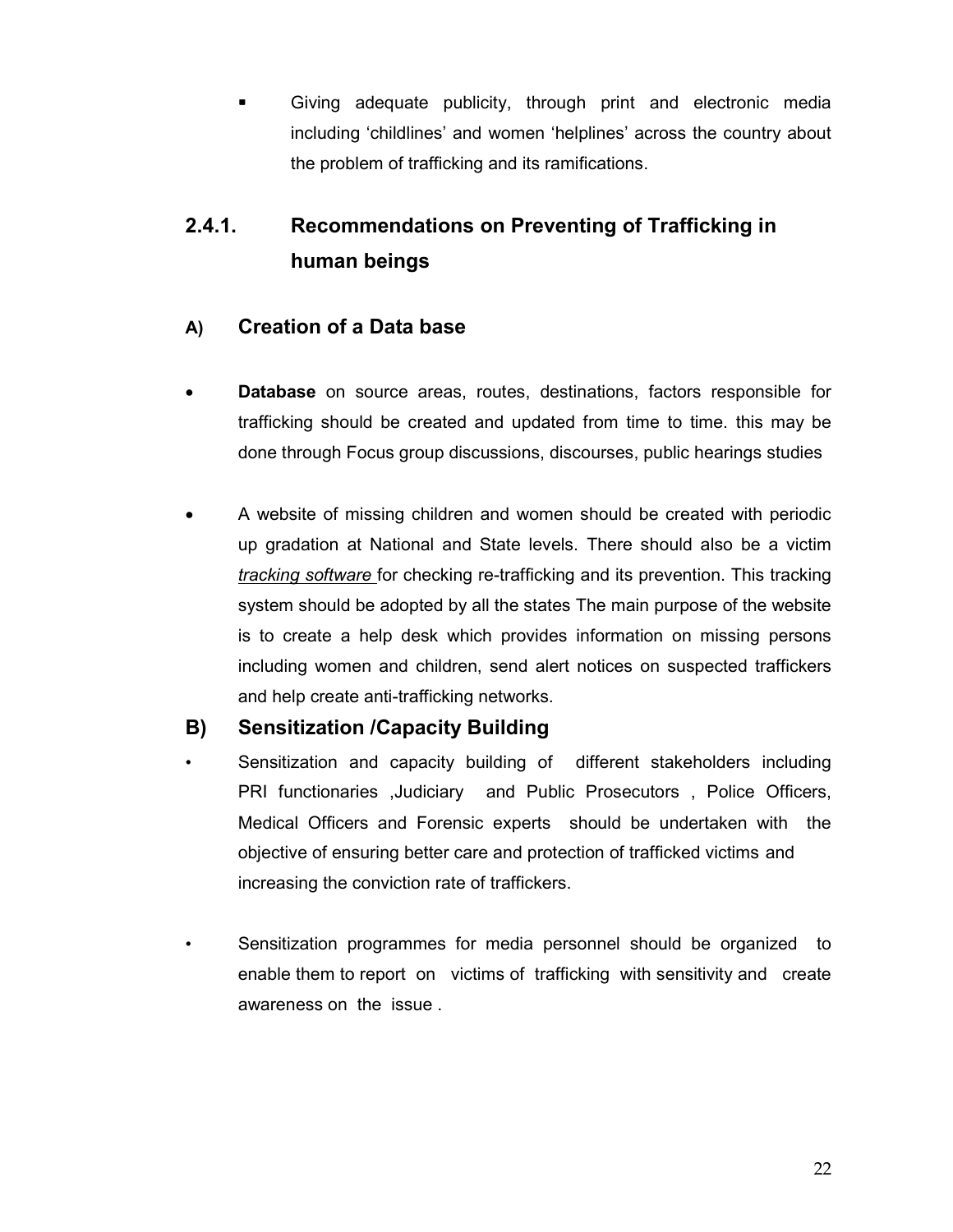## C) Education

- Free and compulsory education should be provided to all children attending Government schools upto XIIth standard. Programmes should be evolved to ensure 100% literacy among girl children.
- Programmes which provide education about reproductive health and life skills in schools should be initiated to reduce the risk of young girls falling prey to traffickers who exploit them sexually.
- Market based vocational training should be given to the school dropout girls, which is the most vulnerable group along with regular health check-ups and health , nutrition and hygiene education
- The Government should lay special emphasis for establishing schools in conflict prone areas like the north east.

## D) Livelihood opportunities

- People's knowledge about poverty-alleviation and economic empowerment programmes should be enhanced through sustained information sharing and such programmes should be implemented in source areas with special focus on communities vulnerable to trafficking (especially in source areas).
- Adequate relief and welfare measures should be provided for victims of natural and man-made calamities to address their vulnerability.
- All schemes need to be integrated holistically with the human tracking issue. State level departments including experienced NGOs should come together at State, District and Block levels for implementation of different schemes with special focus on vulnerable population in identified source and destination points.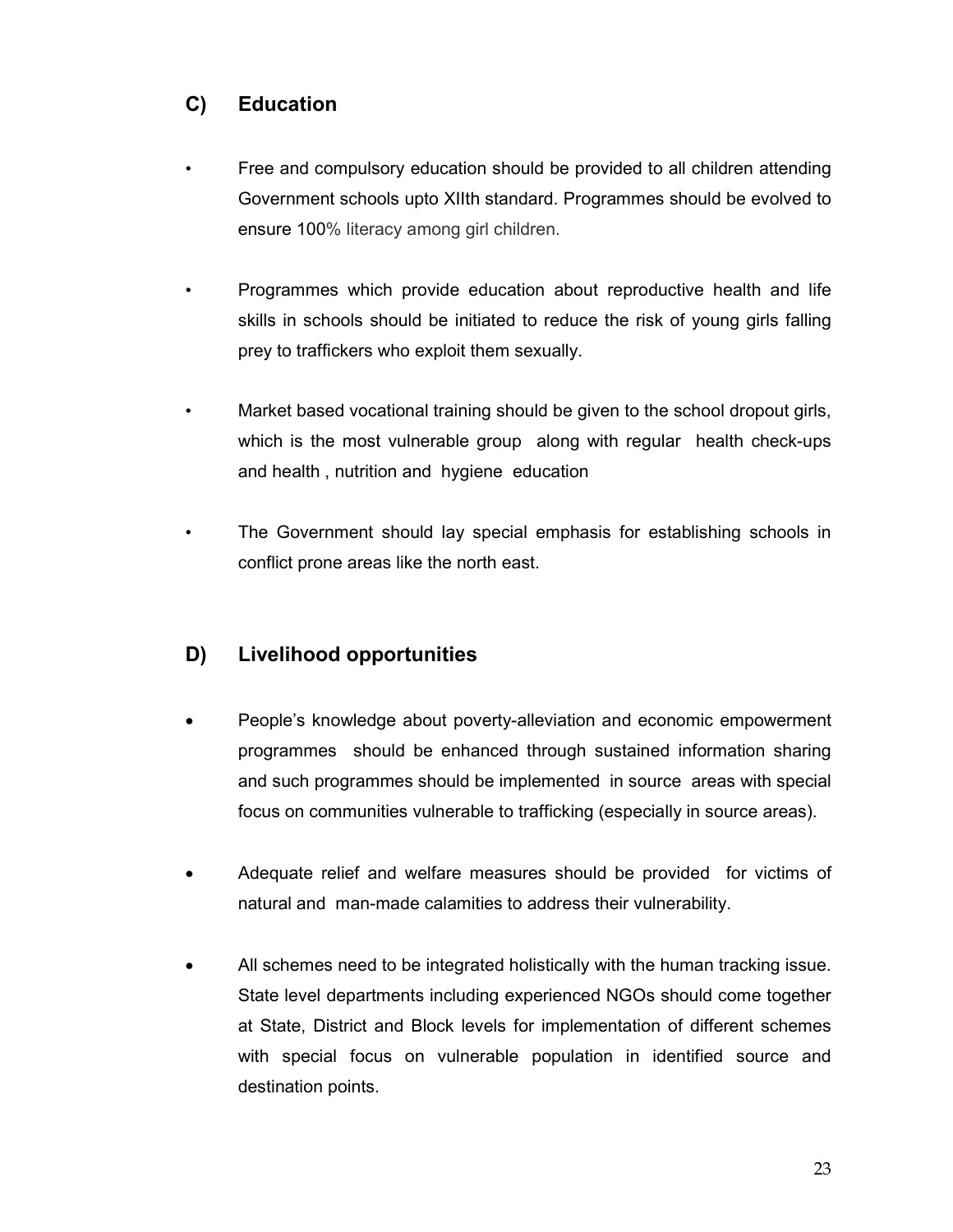## E. Advocacy and Communication

- Advocacy tools should be developed and used to ensure that the subject of 'Trafficking' remains on the top of the national agenda..
- Communication and Media dissemination strategies to be developed and extensively used for generating awareness among the common people on modus operandi of traffickers, their profiles, dangers of trafficking and methods to combat trafficking as also for bringing about attitudinal changes with regard to status and position of women , especially girls in the society.
- PRI functionaries, grass-root level government Officials including Anganwadi Workers and other opinion should be involved in the awareness campaign
- Appropriate slides should be displayed in all cinema/ video halls
- Awareness campaigns should be organized in schools and colleges
- Immigration counters, Hotel rooms, Lok Kala Kendra's/ Tamaasha theatres, Liquor bars, tourism spots, Railway stations, should carry anti-trafficking messages for potential victims mentioning the dangers of getting trafficked, the care to be taken to protect oneself against it and the help available .Helpline Tel Numbers etc may be flashed at railway terminals, railway junctions, & railway stations, S T depots etc will go a long way in preventing trafficking . these campaigns shall also focus on issues related to child sex tourism
- State owned television channels, radio, and hotels should prominently display anti-trafficking messages, slogans with free helpline numbers. Currently these spaces are sold out to commercial entities against royalty and thus non profit making social messaging becomes unaffordable. A certain percentage of these spaces and time slots must be reserved for anti trafficking messaging.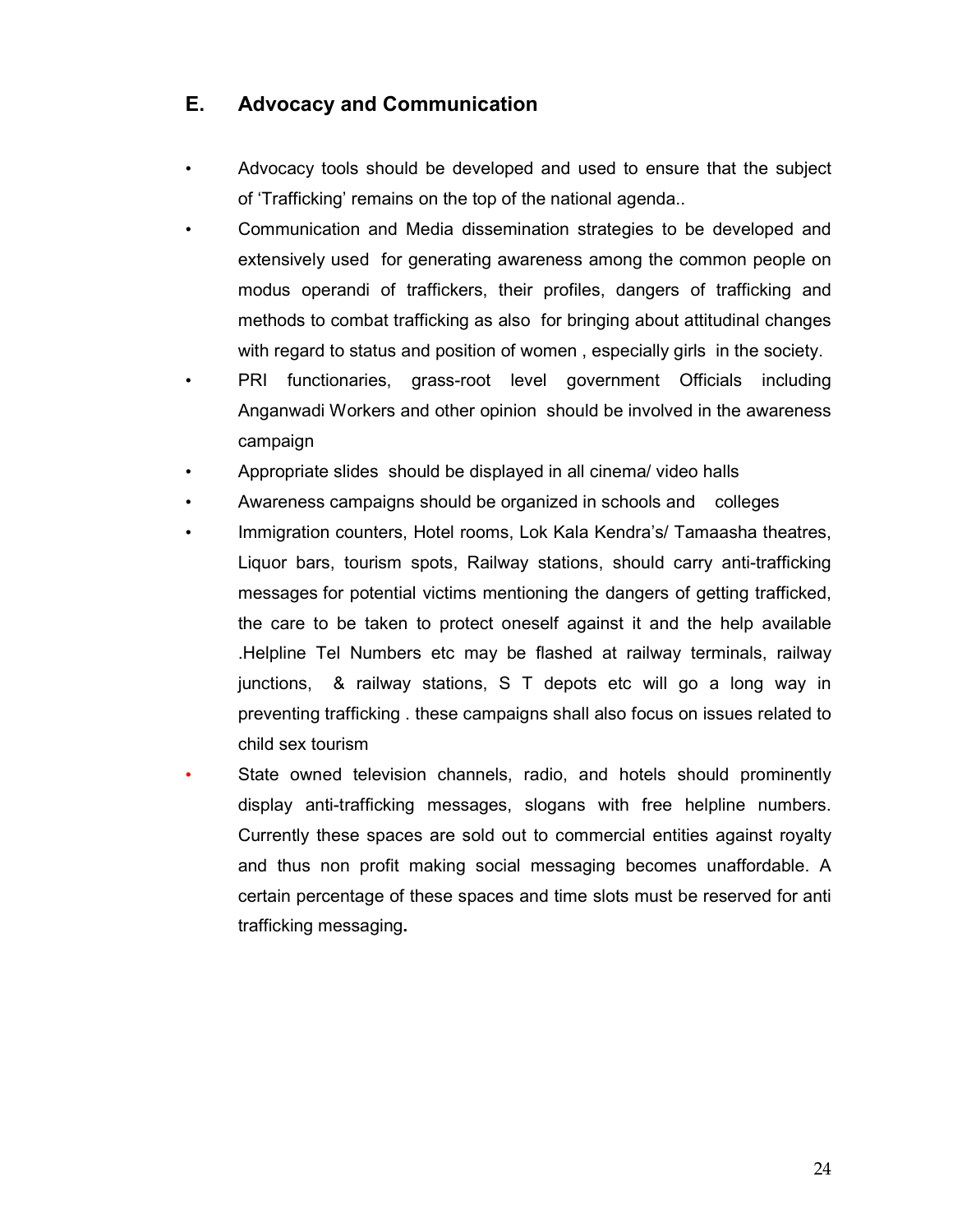## F Approaches to prevent and combat trafficking

- There is a need for proper interlinking of NGO's, UN agencies, human rights commission and other government bodies so that trafficking can be addressed collectively and this would also prevent duplication of efforts and resources.
- Nodal focal point MWCD at Center and Directors Social Welfare in States
- Setting up a Cell on trafficking in Ministry of Home Affairs and ensure that its is functional.
- Unified Monitoring Committee (UMC) to oversee and coordinate the issue of human trafficking at state level . Under the UMC, there should be one Anti Traffic Unit, (ATU) at State level under which these should be representatives at district level under the DC / SP/NGO'S as the case may be. Anti trafficking cell at State and District level should be set up which could ensure coordination.
- Establishing Child protection committee/Citizens Committees with the Panchayat also represented in it at village level which could monitor particularly the movement of children from village and the presence of strangers and the child protection Committee should be statutorily empowered for preventive interventions. Such committees will facilitate early detection and reporting of trafficking crime.
- Vigilance citizens committees should be formed on the lines of the vigilance committees provided under Bonded Labour Act and Minimum Wages Act. In one case the Bhartiya Mahila Federation Thane was empowered by the Bombay High Court in Suja Abraham Vs State of Maharashtra where the committee could visit any of the industrial premises in the Wagle Estate Thane to ascertain if there was any forced labour, sexual and other harassment and debt bondage. The details of the case are at (Annexure A)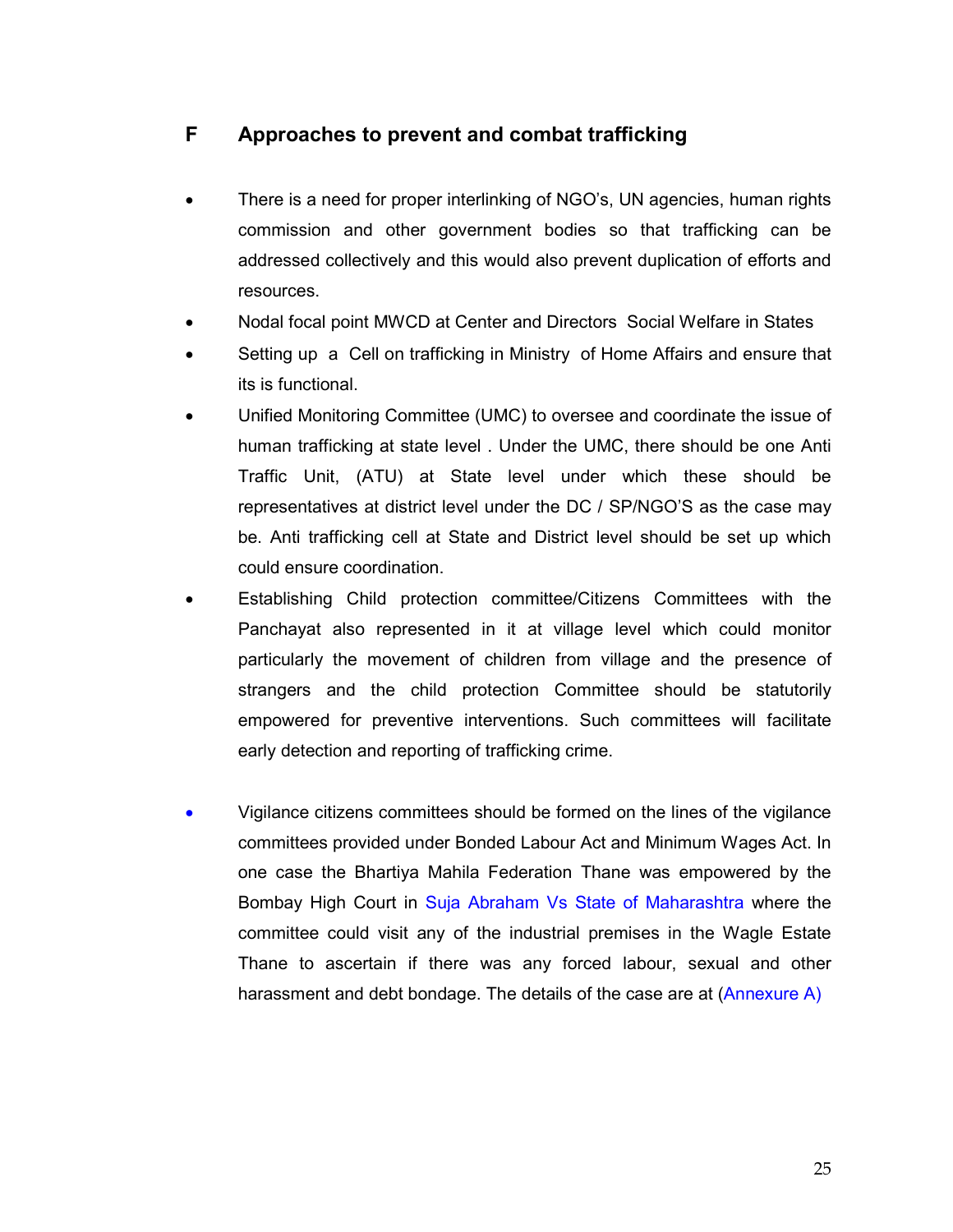- Code of conduct for protection of children from sexual exploitation in travel and tourism should:
	- i. establish ethical policy
	- ii. sensitize the employees / tourists
	- iii. provide information to travelers
	- iv. provides stringent penalties
	- v. maintenance of records
	- vi. report any suspicious activities
	- vii. collect /register the details like passport /visa address
	- viii. Regular sensitization of staff and other functionaries in the hotel and tourism sector,-journalist, tour operators, airline operators and other personnel associated with hotel and tourism industry
- The Meghalaya Model developed by Impulse NGO Network under the UNODC supported initiative may also be examined and introduced at National Level. (Annexure B)
- ICDS to be the focal point for documentation of births. Registration of the birth is the most important aspect which would help in maintaining of vigilance on children. the Act needs to be implemented in earnest to make registration of Births compulsory, because of the fact that in several cases the verification of the age of the victims is still being done
- Panchayat Members could also be empowered for registration of births and marriages which should be made compulsory. The Government shall ensure that no birth of a child goes unregistered. Drive to achieve this goal and public awareness shall also be created to stress the importance of registration of births. Similarly, it should be ensured that all deaths are registered. This is to avoid non-registration of the deaths of girl children which results in the disappearance of women. Both N.G.Os. And Social Welfare officers may be utilized to achieve this objective.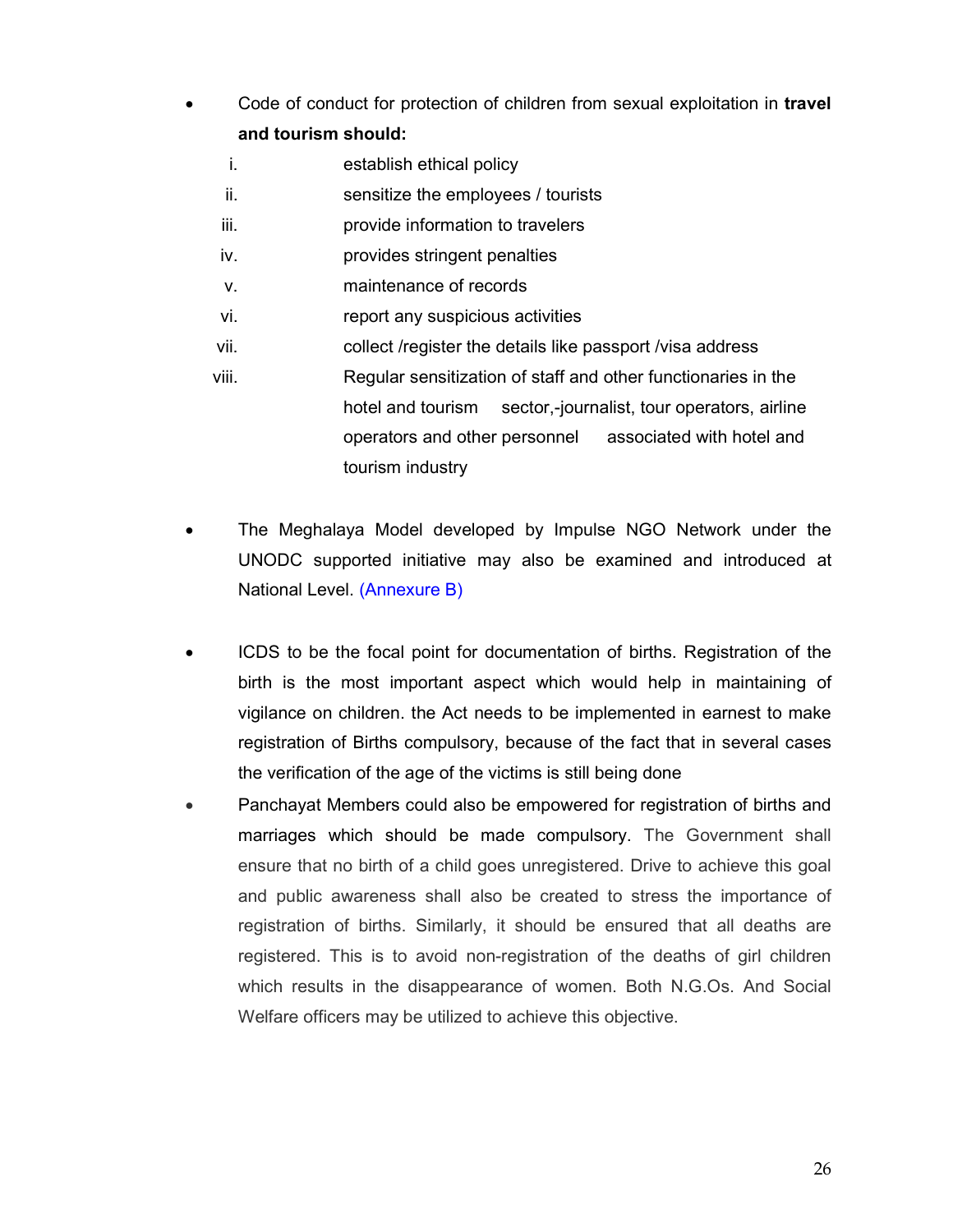#### 2.5. Emerging Areas of Concern in Trafficking – Their Patterns and Trends

 India is a country of vast dimensions. The formidable challenge is the enormity of the problem, both in number of trafficked persons and increasing number of locations. Of late, there is an expanding market for commercial sexual exploitation through non-brothel based modalities where the trafficked persons are made to pose as attendants, masseurs and as bartenders. Child pornography, and cyber sex are other areas that requires concerted attention. Sex tourism, especially child sex tourism, is also a growing phenomenon and India is emerging as a major tourist destination. Central/State Governments, where appropriate, non-governmental organizations and the civil society at large should consider:

- 1. Evolving a comprehensive integrated approach for prevention and protection of trafficked victims, especially children of both sexes who are pushed into non-brothel based prostitution. Simultaneously, there is also need to evolve a strategy to prosecute all those who indulge in exploitation of these kinds.
- 2. Strengthening/Amending existing laws on trafficking related to nonbrothel based prostitution.
- 3. Spreading awareness about non-brothel based prostitution by organizing campaigns, training/sensitization programmes for staff and other functionaries in the hotel and tourism sector as well as children in schools, adolescents and youth groups.
- 4. Giving special attention to vulnerable areas like massage parlours, escort services, party hostesses, attendants, companions, etc. so as to prevent linkage between trafficking and non-brothel based prostitution.
- 5. Developing and distributing brochures and flyers in international/domestic flights for addressing the international/domestic tourists on the legal repercussions of nonbrothel based prostitution. Besides, in-flight videos/films could also be prepared for showing on national and international flights.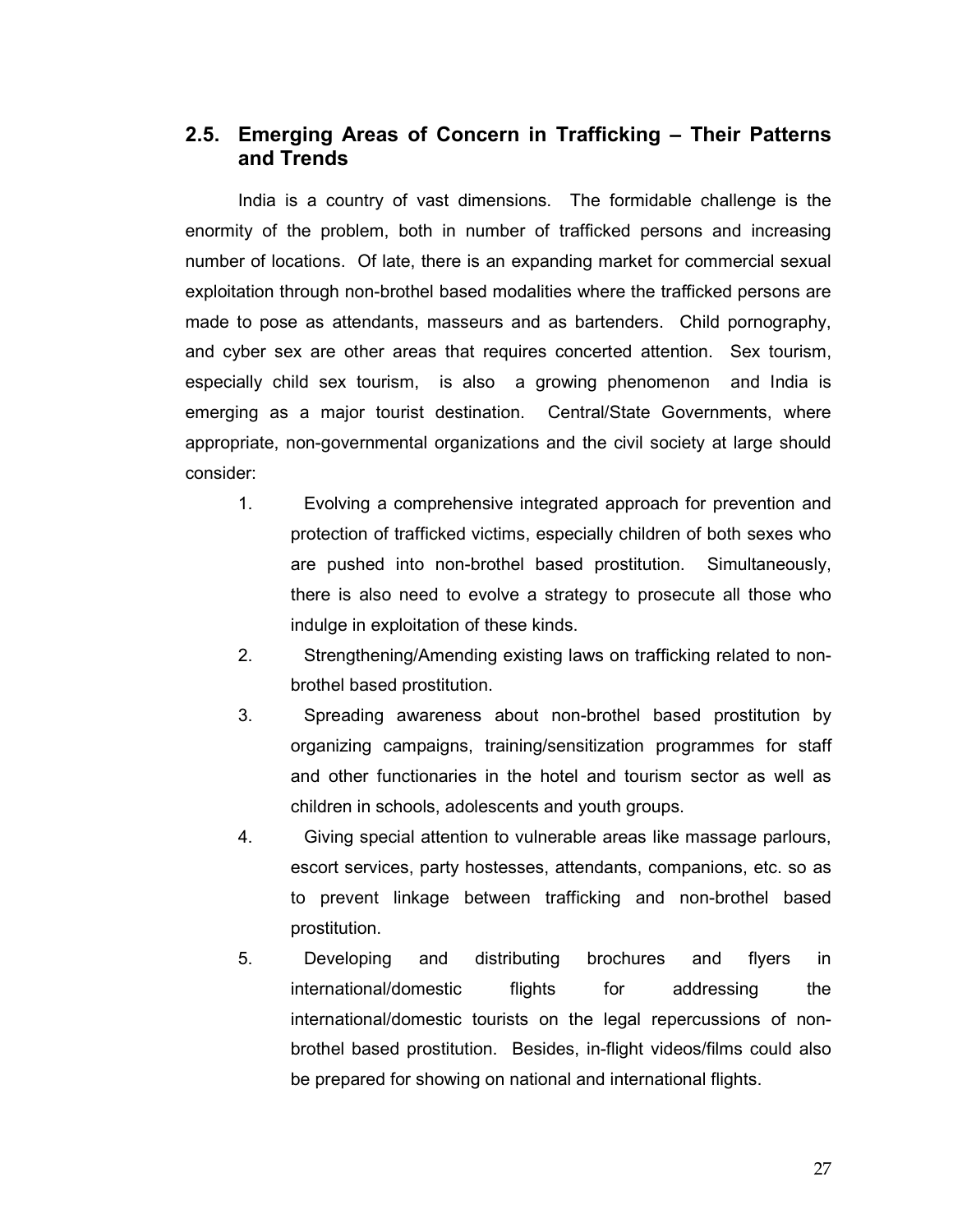- 6. Developing and distributing different kinds of awareness material like posters, hoardings, etc. on trafficking linked to non-brothel based prostitution.
- 7. Reviewing and amending laws related to cyber crime including the Information Technology Act 2000 along with its proposed Amendments

## 2.6. Special Measures for Identification and Protection of Trafficked Child Victims

 The physical, psychological and psychosocial harm suffered by trafficked children and their increased vulnerability to exploitation require that they be dealt with separately from adult trafficked persons in terms of laws, policies, programmes and interventions. The best interests of the child must be a primary consideration in all actions concerning trafficked children, whether undertaken by courts of law, government authorities, legislative bodies or non-governmental organizations. Children who are victims of trafficking should be provided with appropriate assistance and protection and full account should be taken of their special rights and needs. The Central Government/State Governments/Union Territory Administrations/inter-governmental and non-governmental organizations, should consider, in addition to the measures outlined under serial no. IV:

- 1. Ensuring that definitions of trafficking in children, in both law and policy, reflect their need for special safeguards and care, including appropriate legal protection. In particular, and in accordance with the 2000 Palermo Protocol, evidence of deception, force, coercion, etc. should not form part of the definition of trafficking where the person involved is a child. The mere presence of a child with a trafficker of any kind should connote that the child is trafficked or is being trafficked.
- 2. Ensuring that procedures are in place for the rapid identification of child victims of trafficking.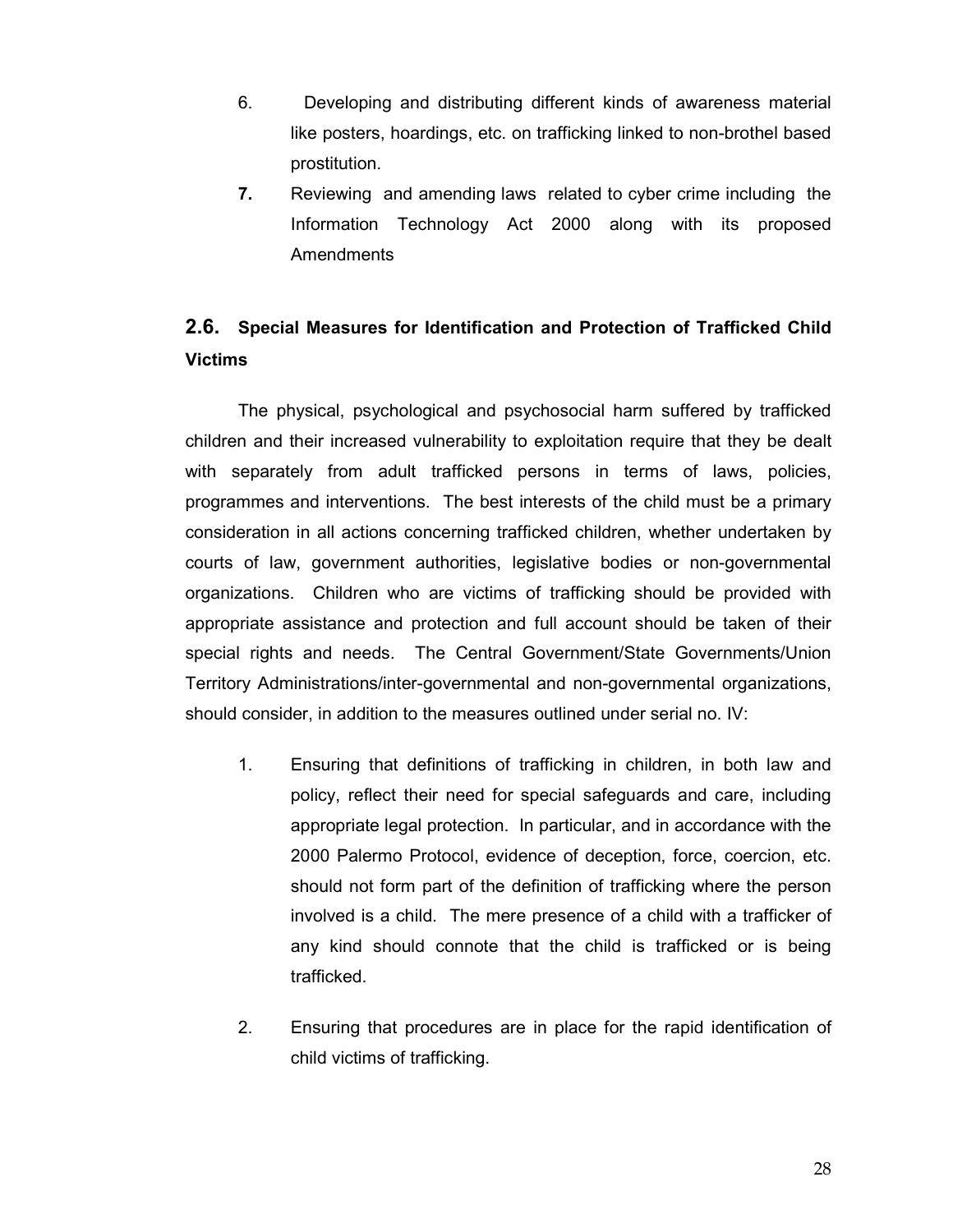- 3. Ensuring that children who are victims of trafficking are not subjected to criminal procedures or sanctions for offences related to their situation as trafficked persons.
- 4. In cases where children are not accompanied by relatives or guardians, steps should be taken to identify and locate family members. Measures should also be taken in consultation with the child to facilitate the reunion of trafficked children with their families where this is deemed to be in their best interest.
- 5. In situations where the safe return of the child to his or her family is not possible, or where such return would not be in the child's best interests, establishing adequate care arrangements that respect the rights and dignity of the trafficked child.
- 6. In both the situations referred to at serial no. 4 and 5 above, ensuring that a child who is capable of forming his or her own views enjoys the right to express those views freely in all matters affective him or her, in particular, concerning decisions about his or her possible return to the family, the views of the child be given due weightage in accordance with his or her age and maturity.
- 7. Adopting specialized policies and programmes to protect and support children who have been victims of trafficking. Children should be provided with appropriate physical, psychosocial, legal, educational, housing and healthcare assistance.
- 8. Adopting measures necessary to protect the rights and interests of trafficked children at all stages of criminal proceedings against alleged offenders and during procedures for obtaining compensation.
- 9. Protecting, as appropriate, the privacy and identity of child victims and taking measures to avoid the dissemination of information that could lead to their identification.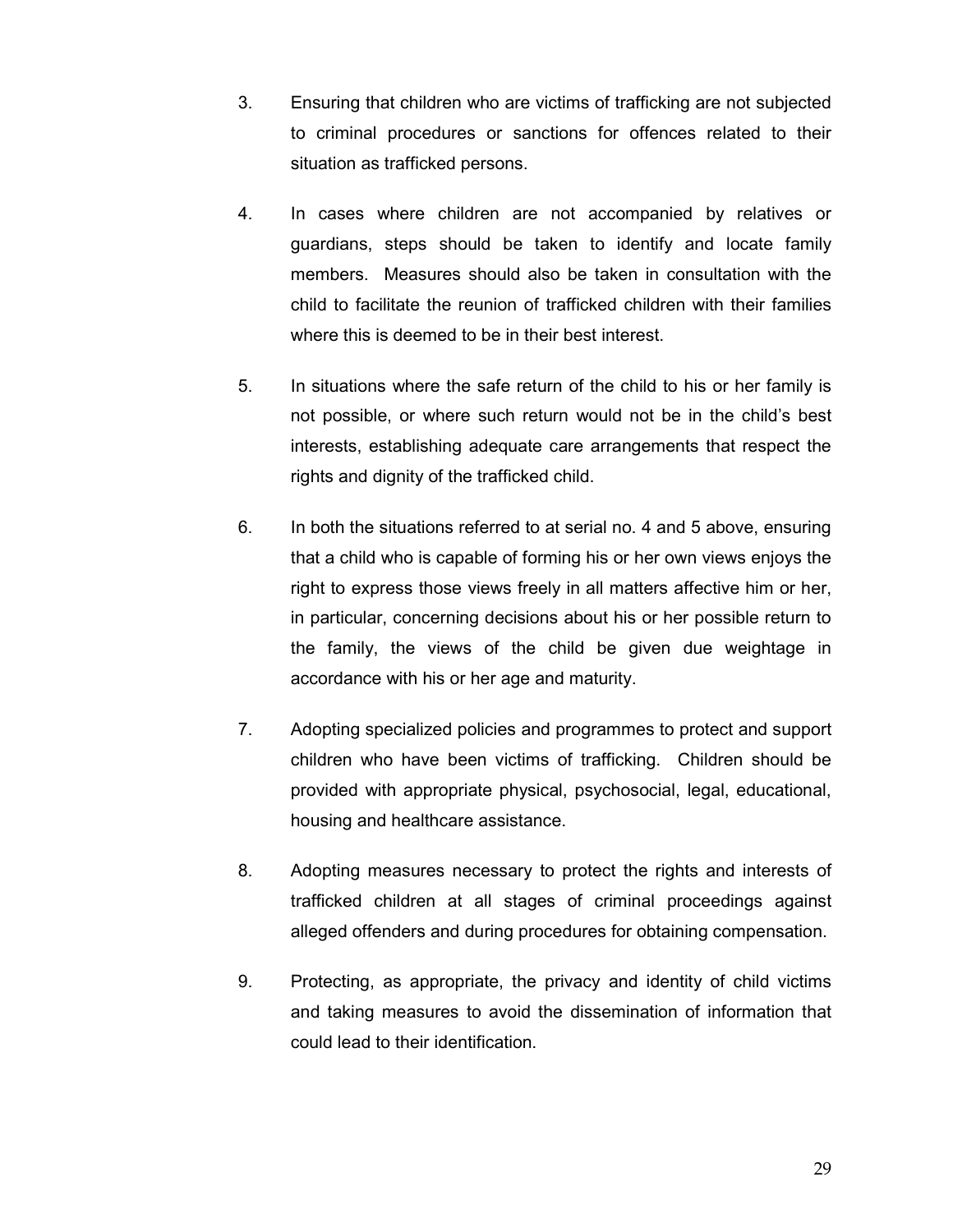- 10. Taking measures to ensure adequate and appropriate training, in particular, legal and psychological training, for persons working with child victims of trafficking.
- 11. Children who have committed an offence, in no circumstances should be kept in custody with adult criminals. They should not be imprisoned but dealt with under the JJ Act

## 2.6.1. Recommendations on Special Measures for identification and Protection of Trafficked Child Victims

#### Some minimum guarantees

- Develop **Guidelines** for interviewing trafficked child victims while keeping in mind the fact that they have a:
- Right to be treated with compassion and respect for their dignity
- Right to access to mechanisms of justice and prompt redress for the harm that they have suffered, as provided for by law.
- Right to protection of identity
- Right to be produced before the legally competent authority within 24 hours. After being taken into custody . All victims, apparently or suspected to be minors, should be kept at a special home for juveniles in need of care and protection and must be produced before the competent authority within 24 hours.
- Ensure that the victim, after rescue, is immediately taken to a certified place of safety after the raid. The victim should never be kept overnight in the police station
- Ensure as far as possible that a social worker or a support person, preferably a female, is present when the girls are being interviewed by police officers after the rescue.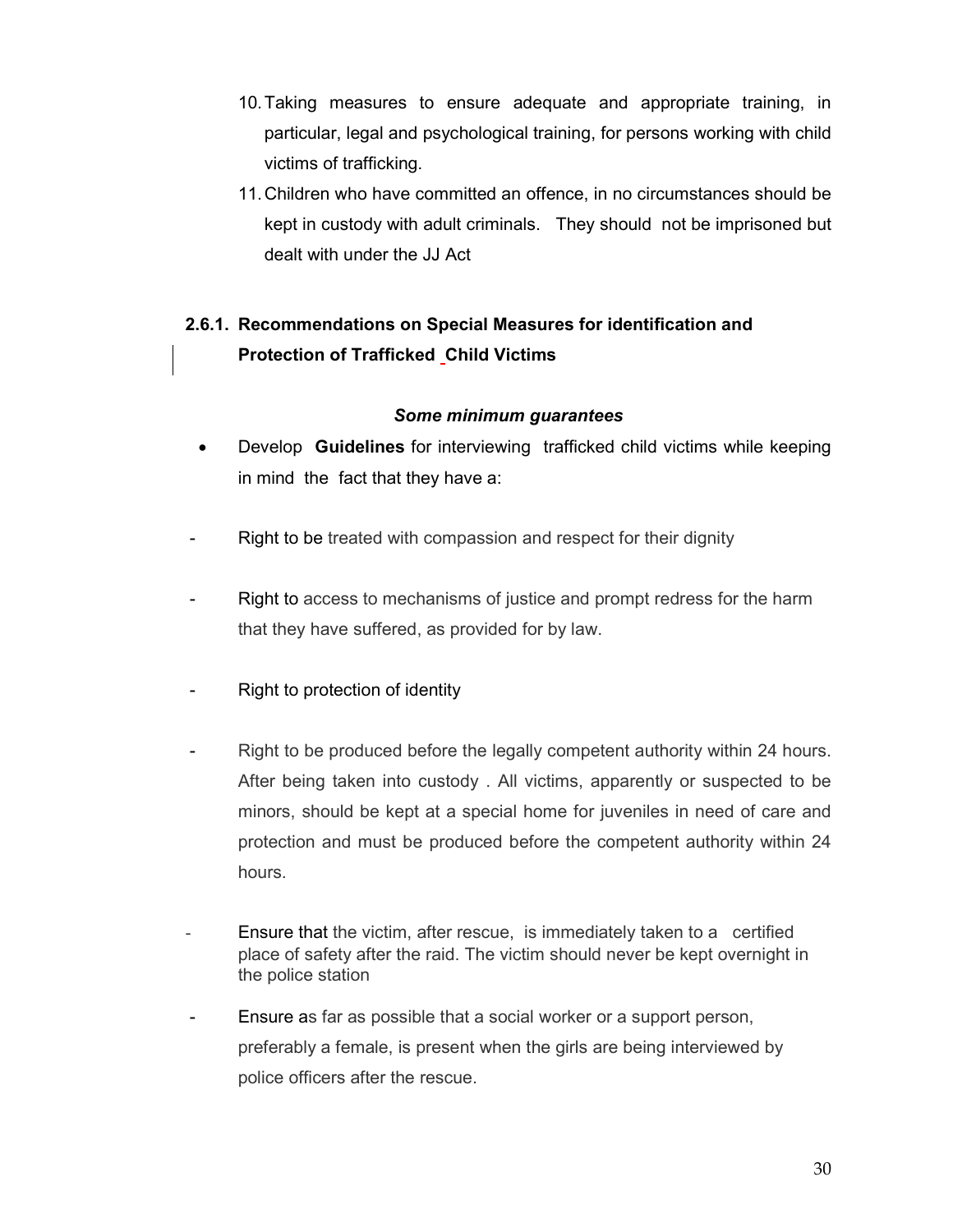- Counseling for therapeutic intervention and right to professional, medical (physical and mental) assistance and professional counselling
- The age and other tests of the rescued victims should also be done as far as possible in the presence of child-supporting individuals and preferably within 48 hours from the rescue.
- Questioning should be done mostly by women police officers. The mental health aspects of the children have to be kept in mind. There should not be too much pressure on the child to speak all the details of the traumatic incident.
- Investigation should necessarily be conducted into the trafficking angle in all cases of missing persons, procurement of minor girls, buying and selling, child marriages, and all cases of kidnapping and abduction.
- Rescue operations to be more humanely and sensitively carried out along with a rehabilitation plan, protecting the human rights of the victims
- Examination of the victim/witnesses should be in the presence of social workers/women police/parents or others who have the trust or confidence of the child. Examinations should also be done in a victim-friendly atmosphere and not in police stations.
- The Magistrate/Juvenile Justice Board should handle all cases involving sexual abuse of children within a stipulated time frame preferably within a period of six months.
- On production of the rescued traffic victims, the concerned Magistrate/Board shall ensure that medical examination is conducted in order to check sexual abuse and/or rape.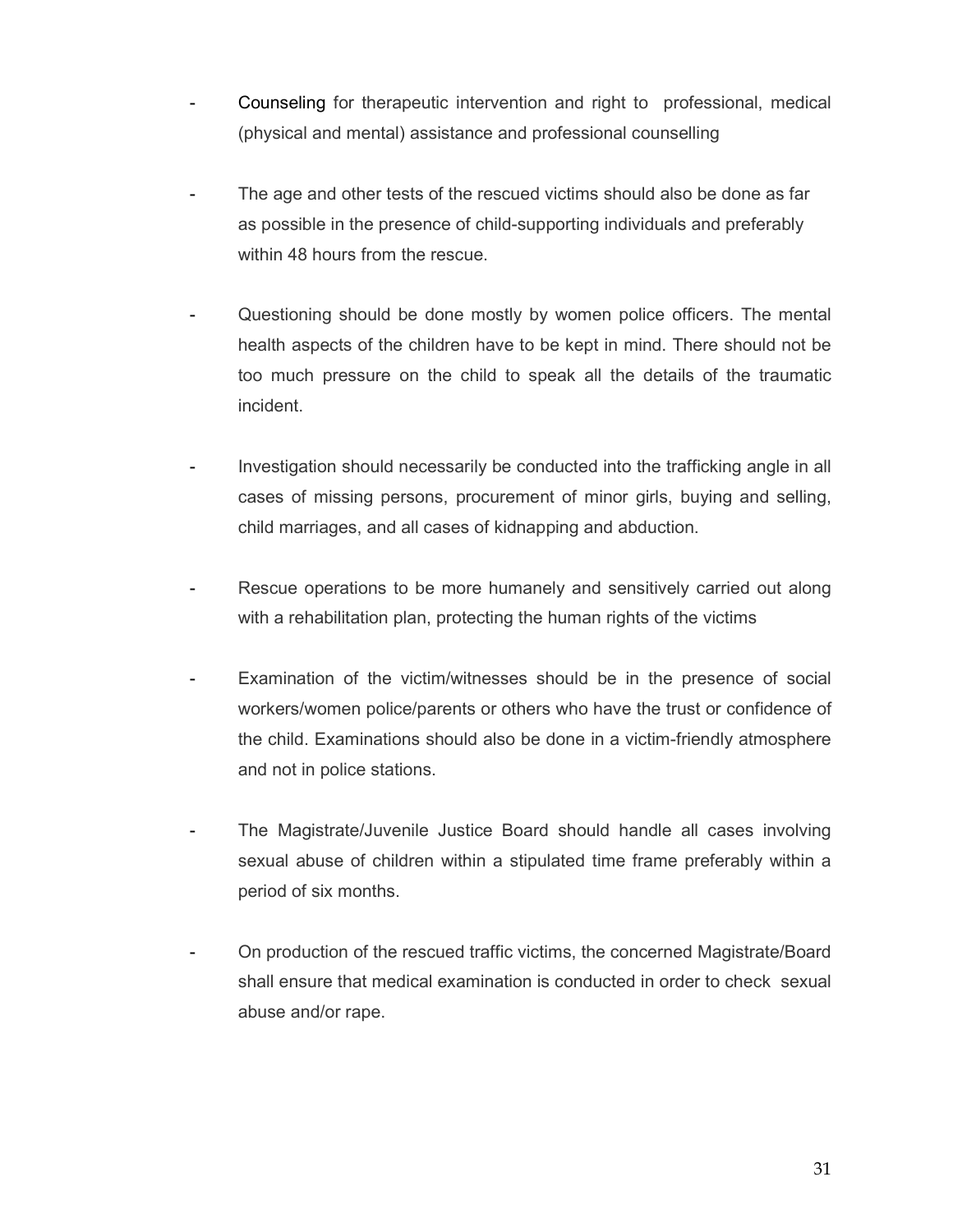- Issue appropriate directions to conduct enquiry to find out who is the parent or guardian and whether they are responsible for the trafficking of the child and if need be, to appoint a guardian ad litem to protect the interests of the child. The custody of the rescued child should not be handed over to parent/guardian without involving the Probation Officer/Social Worker and if necessary the Magistrate/Board may make an order for the child's intermediate custody in a safe place.
- In camera trials Ensure that the evidence of the child is taken in- Camera, as per Section 327 of the Cr.P.C. and arrange for translators, if the child is from another State and does not speak the local language.
- The State Legal Services Authority shall form a Legal Aid Clinic in every vigilance home/shelter home, so that, if the victims need recourse to law, either under the criminal jurisprudence or under the civil jurisprudence, steps can be taken without delay.
- Anonymity of the victim of the crime should be maintained throughout.
- while holding the trial of a child sex abuse or rape cases, the courts should ensure that
	- i. A screen or some such arrangements are made where the victim or witnesses (who may be equally vulnerable like the victim) do not see the body or face of the accused.
	- ii. The victims of child abuse or rape cases, while giving testimony in court, should be allowed sufficient breaks as and when required.
	- iii. The questions put in cross-examination on behalf of the accused, in so far as they relate directly to the incident, should be given in writing to the Presiding Officer of the Court, who may put them to the victim or witnesses in a language which is clear and is not embarrassing to her.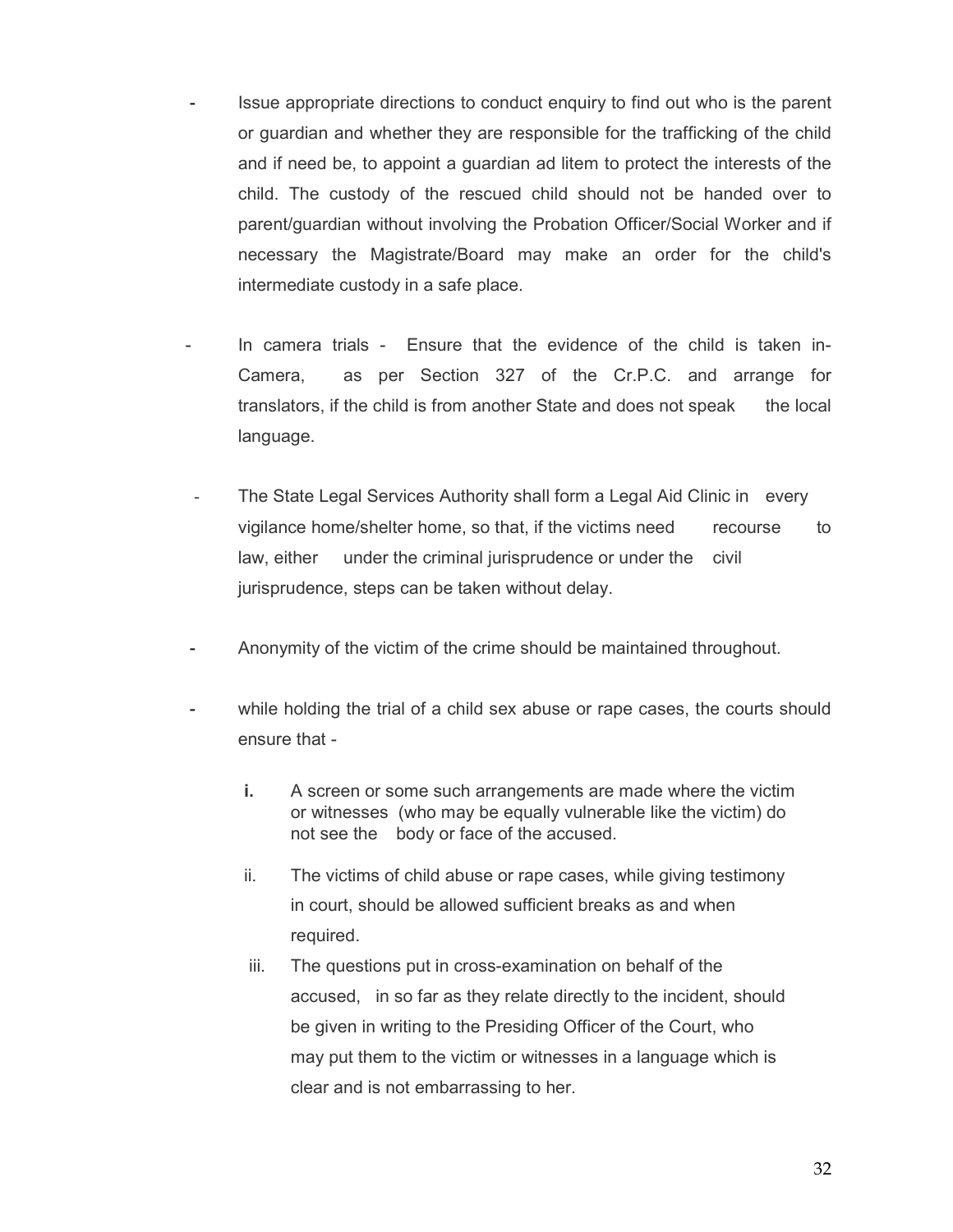- iv. Orders sending victims to Homes must be made with their consent after providing them legal representation and counselling.
- V. precautions need to be ensured that the facial and other identity of the rescued victim is not revealed to anyone except those who are legally competent to know the same. Particular care shall be taken to protect the identity of the rescued victims from publicity through media and victims shall be protected against their being used by the media for its own commercial end.
- VI. legal Aid Clinic in every vigilance home/shelter home, so that, if the victims need recourse to law, either under the criminal jurisprudence or under the civil jurisprudence, steps can be taken without delay.
- to prevent secondary victimization during interrogation/examination by investigating agencies as well as during court procedure, where a child is made to recall minute details of the sexual acts and experience, and is grilled for getting proof, a model code of conduct should be evolved.
- An Accreditation Council be constituted, consisting of officers to be nominated by the Social Welfare Department in order to identify the genuine N.G.Os.

#### 2.7. Rescue of Trafficked Victims, Especially in Brothel-Based and Street-Based Prostitution with Special Focus on Child Victims

 The process of trafficking cannot be broken without giving proper attention to the rights and needs of those who have been trafficked. Appropriate measures need to be specifically devised for trafficked victims, especially in brothel-based and street-based prostitution, including children who have been trapped in this without discrimination. The Central Government/State Governments/Union Territory Administrations/inter-governmental/non-governmental organizations should consider:

1. Taking effective measures for planning and devising a rescue strategy specifying victim-friendly provisions and structures for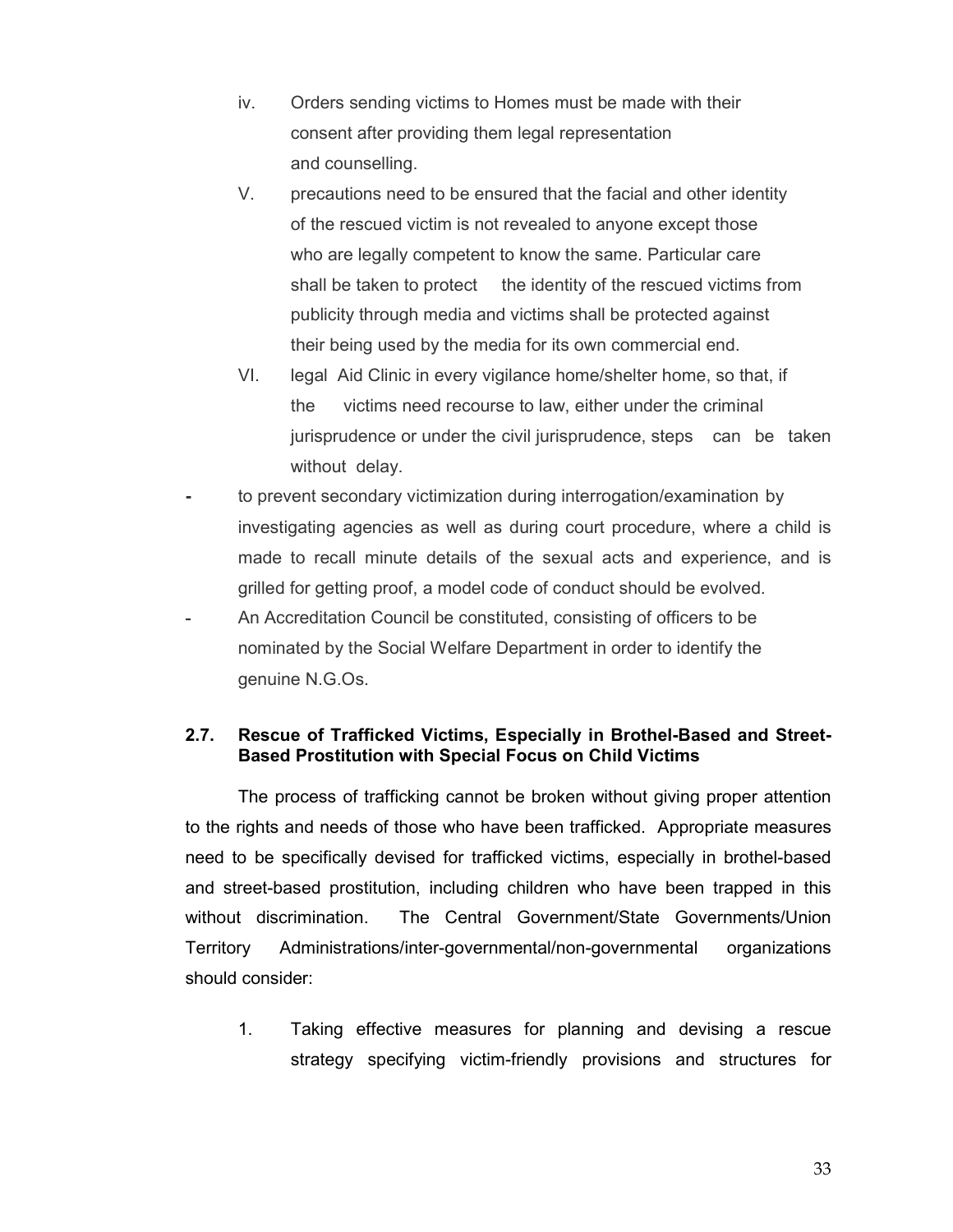trafficked victims who have been forced into brothel-based and street-based prostitution.

 It was generally agreed that there ought to be standard guidelines for all officials and service providers with regard to pre-rescue, rescue and post rescue operations including rehabilitation, reintegration and repatriation of trafficked victims. It would be appropriate that uniform guidelines are issued from a Central Ministry/jointly by the organizers of the workshop, which could uniformly be followed.

- 2. Creating a specialized cell for rescuing them at the Centre/State/Block/District/Village level. This kind of paraphernalia would also facilitate in coordinating with other relevant departments and non-governmental organizations (intra and inter) for rescuing trafficked victims caught in brothel-based and street-based prostitution including children who have been trapped.
- 3. Creating a confidential database on traffickers including probable traffickers, brothel owners, madams, gharwalis, etc. at all levels.
- 4. Cultivating a network of informants who will provide specific information about trafficked women victims including child victims below 18 years who want to be rescued from brothels.
- 5. Ensuring that rescue team should consist of both men and women police officers and representatives of non-governmental organizations/local inhabitants. Each member of the rescue team should be told about his/her role in the rescue operation and how the same is to be executed. They should also be told to maintain confidentiality and secrecy of the entire rescue operation.
- 6. Taking due care by all concerned to ensure that trafficked women, particularly children, are not unnecessarily harassed or intimidated during the course of rescue operations. Adoption of humane and rights-based approach would go a long way in building the faith of the victims in the criminal justice system. This would also facilitate the overall rehabilitation, reintegration of the victims.
- 7. Ensuring, in partnership with non-governmental organizations, that trafficked victims, including children, are provided access to legal,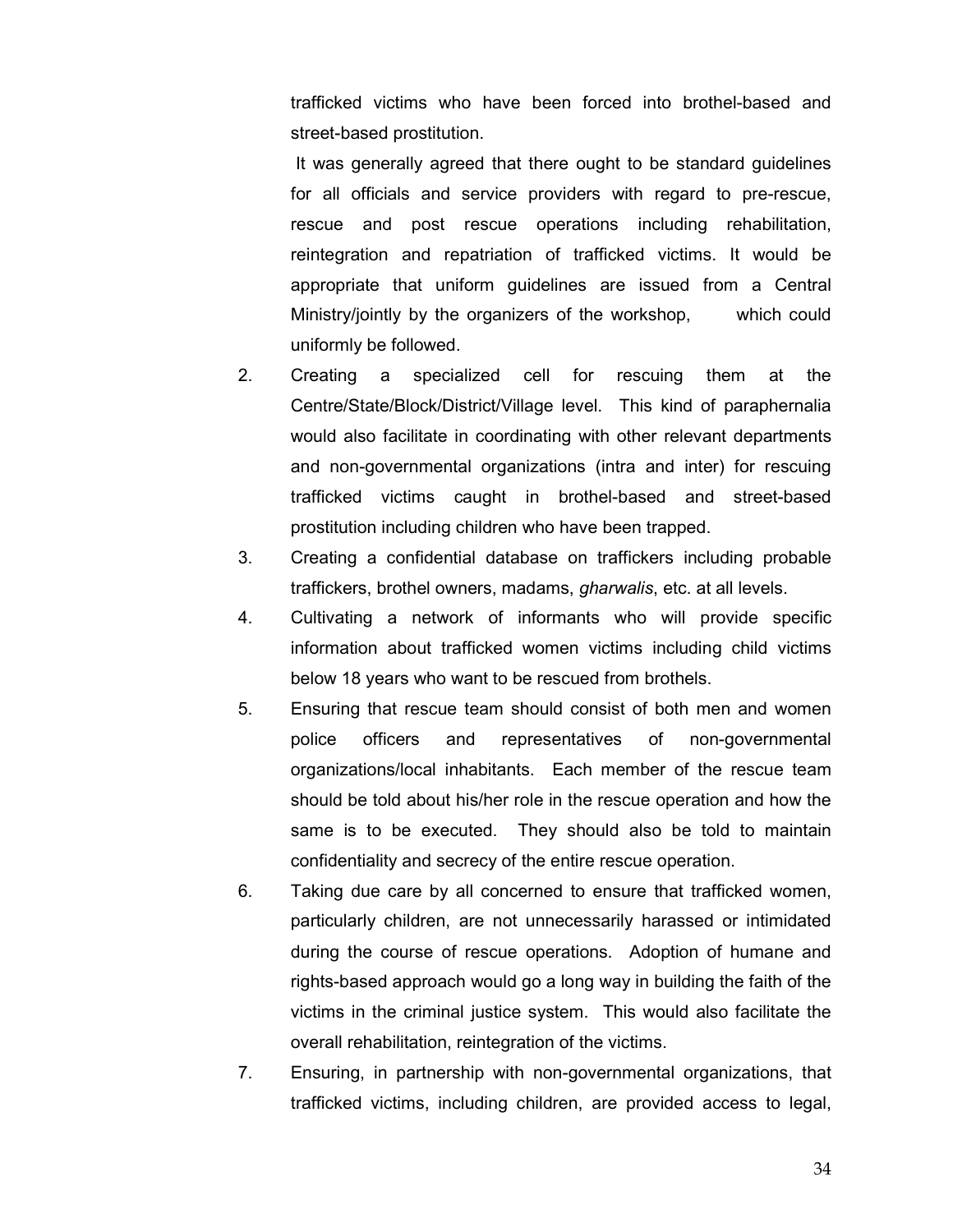medical and counselling services. It should also be ensured that they are treated with dignity and not humiliated by the police, medical personnel or the court.

- 8. Ensuring that any victim, including a child, who is rescued, is examined by a Registered Medical Practitioner for the purpose of age and for the detection of injuries/diseases. Trafficked victims should not be subjected to mandatory testing for diseases, including HIV/AIDS.
- 9. Ensuring that, in cases here the victim rescued is not a child, she should not be *prima facie* treated as a criminal accused of soliciting clients. Steps should be taken to ensure that correct provisions of law are applied and that the FIR is not stereotyped.
- 10. All efforts should be made to ensure anonymity and privacy of the victims during and after rescue.

## 2.7.1. Recommendations on Rescue of Trafficked Victims, Especially in Brothel-Based and Street-Based Prostitution with Special Focus on Child Victims

- 1. Implementation of Protocol on Pre Rescue , during rescue and post rescue operations (ANNEXURE C)
- 2. Central/State Government should provide a special fund during rescue operation to the team or organization involved in the operation.
- 3. Media should create awareness, maintain confidentiality and avoid sensational reporting. The NHRC guidelines for the media in addressing the child sexual abuse should be implemented.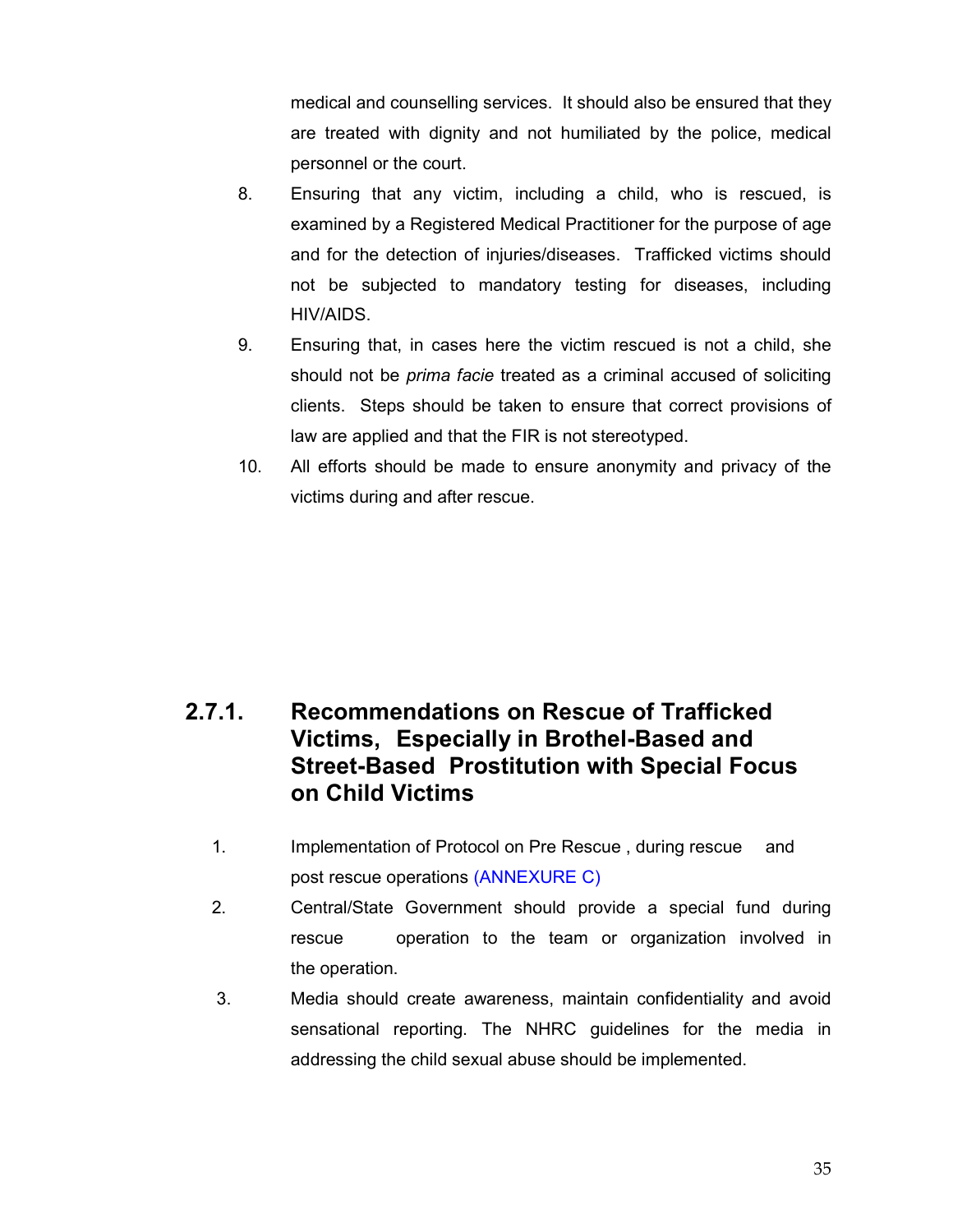## 2.8. Rehabilitation, Reintegration and Repatriation of Trafficked Victims with Special Focus on Child Victims

The rehabilitation, reintegration and repatriation of victims of trafficking being a long process must be planned, taking into account the specific short and long-term needs of individual victims. Efforts must be non-punitive and aimed at protecting the rights of the victims. All stakeholders should therefore consider:

- 1. Taking into account the specific short and long-term needs of each individual victim based on their age, education, skills, etc., the rehabilitation, reintegration and repatriation package for victims of trafficking should be worked out.
- 2. Keeping in view the paucity of government run institutions as well as the deteriorating conditions of these institutions, there is need to identify names of fit persons and fit institutions for providing safe custody to victims of trafficking. This list should be made available to the police, courts, non-governmental organizations and civil society at large for information.
- 3. Providing access to legal, medical and counselling services to all trafficked victims in order to restore their self-confidence and selfesteem. Special provision should be provided to those who have contracted HIV/AIDS.
- 4. Enabling victims of trafficking to access both formal and non-formal education structures. Formal education should be made available to those victims who are still within the school going age, while nonformal education should be made accessible to adults.
- 5. Providing gender sensitive market driven vocational training in partnership with non-governmental organizations to all rescued victims who are not interested in education. Government and nongovernmental organizations should also work together to develop partnership with public and private sector employers in order to provide training/facilitate work placement as part of the reintegration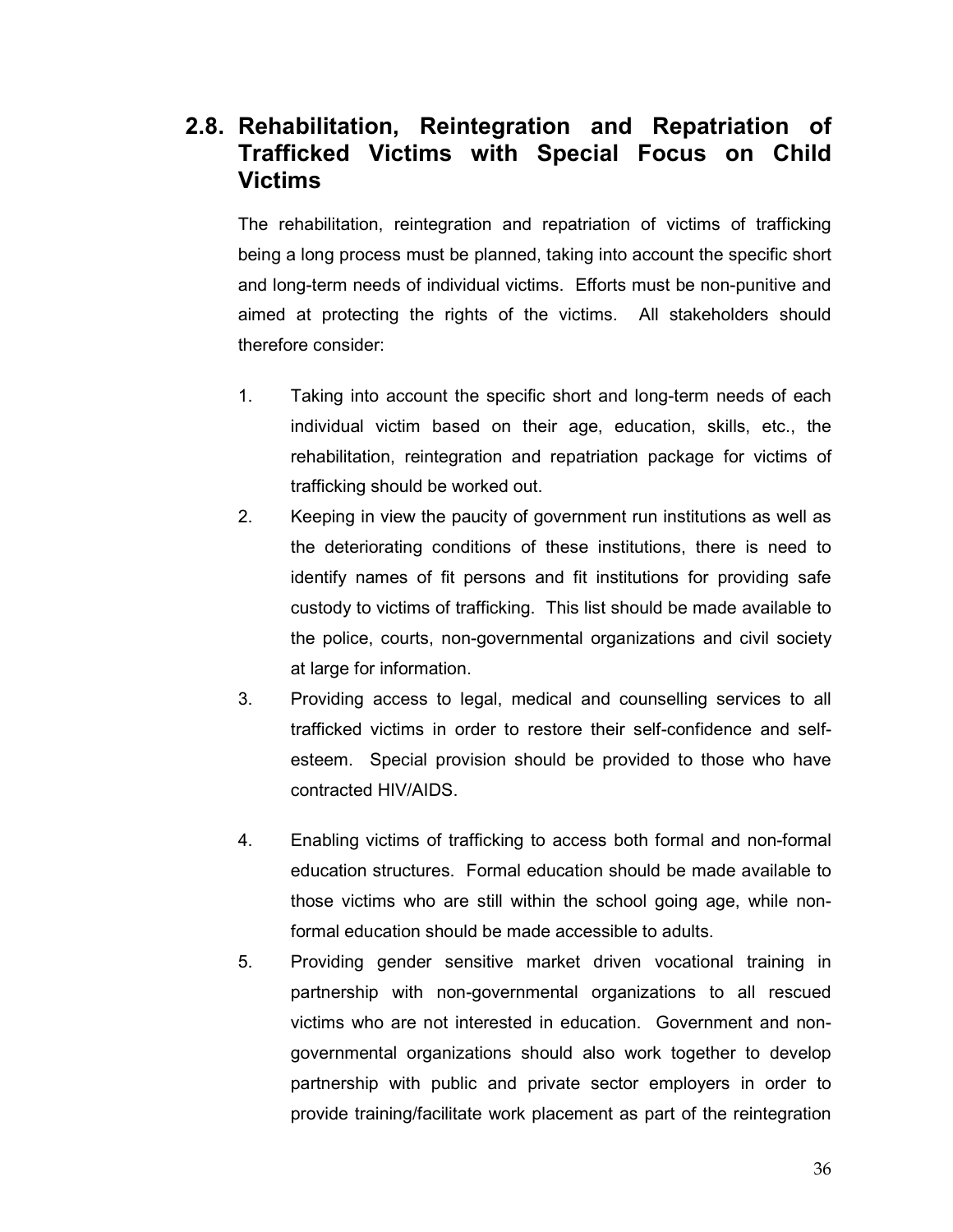process. Due care should be taken to give ample choice to victims so that rehabilitation and reintegration becomes a holistic process, which respects their human rights.

- 6. Involving the community in the rehabilitation, reintegration and repatriation process of trafficked victims. This means involving the families of victims and the community by enhancing their awareness about trafficking in general and the impact of trafficking on the individual.
- 7. Monitoring the rehabilitation, reintegration and repatriation of rescued victims with the help of non-governmental organizations.
- 8. Making available to rescued victims various developmental and antipoverty schemes meant for the general population, both in the rehabilitation and reintegration phase.
- 9. Upgrading the conditions and capacities of institutions/homes run by the Government and an increase in the number of such institutions/homes not only in the cities, but also at the district and taluka levels, are of utmost necessity.
- 10. Recruiting adequate number of trained counsellors and social workers in institutions/homes run by the government independently or in collaboration with non-governmental organizations.
- 11. Appointing trained social workers and counsellors at police stations, courts and homes/institutions of different kinds meant for accommodating victims of trafficking.
- 12. Anti-trafficking cells/units should be set up at the Centre, State, Block District and Village levels to facilitate and monitor the process of rescue, rehabilitation, reintegration and repatriation.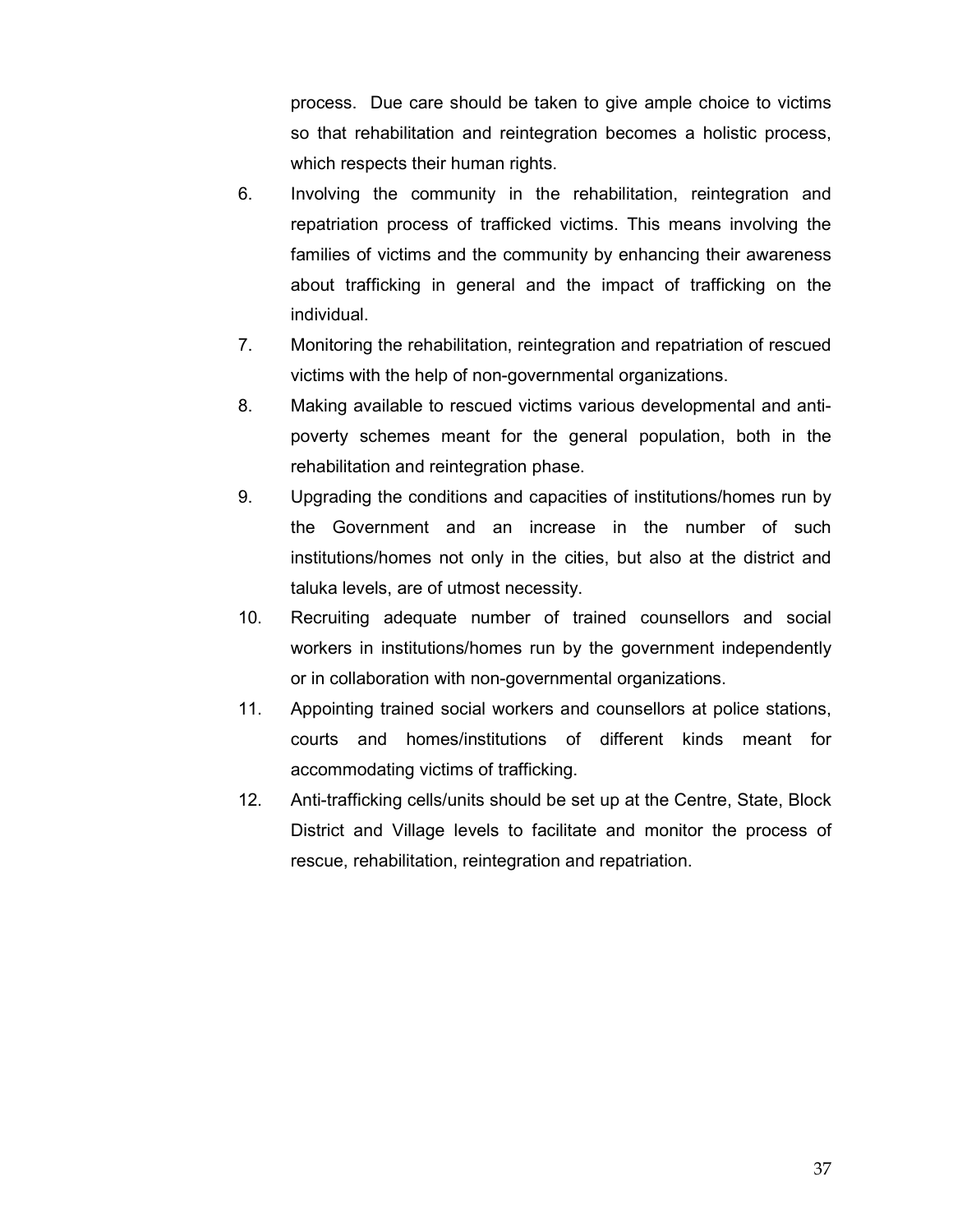# 2.8.1. Recommendations regarding Rehabilitation, Reintegration and Repatriation of Trafficked Victims with Special Focus on Child Victims

- Development of Interstate protocols for transfer of victims
- Development of Minimum standards for care and protection in shelter homes and development of infrastructure
- Recruitment of women police officers. And their role in combating trafficking
- Regular assessments of security for children in shelter homes.
- Development of uniform Case Management system for the RRRI process Provide training and human resources development to stakeholders in order to conduct case management
- Development of guidelines for interviewing rescued children in an attempt to trace their families.
- Improving the standard of care and support services prevailing in government and privately run shelter homes. There can be a Guidance & Monitoring Committee system which could monitor the services and other facilities at shelter and rehabilitative homes
- No rescued child shall be sent back to the family without adequate assessment and without ensuring social acceptance and family support. State will ensure that repatriation is carried out depending on how safe and nurturing the family environment is for the victim. If and when the victim chooses to return to an abusive family situation, that state would need to intervene and repatriate the victim to an institution which can protect and care for the individual. Repatriation will be done after the stay in the shelter
- Union and State budget should be well defined and funds for trafficking should also be separately allocated.
- Every victim and their minor dependants shall be helped in every possible way to obtain formal education free of cost, which includes free supply of text books, uniforms, transport and scholarships to victims and their school going children. Where such education is not possible for example certain unavoidable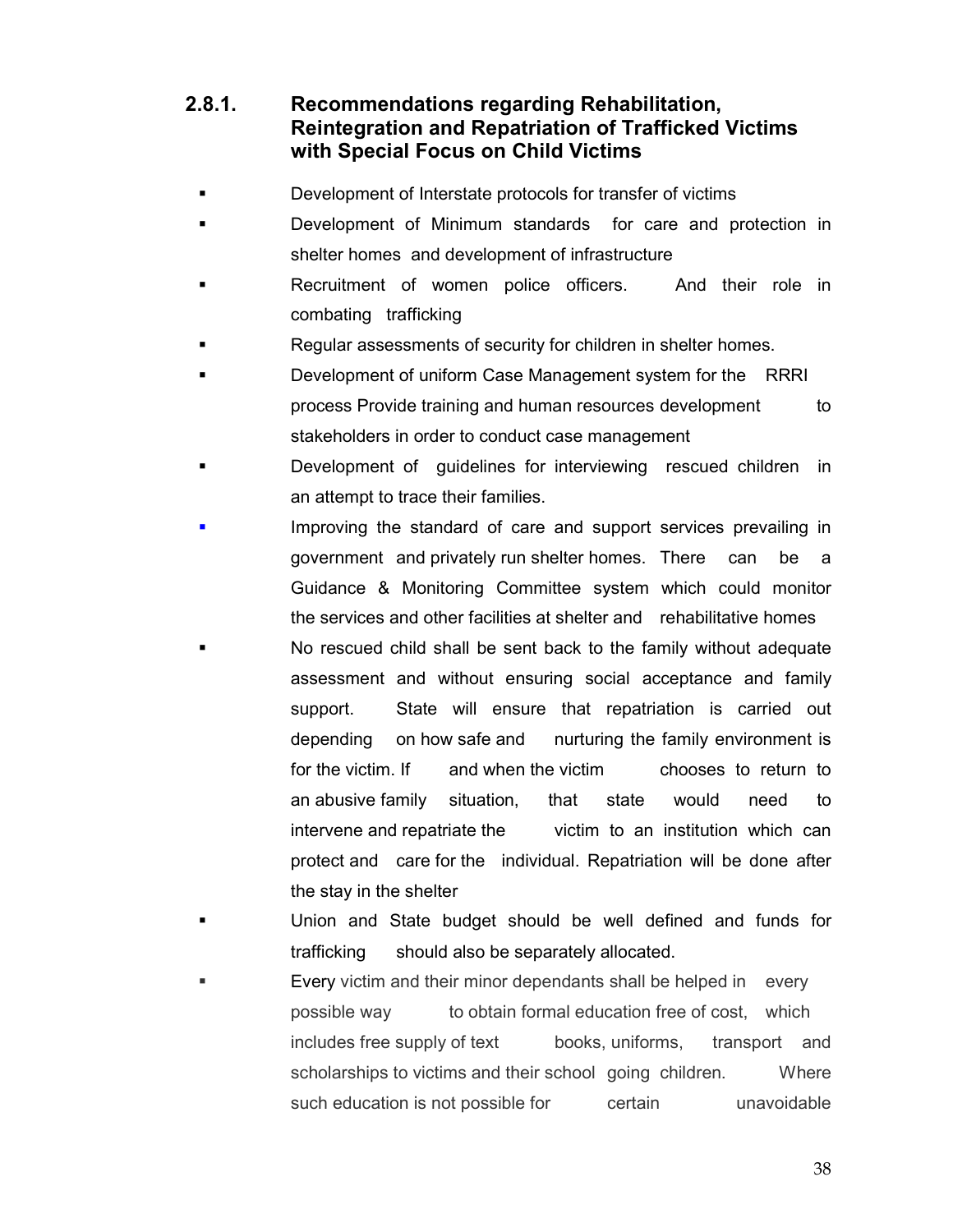circumstances, as well as in addition to the formal education, life skills education shall be provided. The State Government is directed to frame new schemes for training of the inmates of the Home and traffic victims in computers, languages and related fields. The rescued persons shall be equipped with the knowledge and skills appropriate to their attitude and orientation, so that their economic rehabilitation becomes easier. The rescued person shall have the right to choose her own economic rehabilitation plan. Vocational training and guidance shall also be given to such rescued persons. No rescued victim shall be sent back to the family without adequate assessment and without ensuring social acceptance and family support. State will ensure that rehabilitation is carried out depending on how safe and nurturing the family environment is for the victim.

 Specialized centres of health shall be set up and maintained to cater to the needs of palliative care for the victims suffering from terminal states of HIV/AIDS. Specialized counselling shall be provided to victims of HIV/AIDS including pre-test, post-test and ongoing support.

 the most difficult task is to re-integrate the sexually abused children or trafficked children into their own families. Such families are reluctant to accept the victimized girl and regular visits by social worker and trained counselor will be required for family counseling. The Social Welfare Department or the department of women and child development of the States may prepare a panel of social workers and trained counsellors for each District Similarly, a panel of lawyers should be nominated by the State Legal Services Authority for each District for visiting the Court and pursuing the individual cases in different Courts. Such lawyers can also assist the Public Prosecutor whenever necessary and will also get in touch with Police Investigating Officer concerned whenever required. It will help in quick

39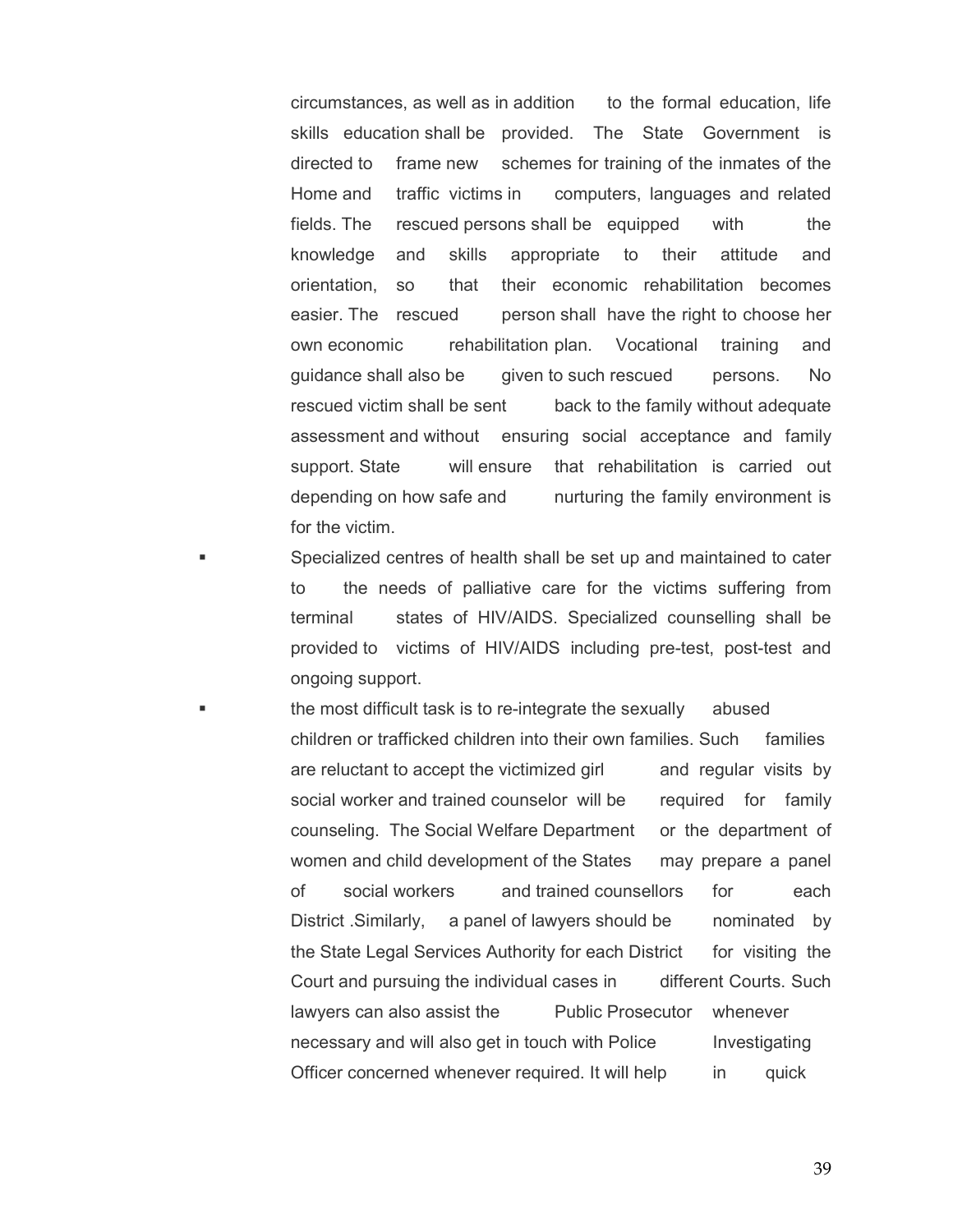delivery of justice and such lawyers can work as friends of the Court (amicus curiae).

 The State governments should formulate an effective rehabilitation programme, including the mode of its implementation and may involve the corporate sector and employment agencies in their rehabilitation project.

# 2.9. Cross-Border Trafficking: National and Regional Cooperation and Coordination

Trafficking is a regional and global phenomenon. Enormous trafficking takes place not only within the country but also across borders, especially between the neighbouring countries. A coherent approach is therefore required to tackle the problem of cross-border trafficking which cannot be dealt with at the national level alone. A strengthened national response can often result in the operations of traffickers moving elsewhere. International, multilateral and bilateral cooperation can play an important role in preventing and combating trafficking activities. States should thus consider:

- 1. Adopting bilateral agreements with neighbouring countries in order to prevent trafficking and protecting the rights and dignity of trafficked persons and promoting their welfare.
- 2. Using the Palermo Protocol and relevant international human rights standards as a baseline and framework for elaborating bilateral agreements mentioned at serial no. 1 above.
- 3. Adopting labour migration agreements, which may include provision for work standards, model contracts, modes of repatriation, etc. in accordance with existing international standards.
- 4. Developing cooperation arrangements to facilitate the rapid identification of trafficked victims including the sharing and exchange of information in relation to their nationality and right of residence.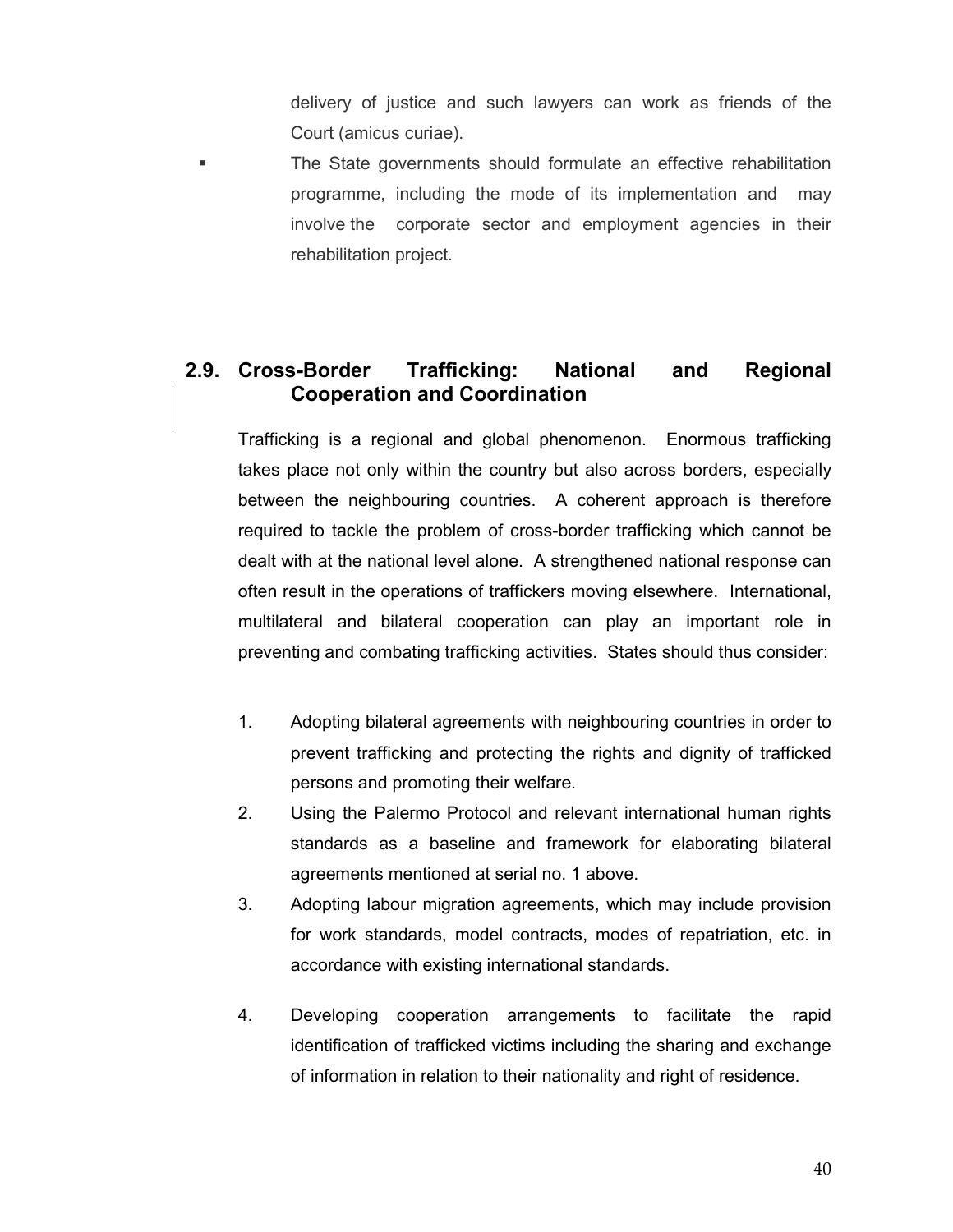- 5. Establishing mechanisms to facilitate the exchange of information concerning traffickers and their methods of operation.
- 6. Developing procedures and protocols for the conduct of proactive joint investigations by law enforcement authorities of different concerned countries.
- 7. Ensuring judicial cooperation between countries in investigations and judicial processes relating to trafficking and related offences. This cooperation should include assistance in: identifying and interviewing witnesses with due regard for their safety; identifying, obtaining and preserving evidence; producing and serving the legal documents necessary to secure evidence and witnesses; and the enforcement of judgments.
- 8. Ensuring that requests for extradition for offences related to trafficking are dealt with by the authorities of the requested countries without undue delay.
- 9. Establishing cooperative mechanisms for the confiscation of the proceeds of trafficking. This cooperation should include the provision of assistance in identifying, tracing, freezing and confiscating assets connected to trafficking and related exploitation.
- 10. Encouraging and facilitating cooperation between non-governmental organizations and other civil society organizations in countries of origin, transit and destination. This is particularly important to ensure support and assistance to trafficked victims who are repatriated.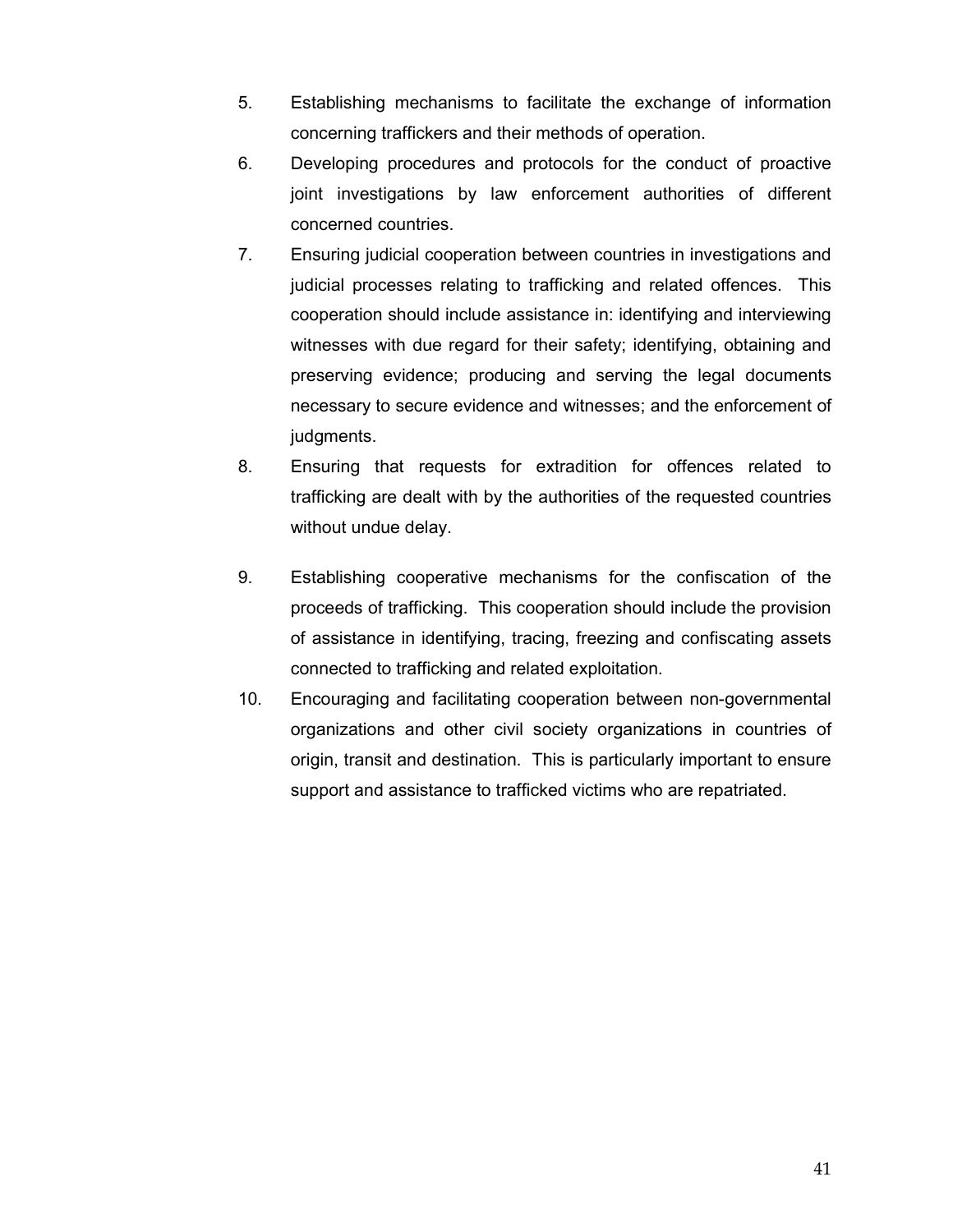# 2.9.1 Recommendations Cross-Border Trafficking: National and Regional Cooperation and Coordination

- Need for bilateral agreements to combat trafficking and implement /operationalise the SAARC Convention on trafficking
- Development of cross-border transfer protocols. Annexure D
- Standardized Protocols and guidelines and forms of family tracing on communication and sharing of information between India and neighboring countries to make the information flow on trafficking and trafficked victims speedier
- Committees to be established to review repatriation of cross border trafficking cases , especially of children
- Regular meeting of law enforcement agencies, border security forces on both sides of the border, District collectors and other Administration Officers from Border Districts to review trafficking cases.
- Set up safe, secure transit points at the border in the case of cross border trafficking with adequate physical facilities and capable/trained team including NGO
- In cases where it is confirmed that a trafficked victim belongs to a certain country ,but the family cannot be traced, it is the responsibility of the source country(the country to which the victim belongs) to take care of the victim and reintegrate him/her
- Liaison Protocol to be developed and Liaison Officers to be appointed Roles of Liaison Protocol Officers: a) Follow up individual cases, b) expedite the cases in CWC/ JJB/Courts, c) Send monthly progress reports to state and NFP, d) obtain repatriation order, e) hand over of child
- address the new trends in trafficking
	- a. drug related human trafficking including dual role as carrier
	- b. White collared trafficking like dance troupes exchange programmes.
- Carrying out of exchange programmes between Enforcement agencies', personnel of nations between those who got affected by trafficking. Training courses should also be undertaken for police, enforcement agencies.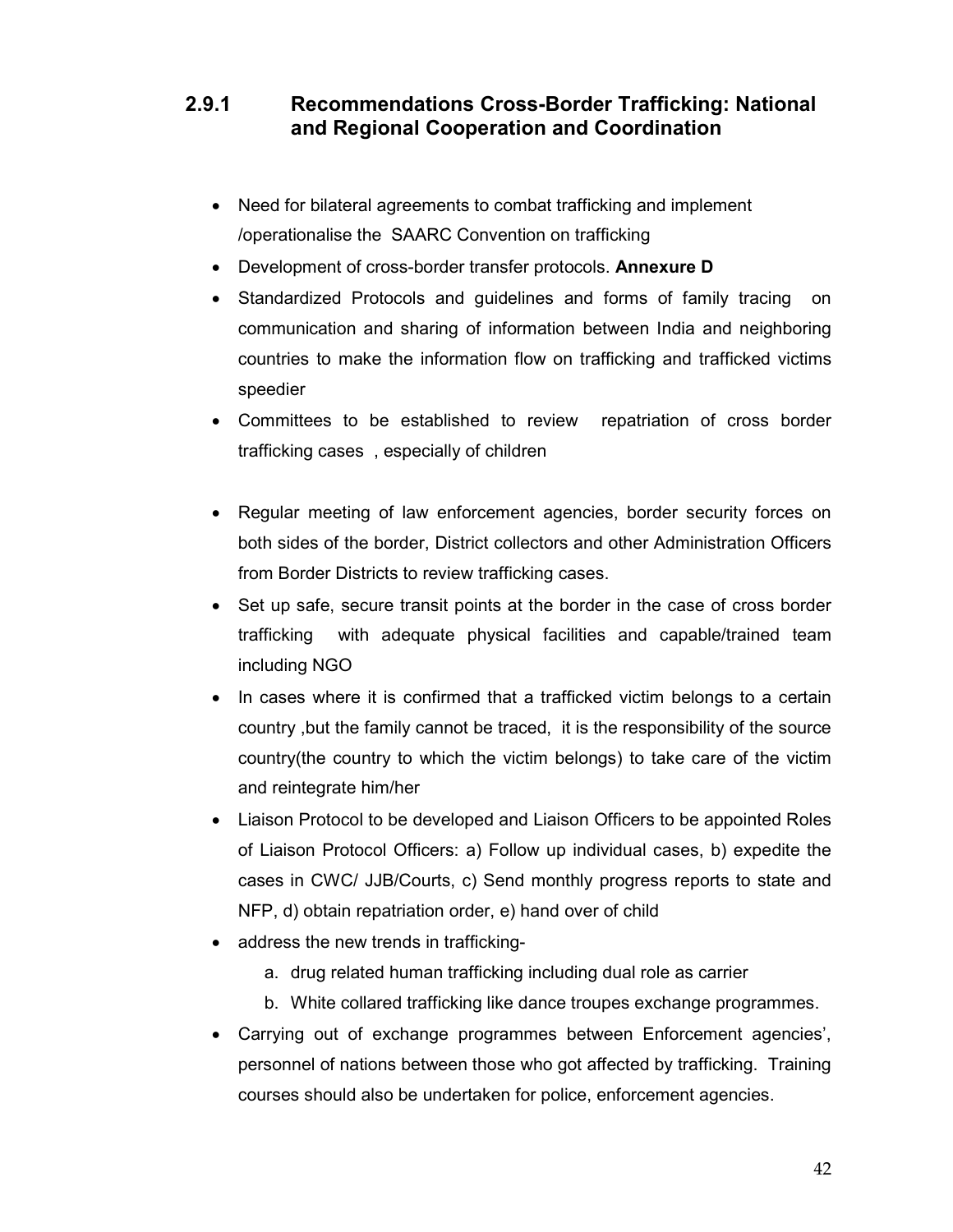- Establishment of legal requirements for pre-reintegration assessment of family willingness and suitability, and legal protocols for retaining the child in care in the child's best interests.
- Memorandum of Association between the government agency and NGO's across the borders and between states to be developed for safe repatriation/rehabilitation.
- Adopting labour migration agreements, which may include provision for work standards, model contracts, modes of repatriation, etc in accordance with existing international standards.
- Increase institutionalized media intervention for increased awareness campaigns for cross border trafficking at regional and national level.
- Sensitize the Border security forces and the police on the both sides of the border on the relevant legal instruments and the filling of F.I.R.'s for trafficked persons.
- Establishment of procedures and protocols for preliminary interim care, HIV/STI testing, and trained staff in government shelters and fit institutions.
- Expanding the holding capacity and available resources of the existing nodal NGO's and support the regularization and development of transit shelters and receiving shelters in the border districts for cross border victims of trafficking enroute to the repatriation border points and to their families.
- develop the code of conduct for the hospitality for tourism industry and strategy for effective surveillance and prosecution of pedophiles, in an effort to control incidence of pedophilia in selected areas of the country
- in cases where women and child victims are from foreign countries, a system of co-ordination through the Government of India and through inter-country N.G.O. networks would be set up so as to ensure safe passage, rehabilitation and reintegration in their community in their home countries.
- Need to set up an internal Task force to ensure that the legislations, programs etc are in place for operationalising the provisions of the SAARC Convention on Preventing and Combating Trafficking of Women and Children in Prostitution
- identification of gaps in relevant domestic legislations of the different countries vis a vis provisions of the SAARC convention and incorporate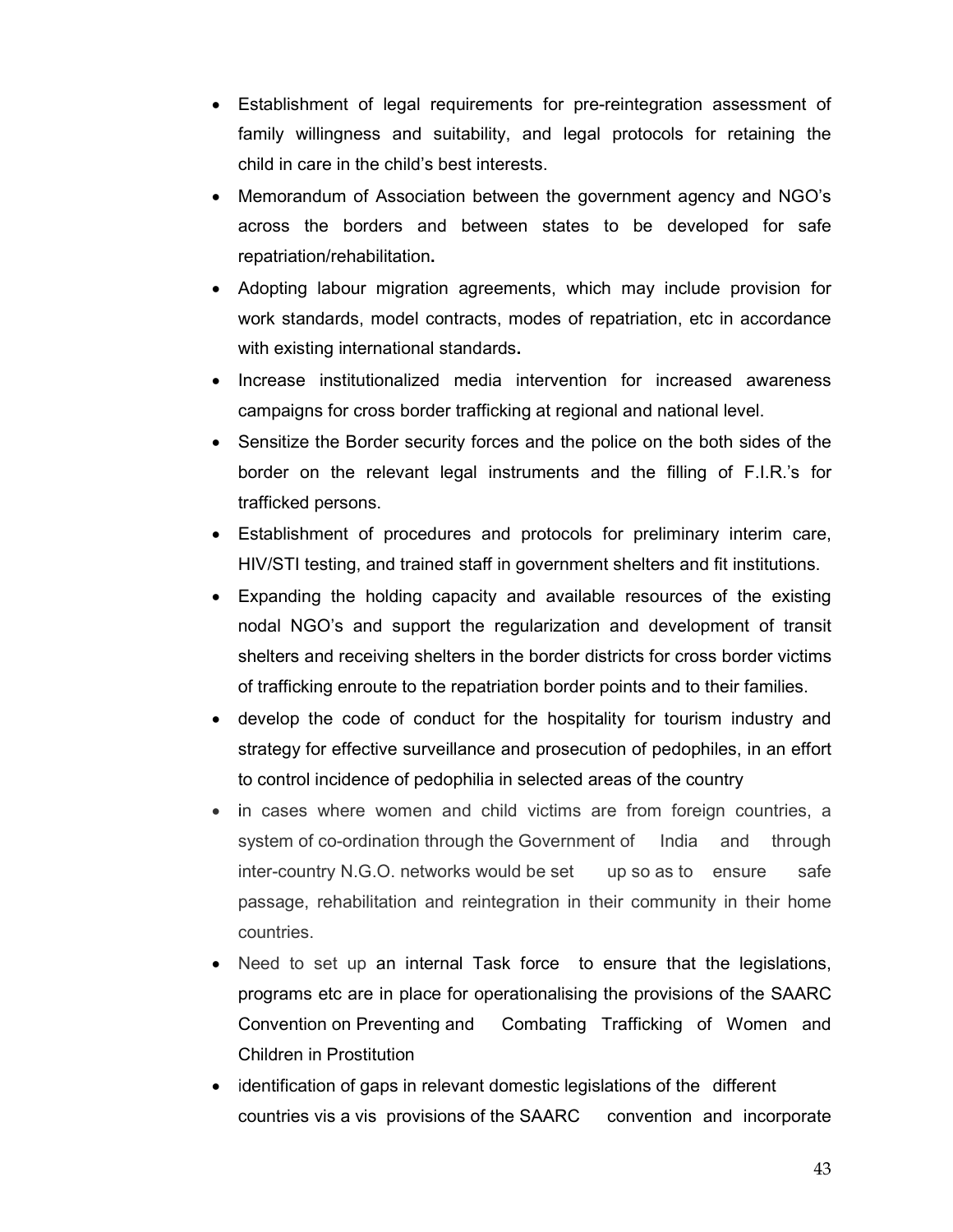the same into the domestic laws, ensuring at the same time that there is no conflict /contradiction with other major pieces of national legislation

- harmonize the definitions and terminology especially with regard to sensitive definitions such as 'prostitute' sex worker' sexual exploitation' 'trafficker' etc between the countries so that there is no ambiguity in the implementation
- ensuring safe migration Conditions need for minimum guarantees
	- a) Total ban on minors migrating for any form work/employment to foreign countries
	- b) Protection to women employed in foreign countries to ensure minimum wage, housing, medical facilities, working hours and other conditions of service and a sound mechanism to receive complaints from women requiring help against ill treatment and sexual exploitation
	- c) the proposed amendments to the Emigration Act seeks to create a welfare fund for protection and welfare of emigrants , the fund should also be utilized for providing legal representation to women who are victims of sexual abuse and trafficking and ensuring protection to victims
	- d) strict action against recruiting agents or any person if they are found to traffic young girls under guise of domestic or any other work –this should be specifically mentioned as an offence under the Emigration Act
	- e) Need for a collaborative approach involving Government As well as national and international organizations to make migration a safe option
	- f) Establish women /gender cells in embassies abroad and appointment of nodal officer to deal with cases
	- g) Provision for compulsory orientation and awareness programme for domestic maids and other women hailing from sections of Indian society with low awareness levels proceeding abroad for employment, regarding their legal rights, contact numbers of officers of Indian embassies ,helpline Numbers etc
	- h) Adequate publicity by means of print and electronic media and organization of grievance redressal camps

44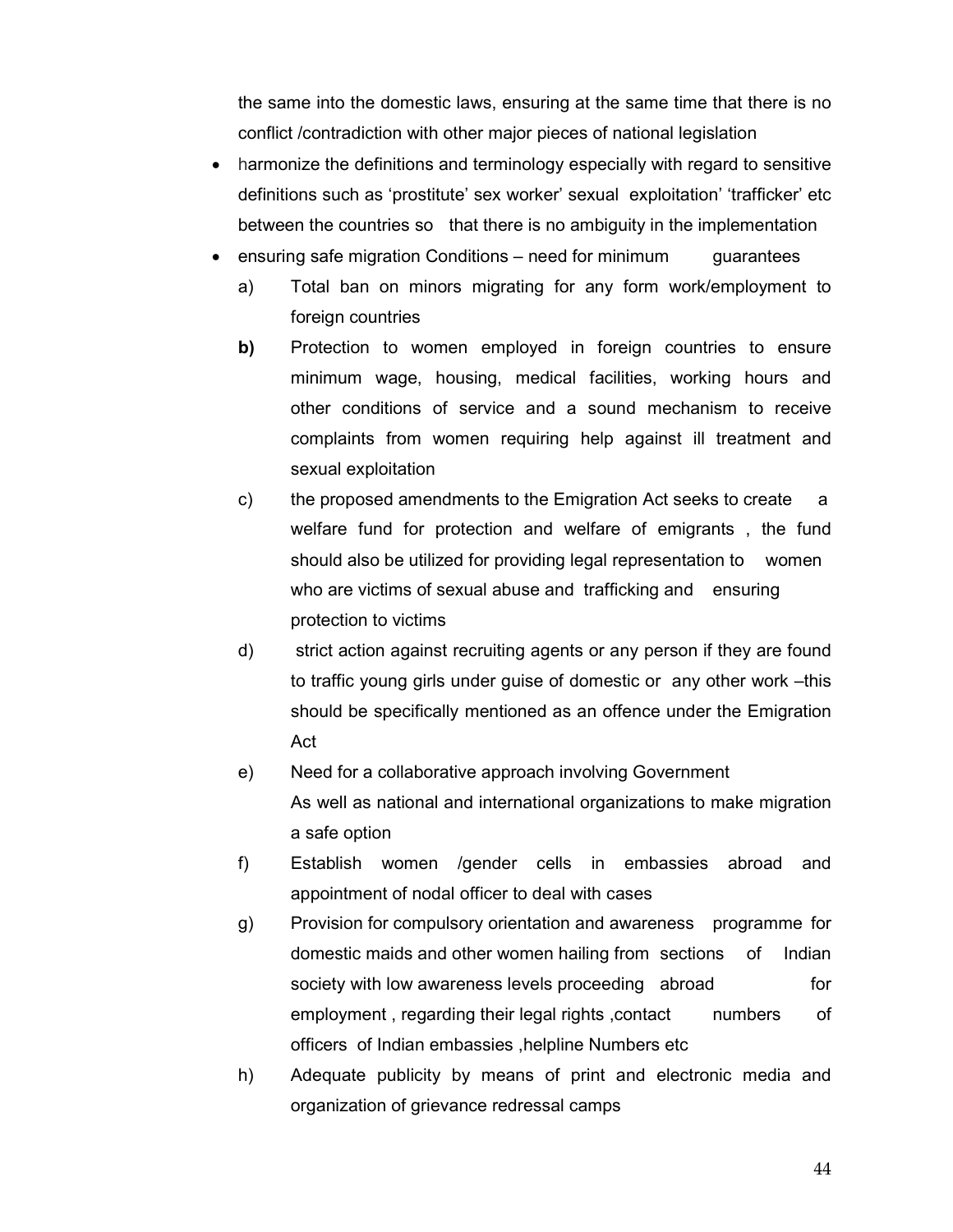# 2.10. Legal Framework and Law Enforcement

 The lack of specific and/or adequate legislation on trafficking at the national level has been identified as one of the major obstacles in the fight against trafficking. There is an urgent need to harmonize legal definitions, procedures and cooperation at the national and regional levels in accordance with international standards. The development of an appropriate legal framework that is consistent with relevant international instruments and standards will also play an important role in the prevention of trafficking and related exploitation. Moreover, a strong legal framework would also ensure an effective law enforcement response. As of now, individuals are reluctant or unable to report traffickers or to serve as witnesses because they lack confidence in the police and the judicial system and/or because of the absence of any effective protection mechanisms. These problems are compounded when law enforcement officials are involved or complicit in trafficking. Strong measures therefore need to be taken to ensure that such involvement is investigated, prosecuted and punished. Law enforcement officials must also be sensitized to the paramount requirement of ensuring the safety of trafficked victims. The Government of India having ratified the Convention on the Elimination of All Forms of Discrimination against Women, the Convention on the Rights of the Child, the two Optional Protocols to the Convention on the Rights of the Child on the Involvement of Children in Armed Conflicts; and on the Sale of Children, Child Prostitution and Child Pornography and having signed the Protocol to Prevent, Suppress and Punish Trafficking in Persons, Especially Women and Children, supplementing the United Nations Convention against Transnational Organised Crime, 2000, should consider:

1. Amending or adopting national legislation in accordance with international standards in order to address all forms of trafficking and these should also be criminalized. Along with this, the content of domestic trafficking legislation should also strictly criminalize traffickers, including agents or middlemen, brothel owners and managers, as well as institutional networks that are used in the crime of trafficking.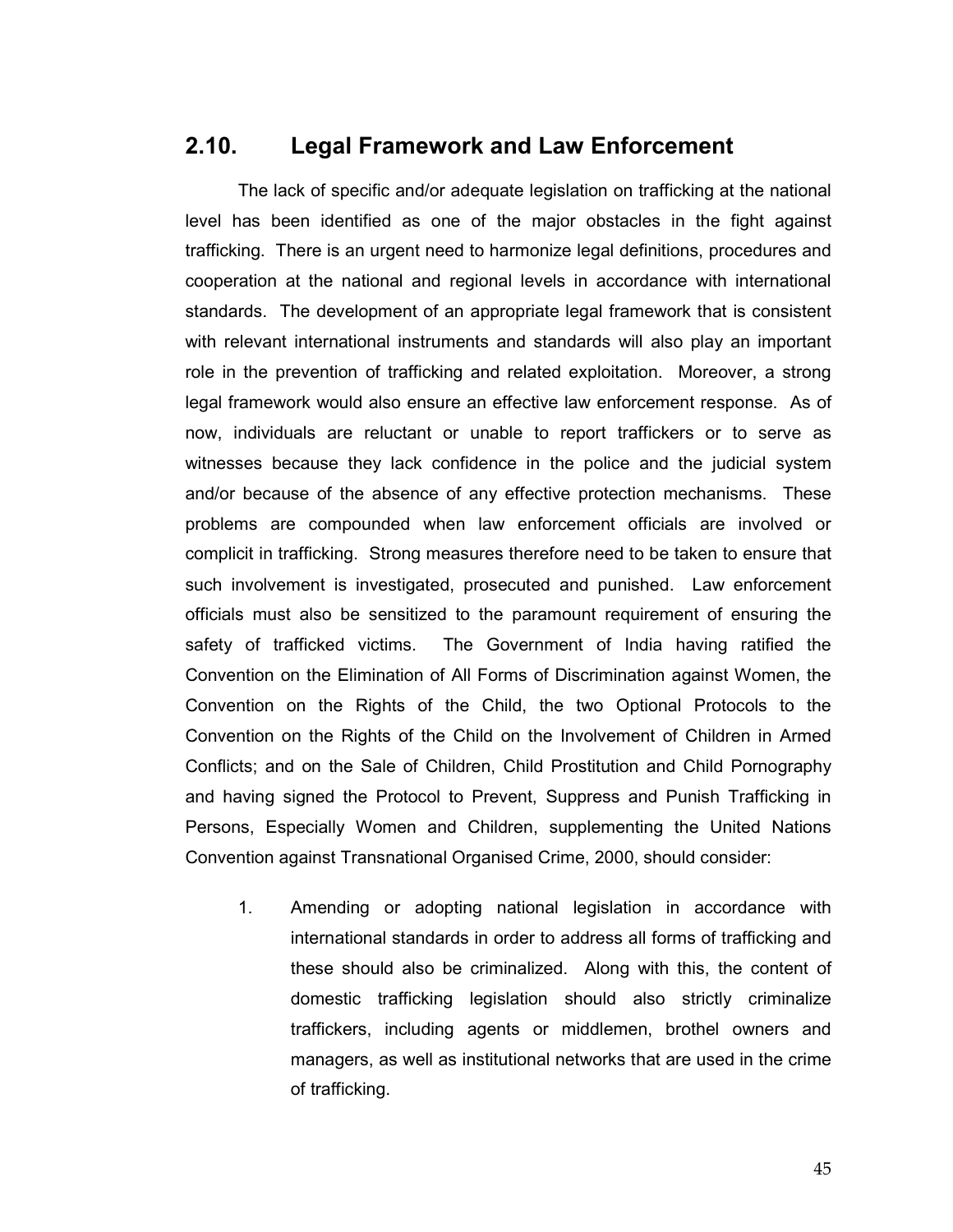- 2. Enacting legislation to provide for the administrative, civil and, where appropriate, criminal liability of legal persons for trafficking offences in addition to the liability of natural persons. The Government should also review current laws, administrative controls and conditions relating to the licensing and operation of businesses that may serve as cover for trafficking such as marriage bureaux, employment agencies, travel agencies, hotels and escort services.
- 3. Making legislative provision for effective and proportional criminal penalties (including custodial penalties giving rise to extradition in the case of individuals). Where appropriate, legislation should provide for additional penalties to be applied to persons found guilty of trafficking in aggravating circumstances, including offences involving trafficking in children or offences committed or involving complicity by State officials.
- 4. Making legislative provision for confiscation of the instruments and proceeds of trafficking and related offences. Where possible, the legislation should specify that the confiscated proceeds of trafficking would be used for the benefit of victims of trafficking. Consideration should be given to the establishment of a Compensation Fund for victims of trafficking and the use of confiscated assets should finance such a fund.
- 5. Ensuring that legislation prevents trafficked persons from being prosecuted, detained or punished for they are victims of situation beyond their control. Likewise, it should be ensured that protection of trafficked victims is built into the anti-trafficking legislation itself. The protection offered in no way should be made conditional upon the willingness of the trafficked victim to cooperate in the legal proceedings.
- 6. Providing legislative protection for trafficked victims who voluntarily agree to cooperate with law enforcement authorities.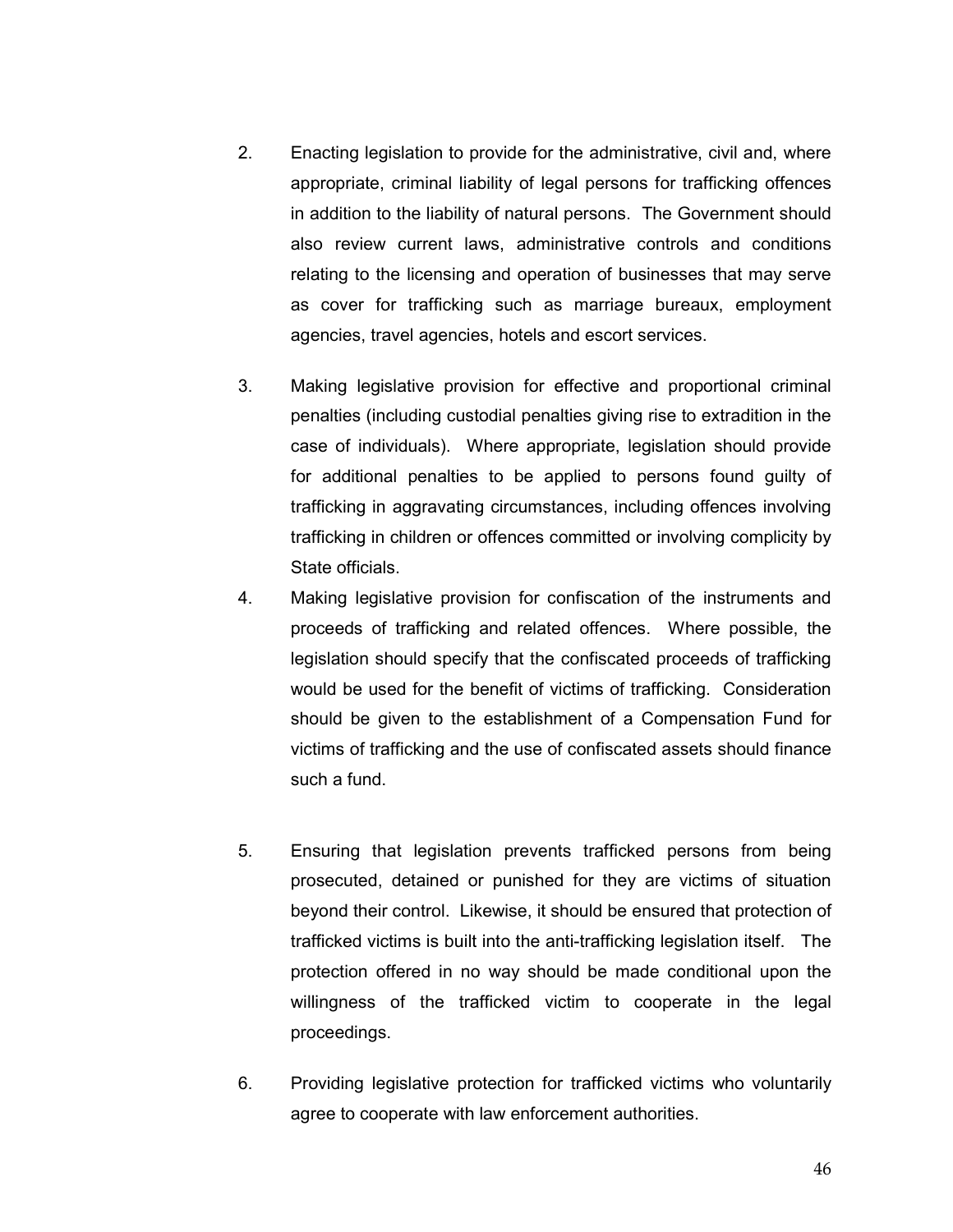- 7. Legal reform should also incorporate a gender and rights-based perspective, having regard to the fact that women are, in most cases, marginalized. For example, property and inheritance laws and procedures should be reviewed and adjusted to ensure that they do not include provisions which have a discriminatory impact on women and their livelihood options.
- 8. Making effective provision for trafficked victims whereby they are given legal information and assistance in a language they understand as well as appropriate other supportive measures. The Government should ensure that entitlement to such information, assistance and support is not discretionary but is available as a right for all persons who have been identified as trafficked.
- 9. Ensuring that the right of trafficking victims to pursue civil claims against alleged traffickers is enshrined in law.
- 10. The services of nodal officers one representing the police department dealing with investigation, detection, prosecution and prevention of trafficking and the other representing the welfare agencies dealing with rescue, rehabilitation and economic/social empowerment of the victims and those at risk – appointed by the State Governments/Union Territories at the behest of NHRC should be utilized for all purposes.
- 11. Ensuring that law enforcement personnel of all ranks are provided with adequate training in the investigation and prosecution of cases of trafficking.
- 12. Establishing specialist Anti-Trafficking Units (comprising both women and men) in order to promote competence and professionalism. Besides, law enforcement authorities should be provided with adequate investigative powers and techniques to enable effective investigation and prosecution of suspected traffickers.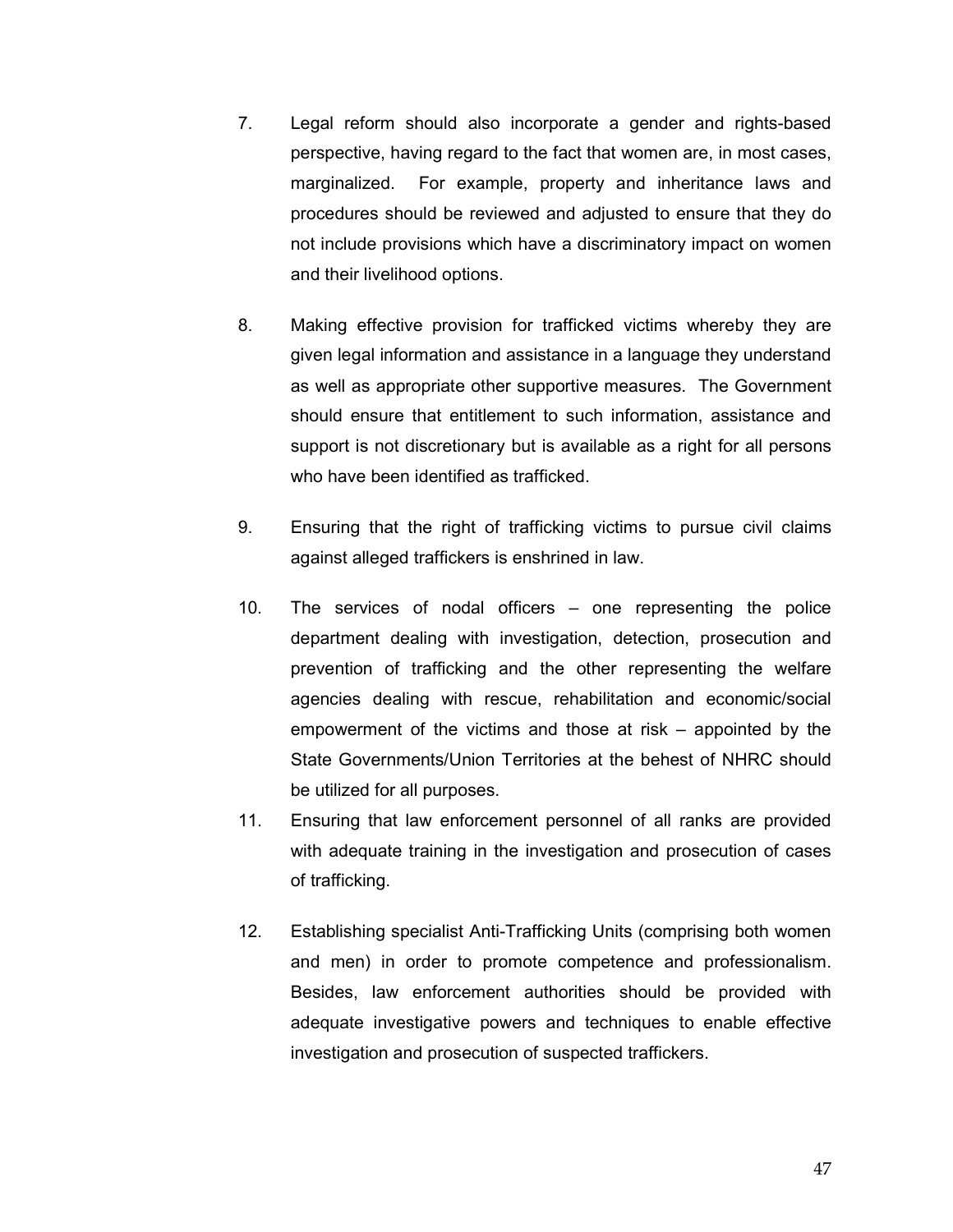- 13. Guaranteeing that traffickers are and will remain the focus of antitrafficking strategies and that law enforcement efforts do not place trafficked victims at risk of being punished for offences committed as a consequence of their situation.
- 14. Encouraging law enforcement authorities to work in partnership with non-governmental organizations and the community at large in order to ensure that trafficked victims receive necessary support and assistance. For very little can be achieved without the involvement of the community in fighting trafficking.

# 2.10.1. Recommendation with respect to Legal Framework and Law Enforcement

- There should be a National Policy on Trafficking.
- A compensation fund for crime injuries should be set up.; the model of compensation to victims of rape may be adopted /extended to victims of trafficking. (Annexure F)
- Legislation needs to encompasses aspects such as:
	- Proceedings in camera.
	- Right to compensation.
	- Right against victimization.
	- Rehabilitation of victims of trafficking including child labour
	- In certain situations/area the civil society organizations will have to be given legal immunities for the actions taken by them to prevent and control re-trafficking. The right to rescue from situation of CSE&T needs to be recognized in the law and liability should be cast upon police officials for not undertaking the immediate rescue of victim when encountered with the situation of CSE&T or when informed about the incident.
- universal definition of child 18 years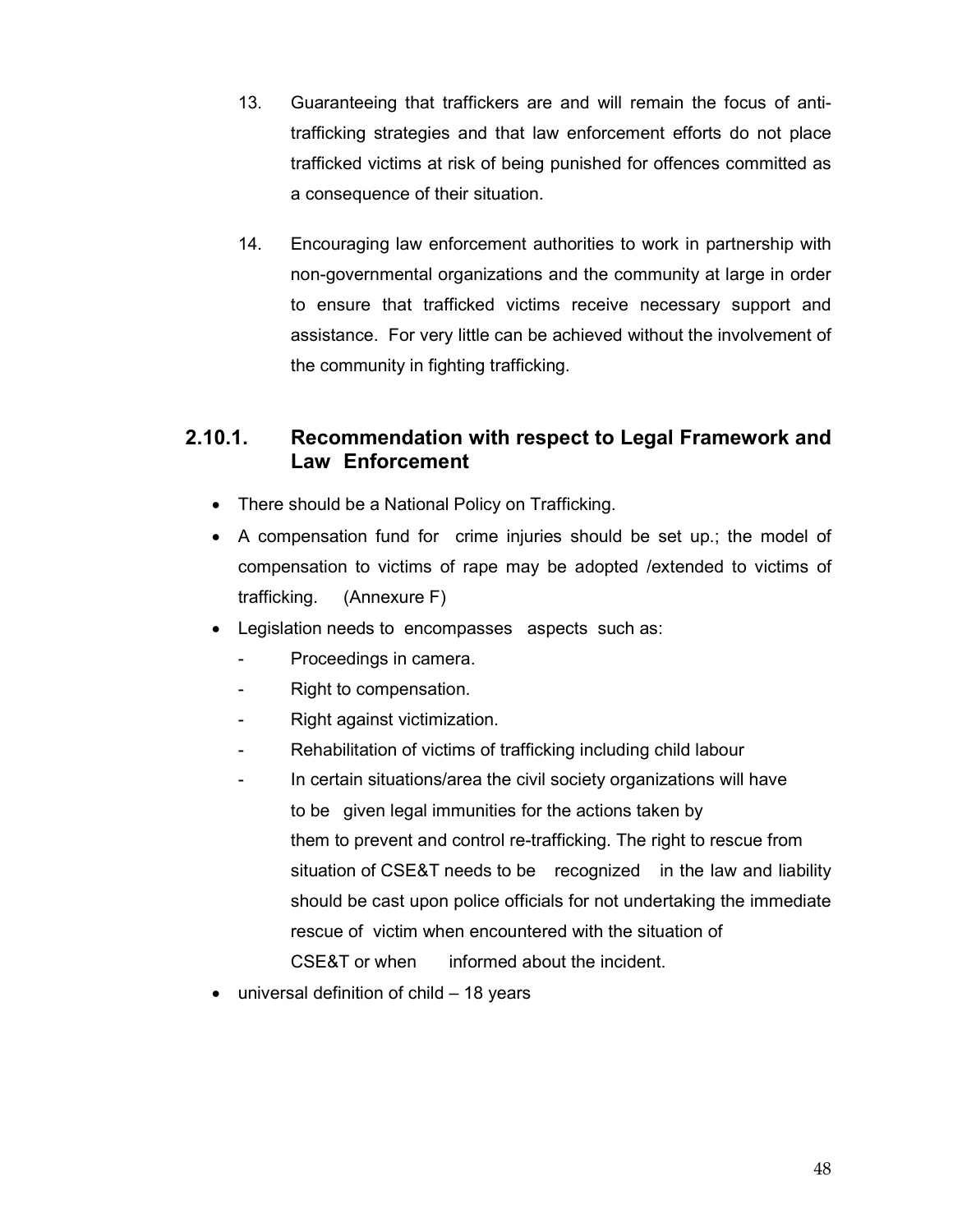• Definition of trafficking: as per UN Protocol

 "Trafficking in persons" shall mean the recruitment, transportation, transfer, harboring or receipt of persons, by means of the threat or use of force or other forms of coercion, of abduction, of fraud, of deception, of the abuse of power or of a position of vulnerability or of the giving or receiving of payments or benefits to achieve the consent of a person having control over another person, for the purpose of exploitation. Exploitation shall include, at a minimum exploitation of the prostitution of others or other forms of sexual exploitation, forced labour or services, slavery or practices similar to slavery, servitude or the removal of organs;

 At a minimum- Creates a baseline or restriction as to the requirement. "At a minimum" may lead to complicated interpretations;

- The term "sexual exploitation "needs to be clearly defined. Sexual exploitation is an offence when a person- Derives or attempts to derive sexual satisfaction for oneself or some other person by
- a) Subjecting the body of another person to any form of sexual activity or
- b) The employment, use, persuasion, inducement, enticement, or coercion of any woman or child to engage in, or assist any other person to engage in, any sexually conduct or simulation of such conduct for the purpose of producing a visual depiction of such conduct by means of any electronic/audio output or advertisement

 "advertisement" includes any notice, circular, label, wrapper or other document and also includes any visible representation made by means of any light, sound, smoke or gas or by means of any electronic or print medium ;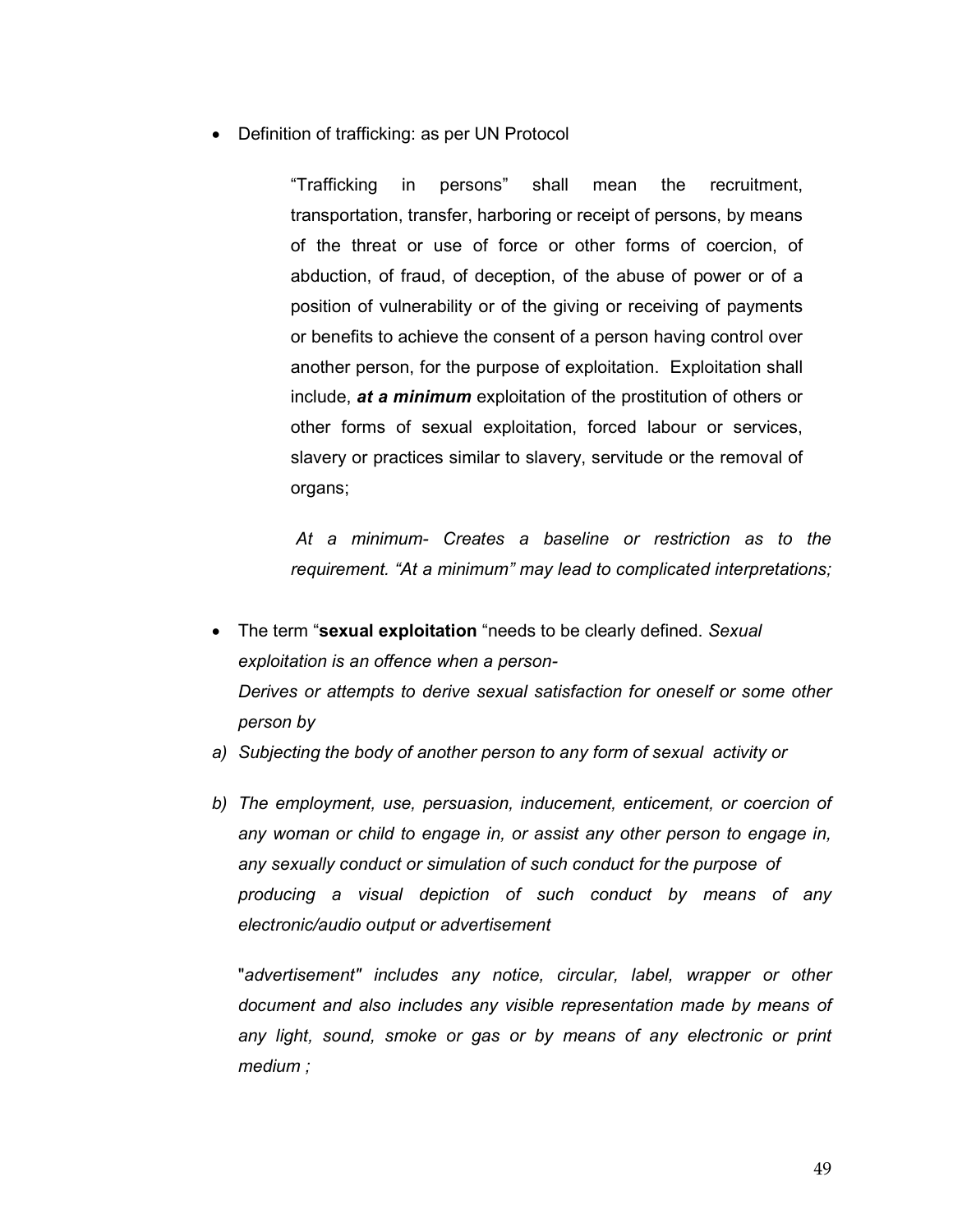- c) Any form of sexual activity that causes or has caused or could or is likely to cause serious emotional injury or
- d) Any form of indecent representation of woman and child for the purposes of sexual activity

 "indecent representation of women and/or child " means the depiction in any manner of the figure/image of a woman and/or child, his/her form or body or any part thereof in such a way as to have the effect of being indecent, or derogatory to, or denigrating, women and/or child, or is likely to deprave, corrupt or injure the public morality or morals;

- d) Derives or attempts to derive sexual satisfaction in any manner above or
- e) The forcing of unwanted sexual activity by one person on another, by the use of threats or coercion.
- e) Commits rape / sexual assault

### Under any of the following circumstances

- $\circ$  Against the other persons will
- $\circ$  without the consent of the other person

"Commercial sexual exploitation" is sexual exploitation carried out as a commercial activity and need not be carried out for a long time. One single instance may suffice"

- As commercial sexual exploitation has become a transnational organized crime and as it is difficult to prove the offence of "running a brothel" or "living on earnings of prostitution" amendments may be brought in the ITPA authorizing a police officer of a rank of SP to tape telephones of the accused under this Act and the evidence may be admissible in the courts thus requiring amendments to the evidence Act. Commercial sexual exploitation is no longer confined to brothels and has moved on to mobile and cellular networks therefore such a provision would be of necessity in tracing out the traffickers
- Necessity for taking finger prints / photographs of the pimps/touts as the accused often change their addressees and names and maintaining of sex offender registers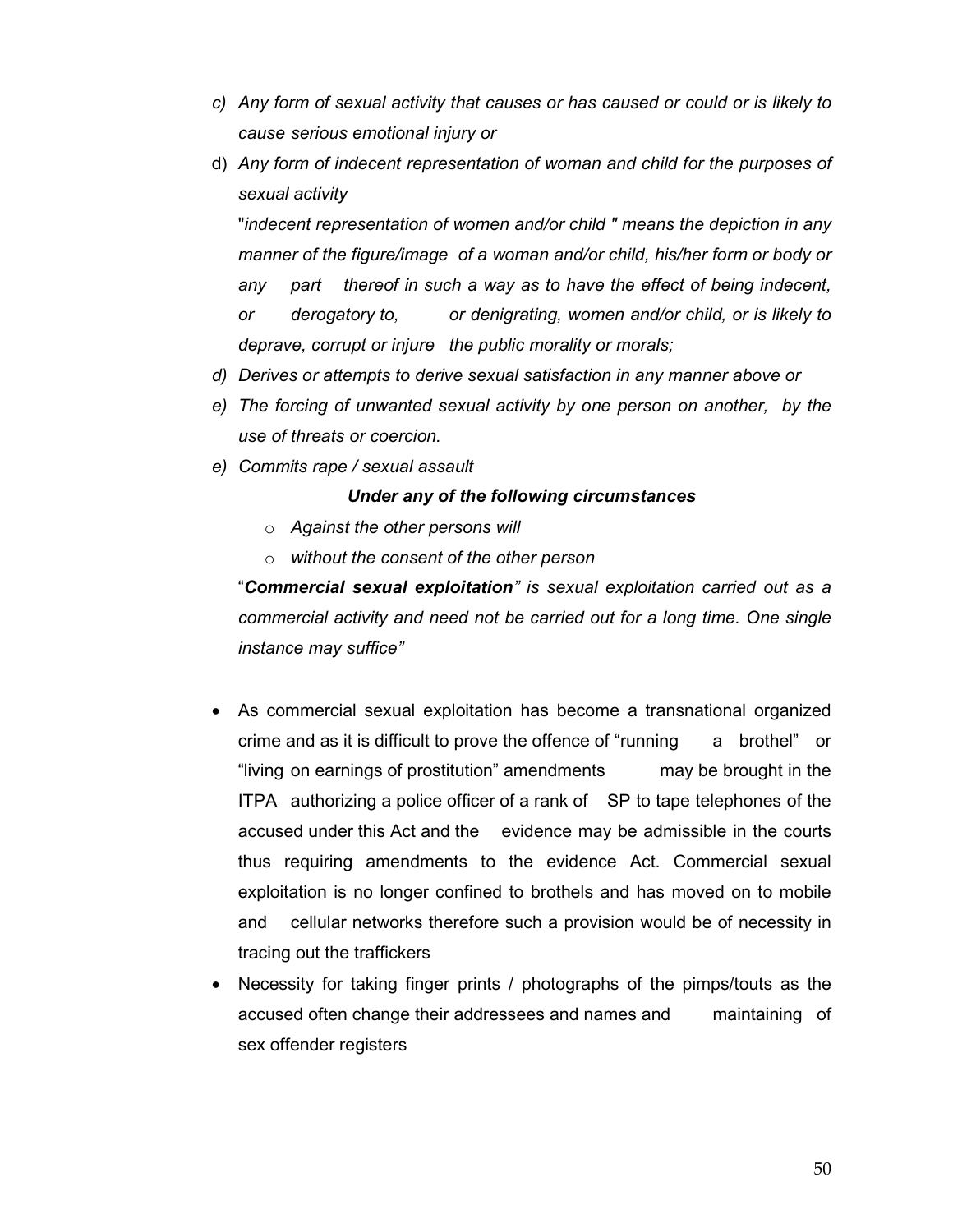- The anticipatory bail provisions available under section 438 Cr.P.C. should not be made applicable to the accused under section  $3, 5, 6$  and  $9$  of ITPA
- kidnapping of children for selling them in brothels should be made a more serious offence
- Stringent penalties for any person comprising on safety and security of the victim of CSE&T
- Reviewing and modifying policies and existing legislations related to contract labour, labour and child labour should be undertaken
- In certain situations/areas the civil society organizations will have to be given legal immunities for the actions taken by them to prevent and control trafficking. Today they are completely unprotected and vulnerable to legal consequences and physical threats and assaults.
- "Anti-Trafficking Cell" of the police should established at the different levels in the police force, and such Cells be appropriately staffed. In every district a Senior Police Inspector should be designated as head of the "Anti-Trafficking Cell" having jurisdiction all over the district.
- Data bank of suitable persons in every district who may be associated with the Special Police Officers to advise them in carrying out their functions under ITPA as envisaged under section 13(3)(b) of ITPA.
- The State Government should associate such persons with the Special Police Officers as a non- official advisory board to advise them on the implementation of ITPA and such list of persons could be circulated amongst Magistrates to enable them to take the assistance of such persons whilst carrying out their functions under section  $17(2)$  of ITPA as envisaged under section 17(5).
- The Government should consider amendment of the Foreigners Act to exclude children under 18 to be penalized for contravention of the provisions of the Act and treat them as children needing care and protection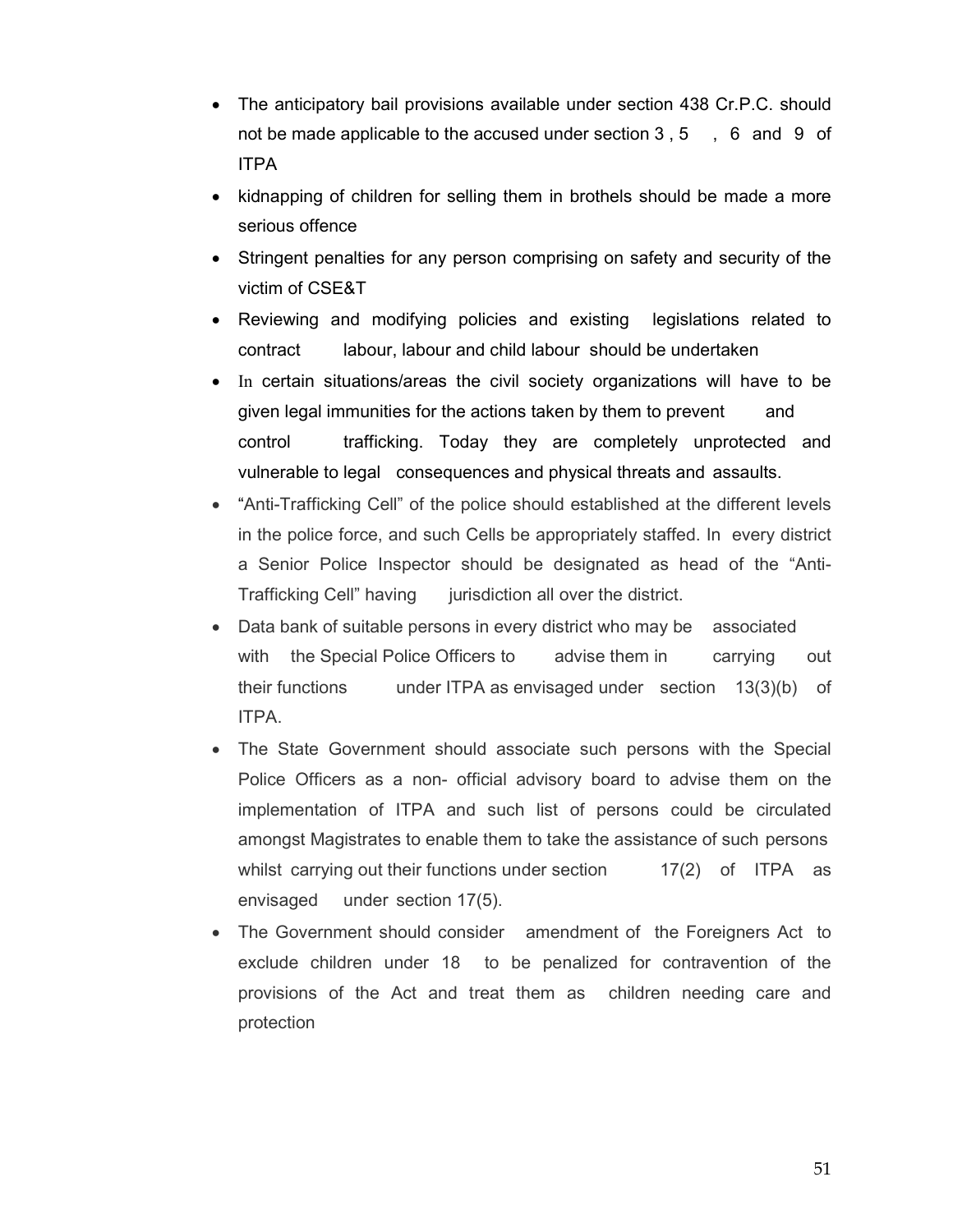### 2.11. Witness Protection and Support to Victims

 As mentioned at serial no. IX above, an adequate law enforcement response to trafficking is dependent on the cooperation and support of trafficked victims and other witnesses. In many cases, individuals are reluctant or unable to report traffickers or to serve as witnesses because of the fear that they would not only be harassed but also ill-treated. In order that the trafficked victims and other witnesses shed their fears, the Government should consider:

- 1. Guaranteeing protection for witnesses and support to victims in law by providing police protection (accompanied by NGO) during travel to and from trail court- with preferably women police officers,,
- 2. Developing witness protection protocols for both in-country and cross-border cases of trafficking
- 3. Making appropriate efforts to protect individual trafficked victims and other witnesses (including their families) during the investigation and trial process and any subsequent period when their safety so requires. Appropriate protection programmes may include some or all of the following elements: access to independent legal counsel; protection of identity during legal proceedings; in-camera trials and setting up fast-track courts.
- 4. Ensure that child victims are accompanied always by a woman police officer and an NGO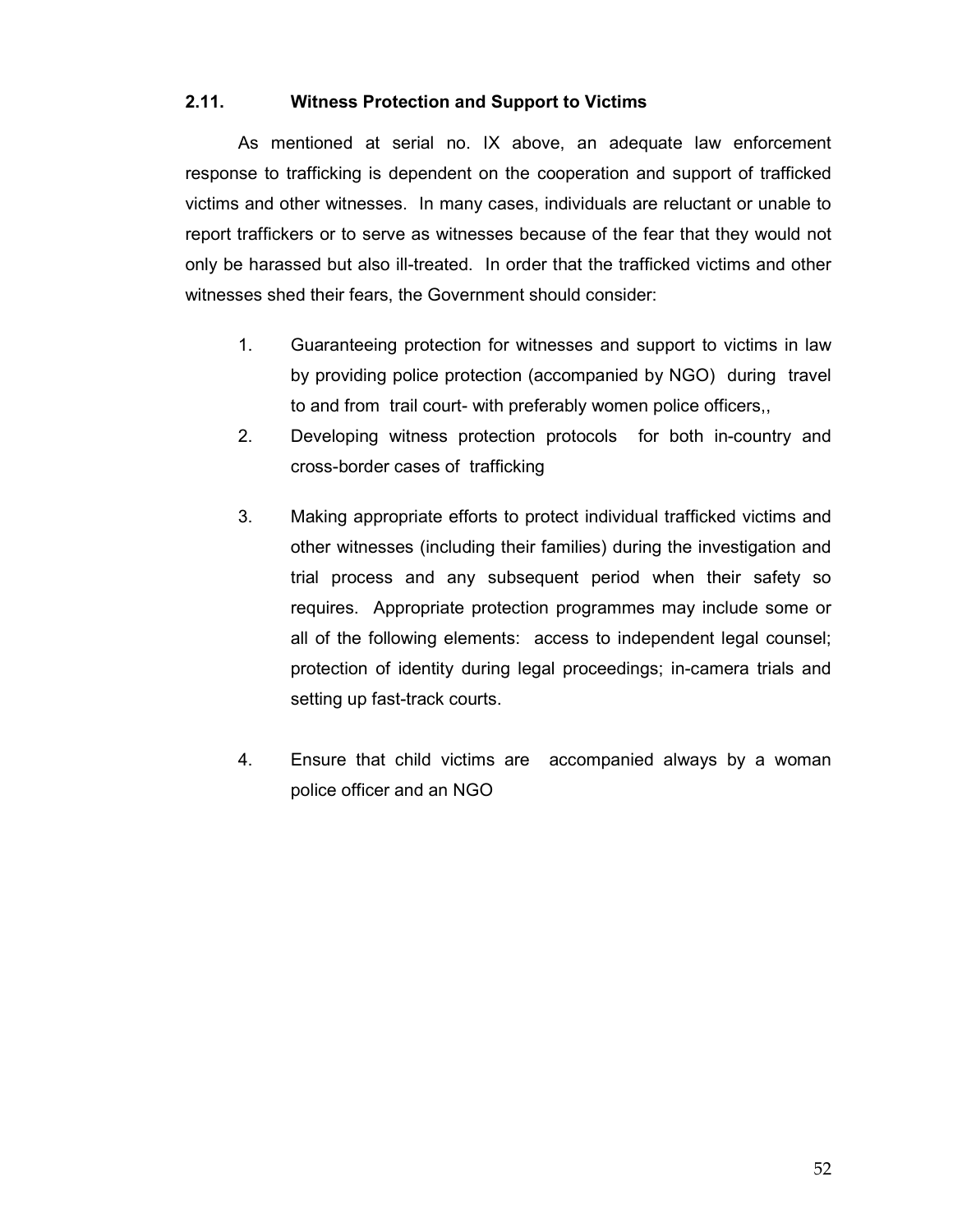### 2.12. Training, Sensitization, Education and Awareness

Training, sensitization, education and awareness on the issue of trafficking, particularly its adverse impact on human beings, is an important element of prevention as well as eradicating trafficking. This being so, all round efforts should be made to train, sensitize, educate and raise awareness among all at all levels. In doing so, focus should be on:

- 1. Deepening knowledge and understanding the situation of victims of trafficking through sensitization and training programmes for judicial officers, law enforcement personnel (police, immigration, border control and customs officials, medical professionals/ personnel including Forensic experts, Teachers and Panchayat members and NGOs and labour inspectors) and other concerned government officials on the issue of 'trafficking' as well as 'gender and human rights'. These training and sensitization programmes could be organized in conjunction with the Ministries of Home Affairs, Women and Child Development, Labour, the National Human Rights Commission and the National Commission for Women.
- 2. Ensuring uniformity and quality in these sensitization and training programmes by developing specialized modules for each category of officials taking into consideration their different roles and responsibilities.
- 3 The module on anti-trafficking should form a core component of the curriculum of National Police Academy, Hyderabad; Lal Bahadur Shastri National Academy of Administration, Mussoorie and all police training institutes and Law colleges, Law Institutes and Medical colleges. This would enable all probationers to know about the problem of trafficking and its ramifications. The modules can also be made accessible on appropriate websites to facilitate on the job training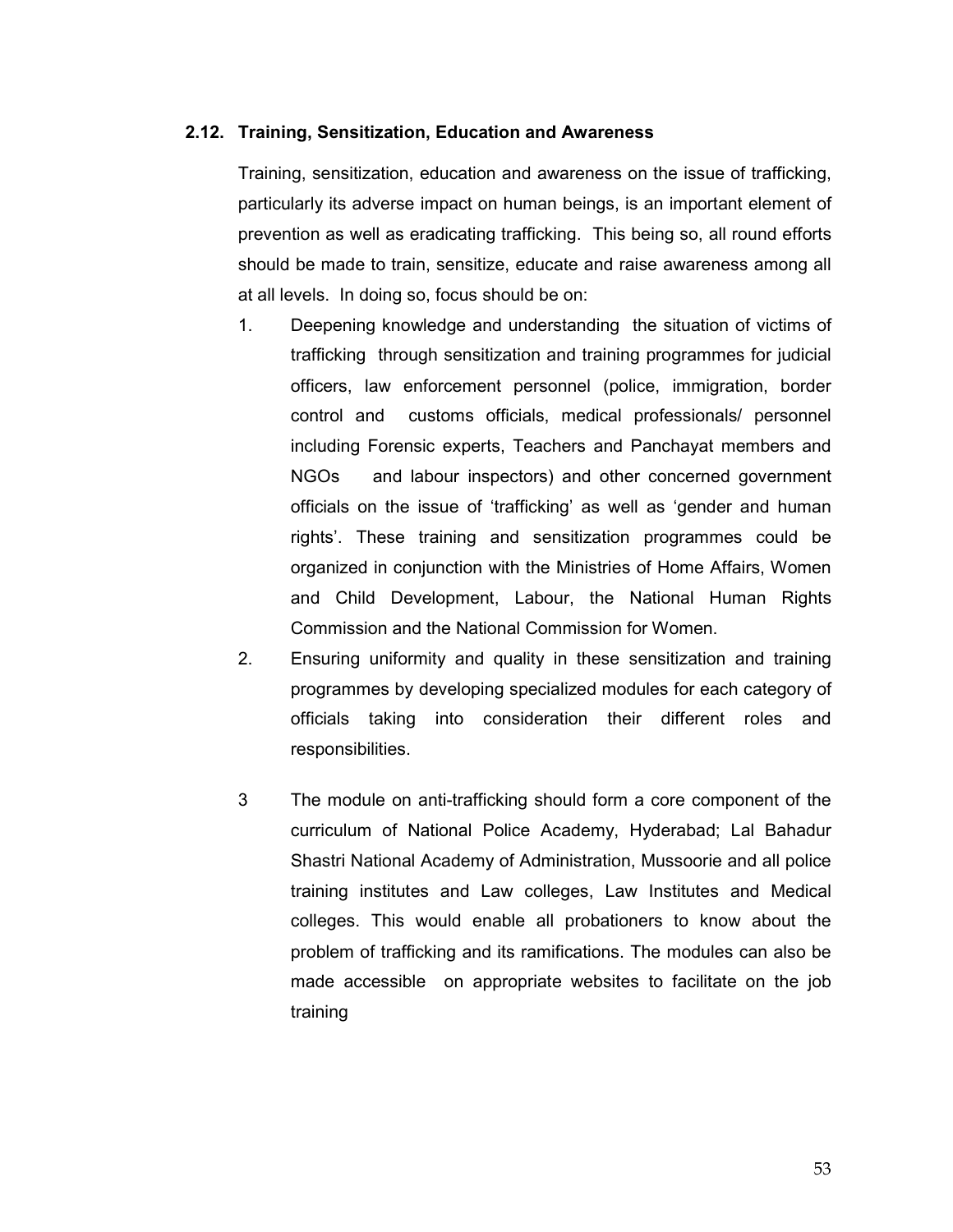- 5. Till such time, a new law to deal with the problems of trafficking is framed or amendments are made in the existing law, the police officers, prosecutors and lawyers should be sensitized to invoke provisions of the Immoral Traffic (Prevention) Act, 1956 in conjunction with the Indian Penal Code, the Juvenile Justice (Care and Protection of Children) Act, 2000 and other laws.
- 6. Developing documentation / training material consisting of best practice models, applicable treaties and laws, important judgments, rescue procedure, case studies on rehabilitation of victims, etc. to ensure that the knowledge, information imparted in various training/sensitization programmes is of uniform nature.
- 7. Maintaining of records regarding the officials/personnel who have been trained and the type of training received, so that later refresher courses could be organized for them to update them on latest information and techniques.
- 8. Organizing large scale information campaigns on the issue of trafficking for the general public at large. The tourism industry including airlines, hotels, travel agencies, beer bars, holiday resorts, etc. should also be sensitized to the problem of trafficking.
- 9. Educating school and college level students on the issue of trafficking as well as human rights and gender sensitive concerns.
- 10. The media should play an important role in informing and educating the public through newspaper, radio and other modes of communication, and should be targeted as a key partner in preventing and ending trafficking. It would be ideal if media practitioners were first sensitized about the issue of trafficking and its complexities, as this would ensure appropriate reporting on facts rather than sensationalizing the issue.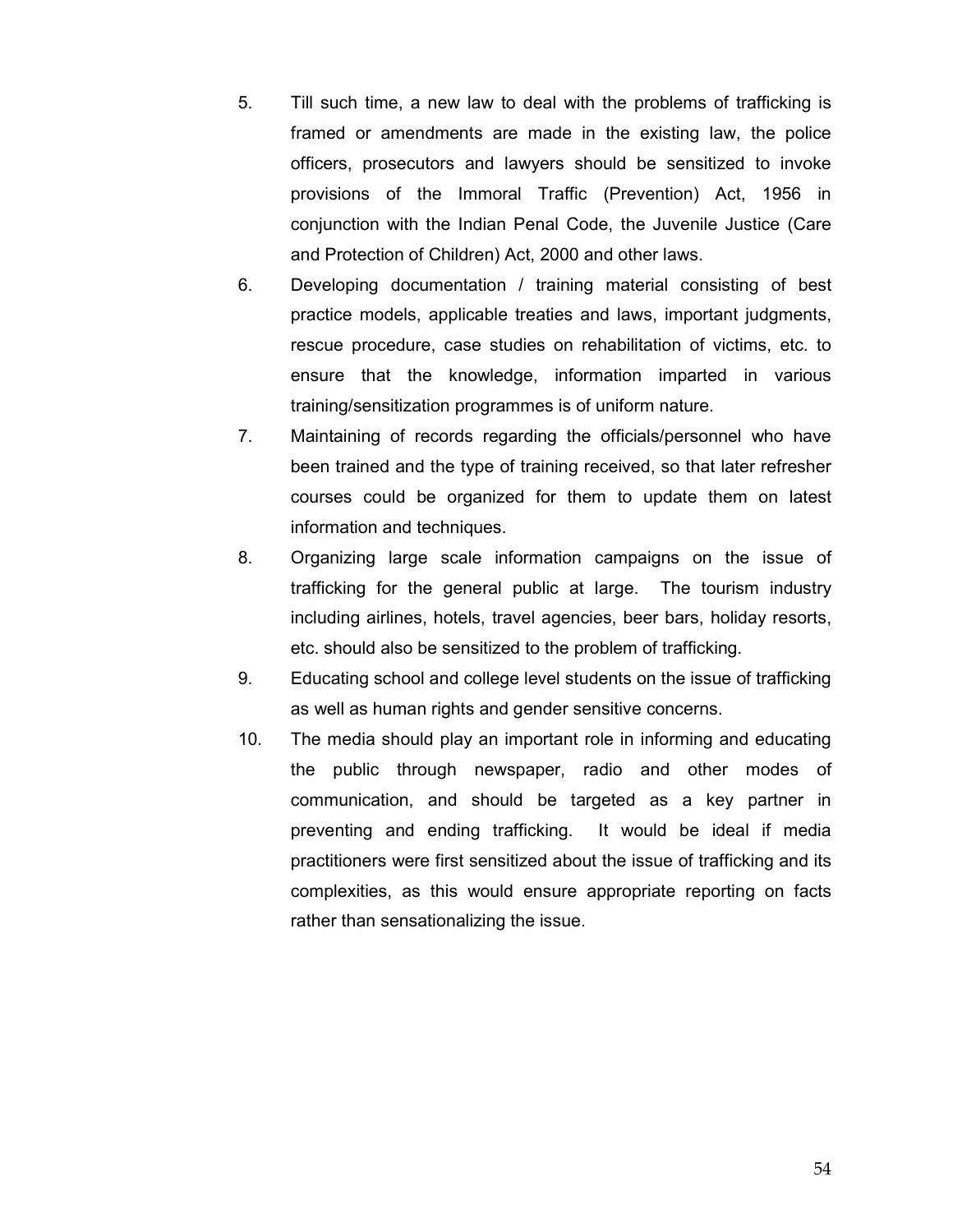## Recommendations

- 1. The publications judicial handbook on combating trafficking in women and children for commercial sexual exploitation (UNICEF/MWCD and NHRC)
- 2. Manual for medical professionals dealing with child victims of trafficking and commercial sexual exploitation
- 3. Manual for social workers dealing with child victims of trafficking and commercial sexual exploitation
- 4. UNODC –MWCD Model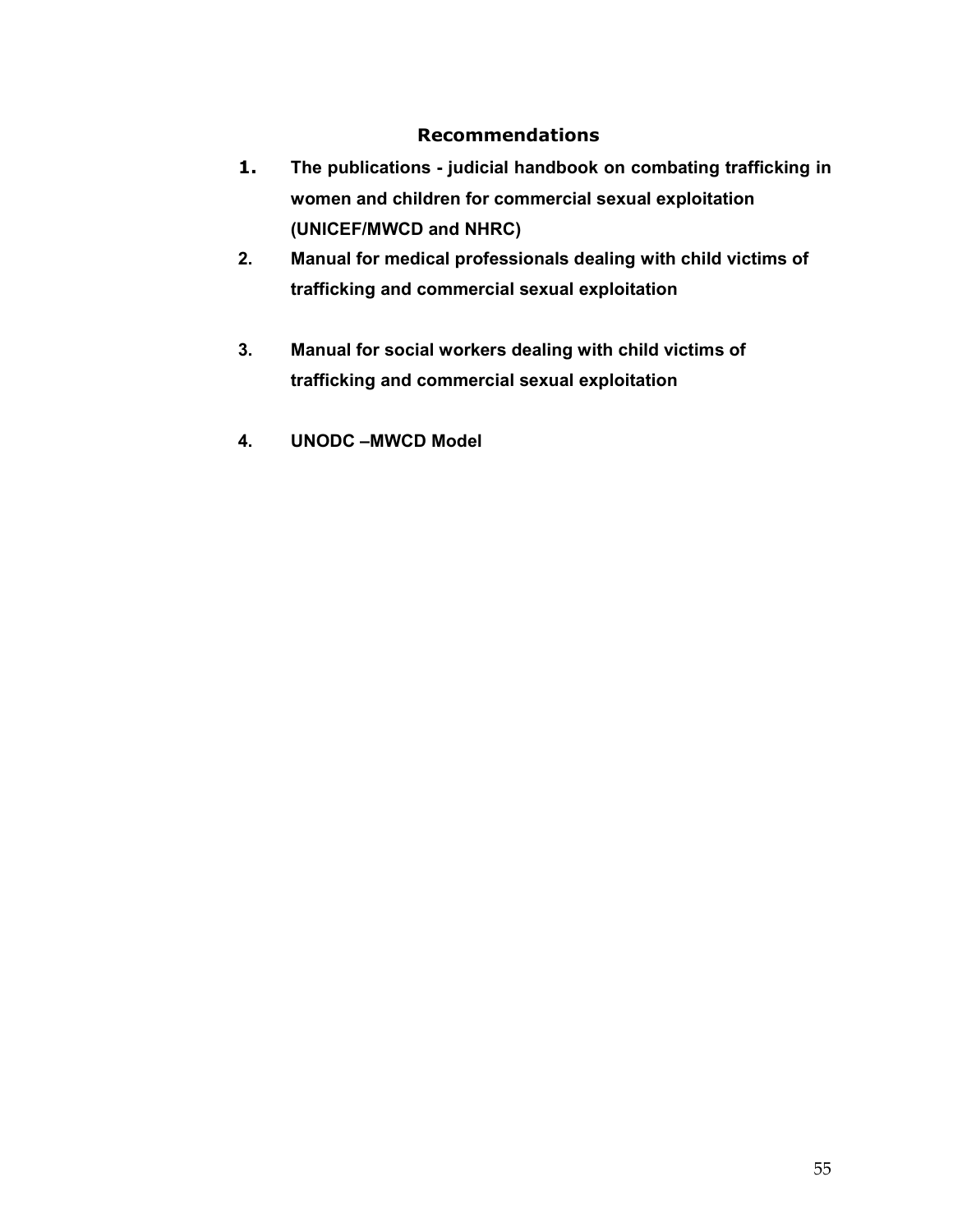### ANNEXURE A

# SUJA ABRAHAM VS. STATE OF MAHARSHTRA - WRIT PETITION 124/1998 (relevant extracts)

 The writ petition prayed for directions by the Hon'ble High Court Mumbai to issue a Writ of Mandamus directing M/s. Ravi Fisheries Ltd. to comply with all labour legislation in respect of the workers employed in its establishment, including those migrant workers, and especially with the Minimum Wages Act, 1948, Employees State Insurance Act, 1948, Provident Fund Act,1996, Factories Act, 1948, Payment of Wages Act, 1936 and Contract Labour (Regulation and Abolition) Act, 1970 and direct the Deputy Labour Commissioner, Thane to randomly visit the factories of Ravi Fisheries Ltd. at least once in a month and check that the M/s. Ravi Fisheries is complying with all labour legislation in respect of the workers and is not maltreating them;

### Directions and observations made by the High Court

- The Hon'ble Chief Justice Shri M. B. Shah and Hon'ble Justice Shri R. J. Kochar directed the District Collector, Thane and the Deputy Labour Commissioner to inspect the various factories in the Thane region. Accordingly, on 22 January1998, the officials visited eight factories in Thane and Navi Mumbai.
- The report submitted by the Collector after conducting the raids revealed serious violations of law. It stated that in seven factories, inter alia:

"Female employees were found . . . staying in the factory premises itself. They were not allowed to go out of the premises without the permission of the contractor. If they are required to go out, some gate pass was being issued only on the ground of medical treatment or visiting religious places. Prima facie it appeared to the government authorities that these employees are not allowed to go out of the factory premises. Because of force or fear of the contractors, free movement at will by the employees is not possible. "The places where the workers are living are inadequately ventilated and poorly illuminated. In most cases only one exit is provided. The places for cooking and store are extremely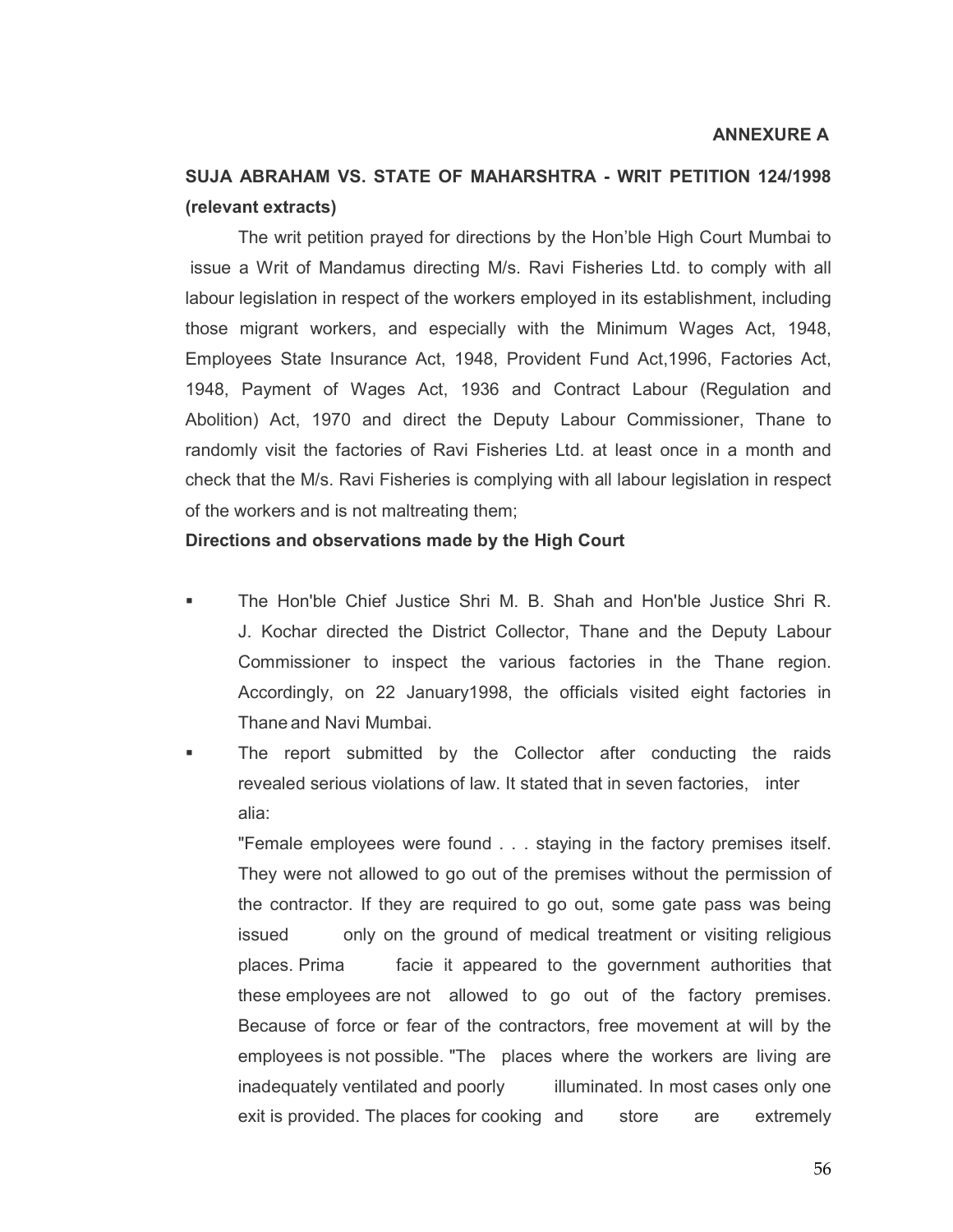unsatisfactory. Overcrowding was seen in most of these residential premises, and the overall appearance of living condition was inhuman. "Female employees work in factories from 9.00 a.m. onwards and work beyond 7.00 p.m. and the working hours depend upon the time of receipt of the fish consignment in the factory. "Prima facie these can be the cases of **bonded labour** when seen from the angle of spirit of law although workers did not come forward with complaints of forceful confinements,

- The final order of the Hon'ble High Court stated that it stands proved that the labourers are treated brutally and in some cases as bonded labourers and there are serious breaches of the labour laws. The Authorities enjoined with the duties of enforcement of labour laws have failed to discharge their duties. To our shock and surprise, even in a city like Thane, to some extent, bonded labour system still exists. The respondents no. 3 and 4 (Mr.Dilip Kapoor, Managing Director and Mr. Ambrose Pinto, Manager, Ravi Fisheries) have treated Ms. Suja Abraham as bonded labour and brutal and inhuman treatment was meted out to her by confining her to the factory premises and even dragging her back when she tried to escape, which forced her to attempt to commit suicide.
- "We make it clear that it would be open to the Bharatiya Mahila Federation, which is a Non-Governmental Organization, to visit the premises where women employees are working and to find out their grievances. All factory owners, particularly the Respondents, are directed to allow free access to the office bearers of Bharatiya Mahila Federation to places where women employees are working or residing.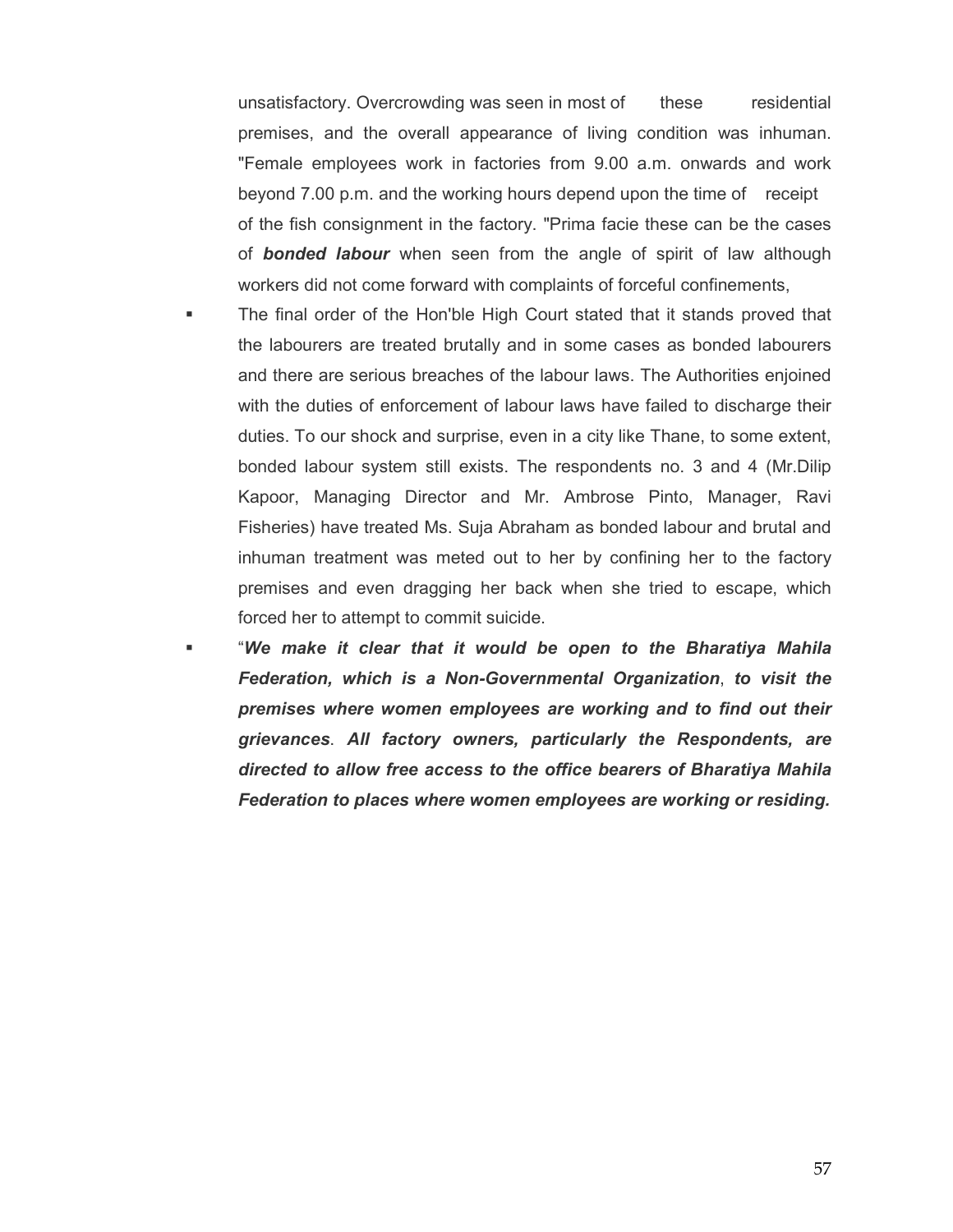# Annexure B



# Meghalaya Model

## Developed by Ms. Hasina Kharbhih, President Impulse NGO Network

 This model has been presented in the 8 (eight) North Eastern States of Assam, Meghalaya, Tripura, Manipur, Nagaland ,Mizoram, Sikkim and Arunachal Pradesh through Impulse NGO Network Program on "State Consultation on Right Based Anti-Trafficking Programming" which was attended by the stakeholders such as the law enforcement, social welfare, labour ,health and education department etc.

The model seeks address the issue collectively and ensure positive networking. Financial and Human Resources are being used systematically allowing the state to prevent human trafficking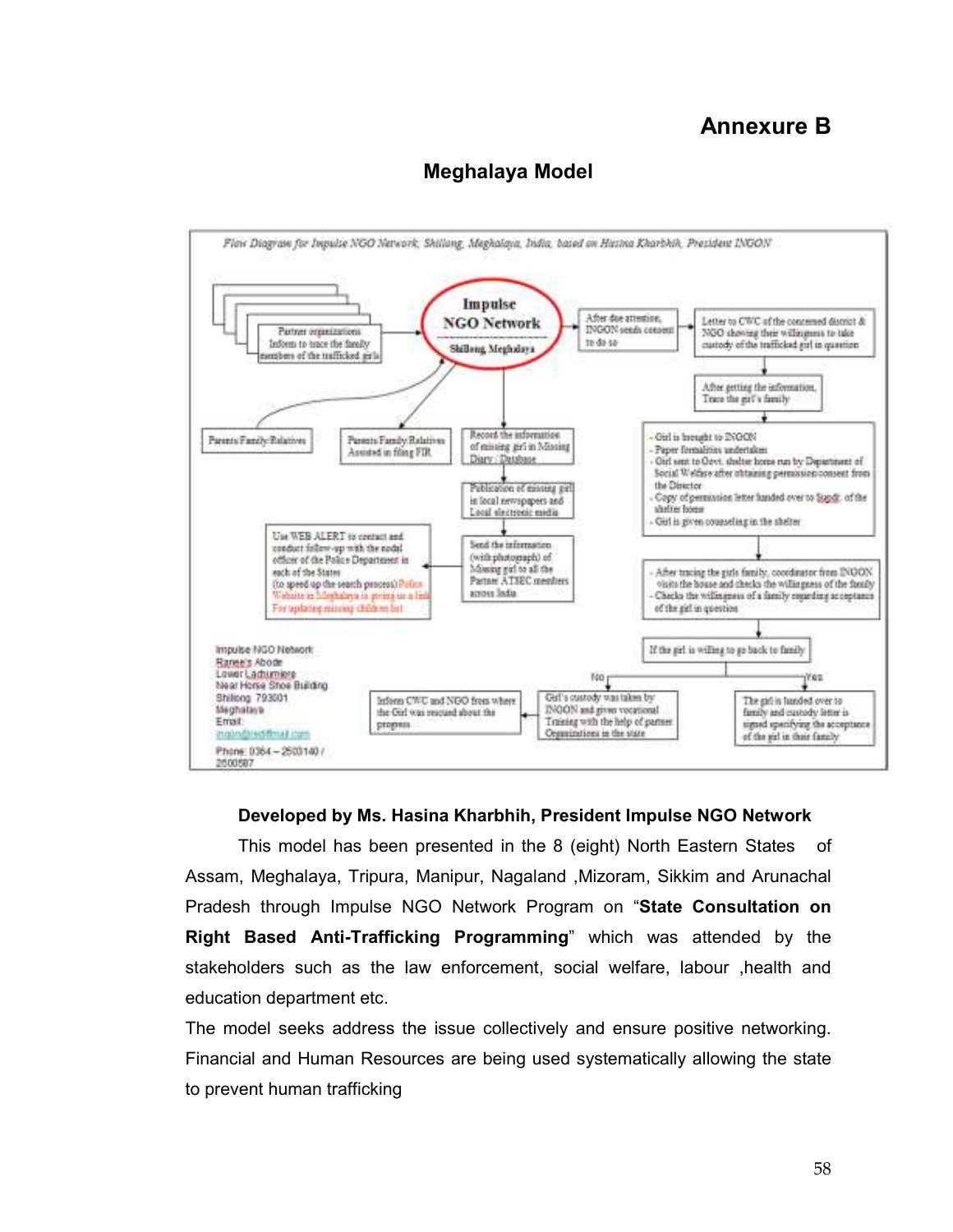## METHODOLOGY ADOPTED

- (A) Whenever Partner organizations from all over India whenever conduct raid in Red Light Areas and find girls belonging to North Eastern States they inform Impulse NGO Network and request them to trace the family members of the trafficked victims.
- (B) At the same time Media Campaign creates a mass awareness in which parents, family; relatives would also contact Impulse NGO Network to help them in tracing the missing children.
- (C) Impulse NGO Network considers each case and as per the created design format letters is being sent to Child Welfare Committee of the concerned district or NGO's partners showing the willingness of the NGO to take custody of the trafficked girl belonging to the North East of India.
- (D) After receiving the information, with the help of the local State Partners in any of the North Eastern States as well as law enforcement, try to trace the girl family.
- $(E)$  Even if the girl family is not immediately traceable the girl is brought to Impulse NGO Network by the escorted by Law Enforcement as per Juvenile Justice Act 2000 guidelines.
	- Custody letters as per design format is filled and filed.
	- The girl is sent to the Government Shelter home run by the Department of Social Welfare, after obtaining permission/ consent from the Director, since a prior MOU for this sort of arrangement has already been created.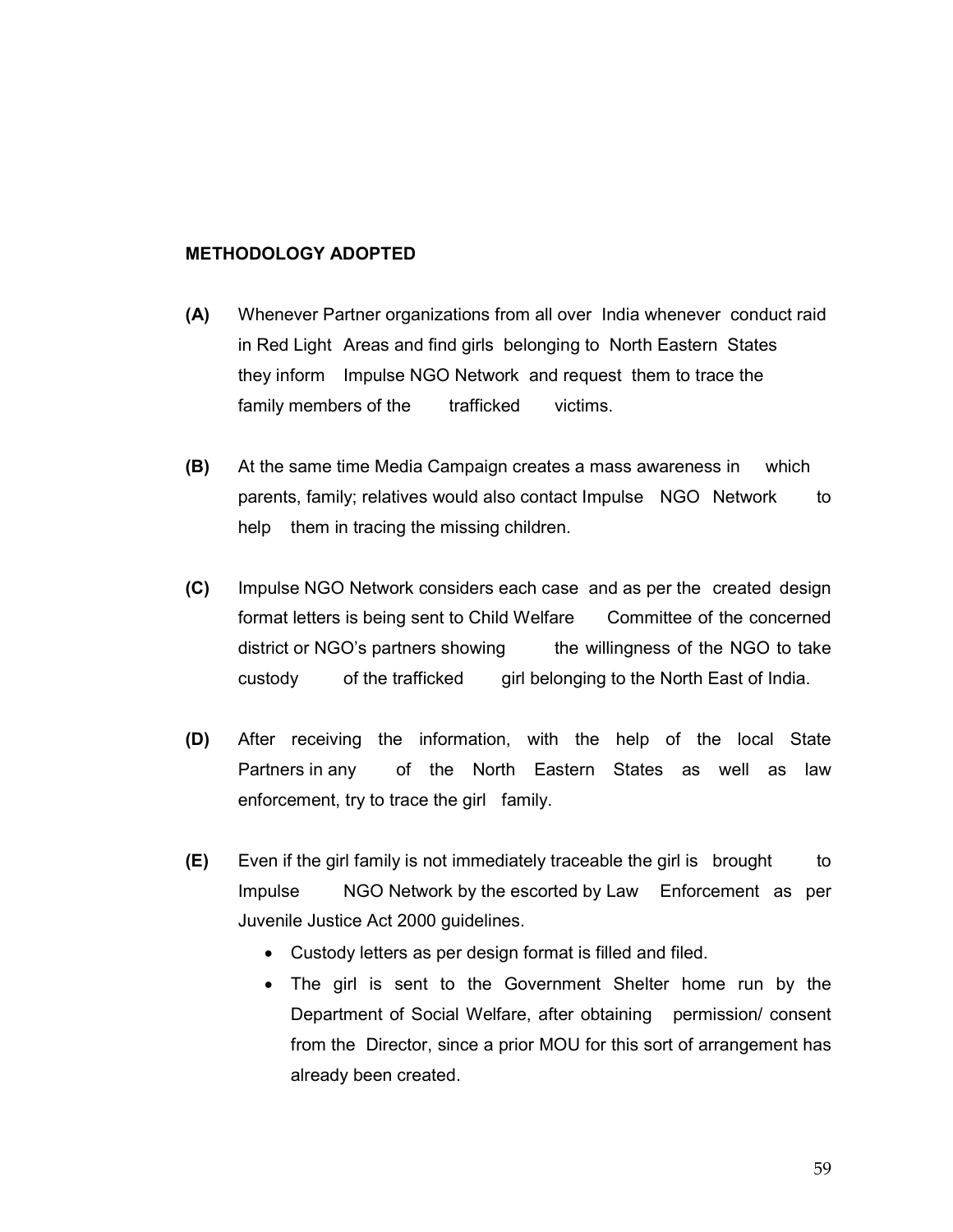- (F) After the girl is kept in the Shelter home the extended work of the Impulse NGO Network, is to provide counseling in the shelter home from a mental health perspective, where it also helps the organization to understand the rescue survivors, family details ( in order to trace the family ) and potential rehabilitation programmes strategy become easy as well .
- (G) The Network keeps the Child Welfare Committee and the NGO who had rescued the girl informed about the girl's situation and the progress achieved in rehabilitation, at least twice a year.
- (G) Once the family is traced by the networking teams from Impulse NGO Network and partner agency, the Coordinator from INGON visit the house wherever the girl belongs and check the willingness of the family regarding acceptance of the girl keeping her background confidential and then counsel the girl accordingly.
- (H). If the girl is willing to go back to her family then the girl is handed over to the family and a custody letter is signed specifying the acceptance of the girl in the family. The monitoring process is for a year to ensure that the girl does not get re-trafficked. She is also linked for vocational training with other organizations or is even given seed money for starting up micro credit enterprise based on her need
- (I) In case case the girl is not willing to return to her family Impulse NGO Network is responsible for following up and networking with partners and providing vocational training support to the girl The NGO also arranges support from individuals or from the corporate sector in the form of seed money to help the girl to start her own business. Impulse NGO Network continues to monitors the progress of the girls at least once a year.
- (J) Official intimation is being inform to the Child Welfare Committee and NGO's where the girl was rescued on its progress at least twice a year.

60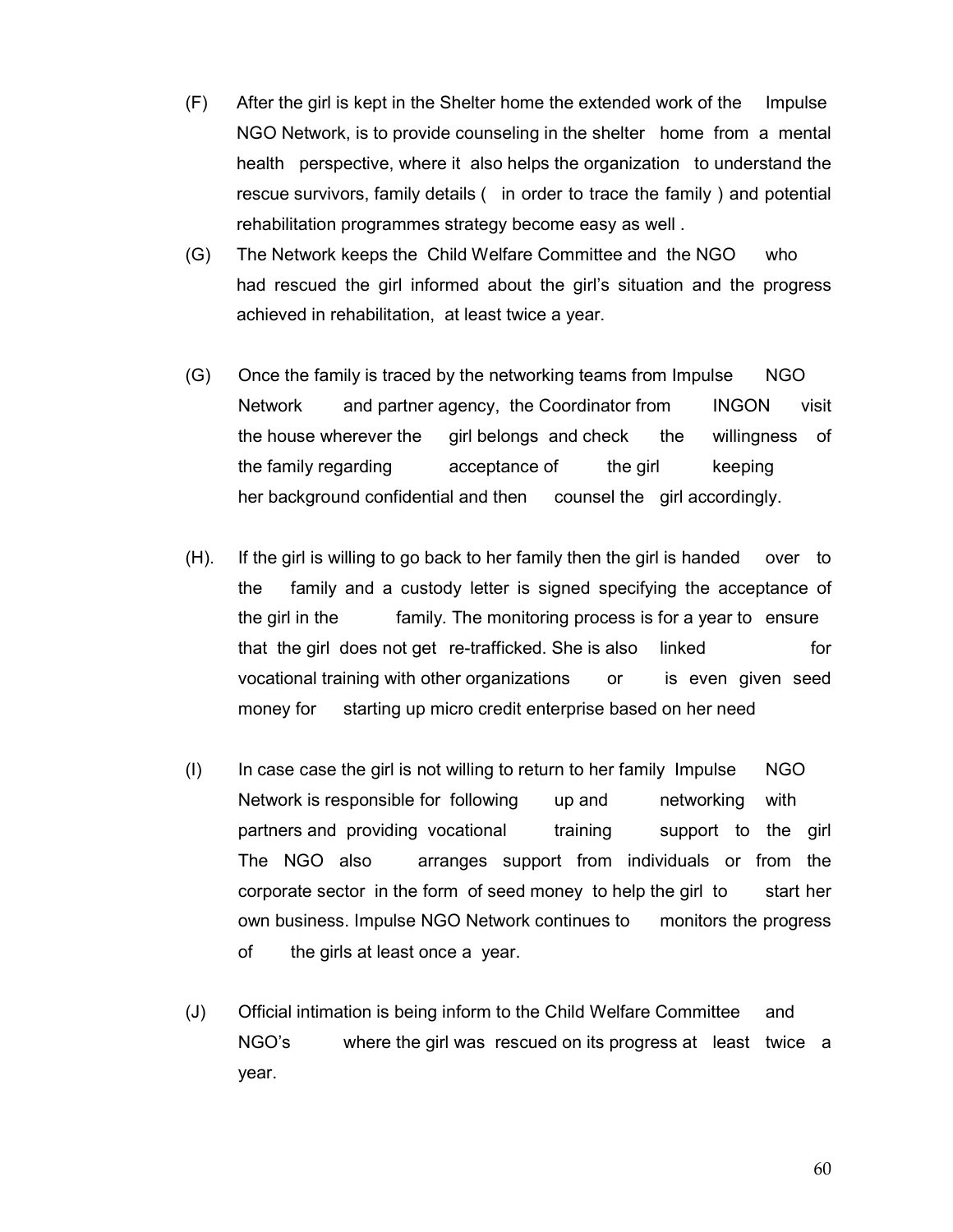- (K) The NGO assists in filing the FIR when a missing child is reported . The network of NGOs which are affiliated to the Impulse NGO Network acts like a watch dog and also helps strengthen community policing and the state to take appropriate action.
- (L) The Impulse NGO Network records information of missing children in a Diary/Database . This is a systematic recording system which makes information sharing more effective. Efforts are being made by the Meghalaya Police to link this website with other websites available in other states.
- (M) When a missing child is being reported as per B besides filing FIR as per the alert programme through email/net , also send to the entire partner's agency as well as ATSEC partners across India along with photograph of children in tracing the missing children and to speed up the search as well.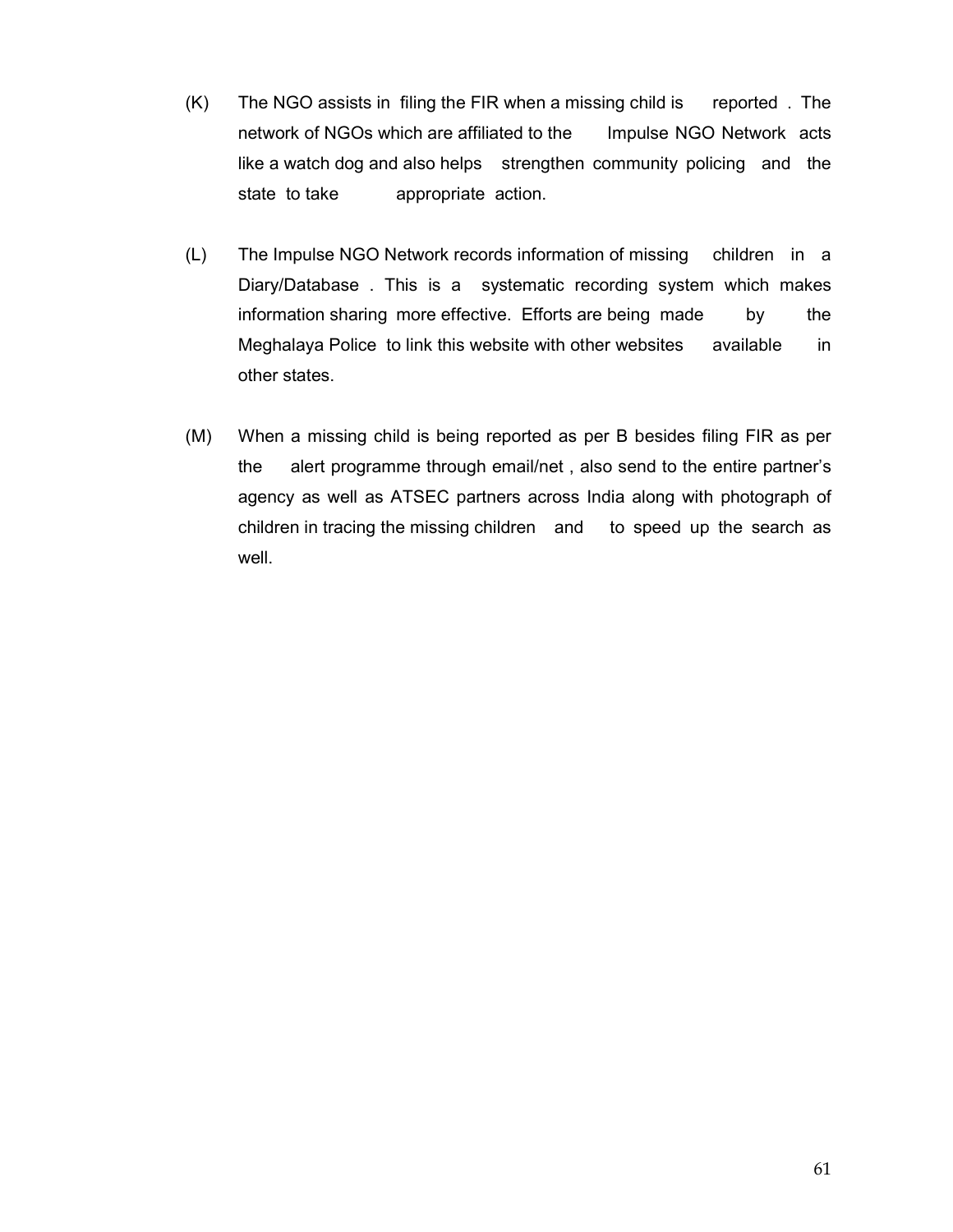# PROTOCOL ON INTER STATE RESCUE AND POST RESCUE ACTIVITIES RELATING TO TRAFFICKED PERSONS

#### UNODC –MWCD

#### PREAMBLE

Trafficking of human beings is a borderless and an organized crime involving multiple number of violators and abusers leading to numerous human rights violations. Article 23 of the Constitution prohibits trafficking in human beings in any form and, therefore, any contravention thereof, is illegal. The substantive laws like the Indian Penal Code 1860 (IPC) and special legislations like the Immoral Trafficking (Prevention) Act 1956 (ITPA), the Bonded Labour (Abolition) Act 1976, the Child Labour (Prohibition and Regulation) Act 1986, etc. provide the legal framework for the response agencies.

Though the Code of Criminal Procedure 1973 (CrPc), the basic procedural law on criminal justice delivery prescribes the procedure for transfer of accused persons from one jurisdiction to another, it does not specifically list out the procedure for transfer of the rescued persons in a crime of trafficking. However, Cr. PC gives adequate powers to the police officers to conduct investigation of such crimes even outside their jurisdiction. The request by the police officers in one place has to be honoured and complied by the police officers at the other place (u/s. 166 Cr. PC). Moreover, special legislations mentioned above do address some of the steps involved in the rescue and post rescue activities; nevertheless they do not provide a comprehensive Protocol.

Moreover, in India every State has its own Police agency under a unified command and control. Therefore, the post rescue care, support and transfer of rescued persons from the jurisdiction of one Police Station to another or from one district to another within the State are guided by the directives/ protocols/orders issued by the Home Department or the Director General of Police of the State, including the Commissioner of Police in cities. However India does not have a federal law enforcement structure. As a result there are no mechanisms or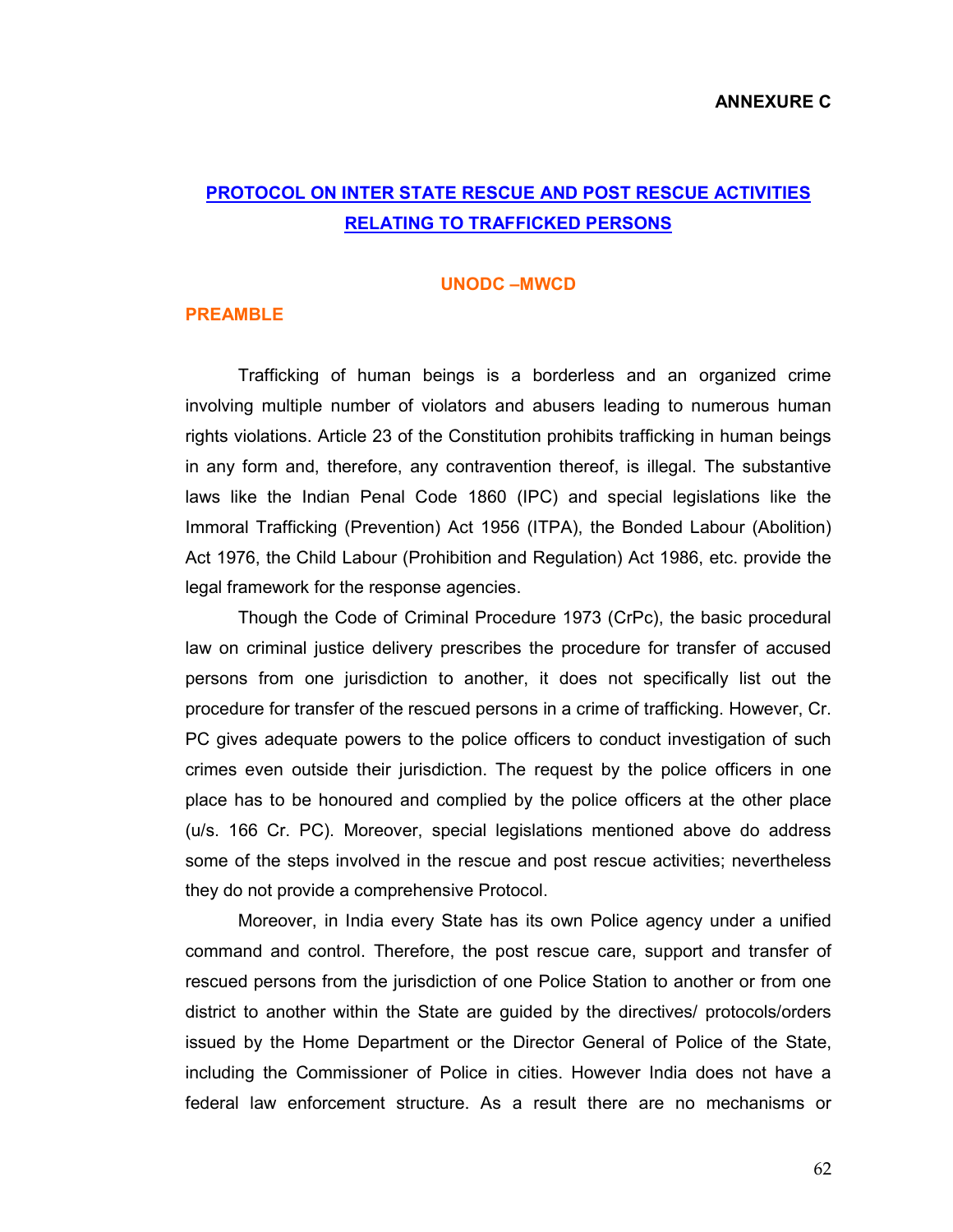protocols for the activities relating to Inter state rescue and post rescue activities. This Protocol is an effort to address these gaps.

The Protocol has 4 parts to it, namely:

- 1. General Principles / Guidelines
- 2. Pre Rescue Protocols
- 3. Protocols During Rescue
- 4. Post Rescue Protocols

## 1. GENERAL PRINCIPLES / GUIDELINES

- 1.1 Human Rights Approach: The victims of trafficking, *irrespective of the* place they are trafficked from or to, are victims of crime and therefore, all efforts should be made to ensure that
	- $\checkmark$  jurisdictional limitations, of any sort, do not impede, in any way, rescue and post rescue activities
	- $\checkmark$  victim's human rights are protected
	- $\checkmark$  victim's human rights are not further violated
	- $\checkmark$  adequate care and attention is extended to victims during and post rescue
	- $\checkmark$  there is no delay in rescue and post rescue activities
	- $\checkmark$  all actions and decisions that are initiated and undertaken are based on the principle of 'the best interest of the victim'.
- 1.2 Organized crime: Trafficking of persons is one of the gravest violation of human rights and a serious form of organized crime. Therefore, all responders must give priority to rescue and post rescue activities for trafficked persons.
- 1.3 Nodal Officers: As per the advice of the National Human Rights Commission and the Government of India, the State Governments have earmarked two Nodal Officers on Anti Human Trafficking, one representing the Police Department and the other representing the Departments of Women and Child/ Welfare/ Labour etc. They may be called as the 'Police Nodal Officer' (PNO) and the 'Government Nodal Officer' (GNO). The PNO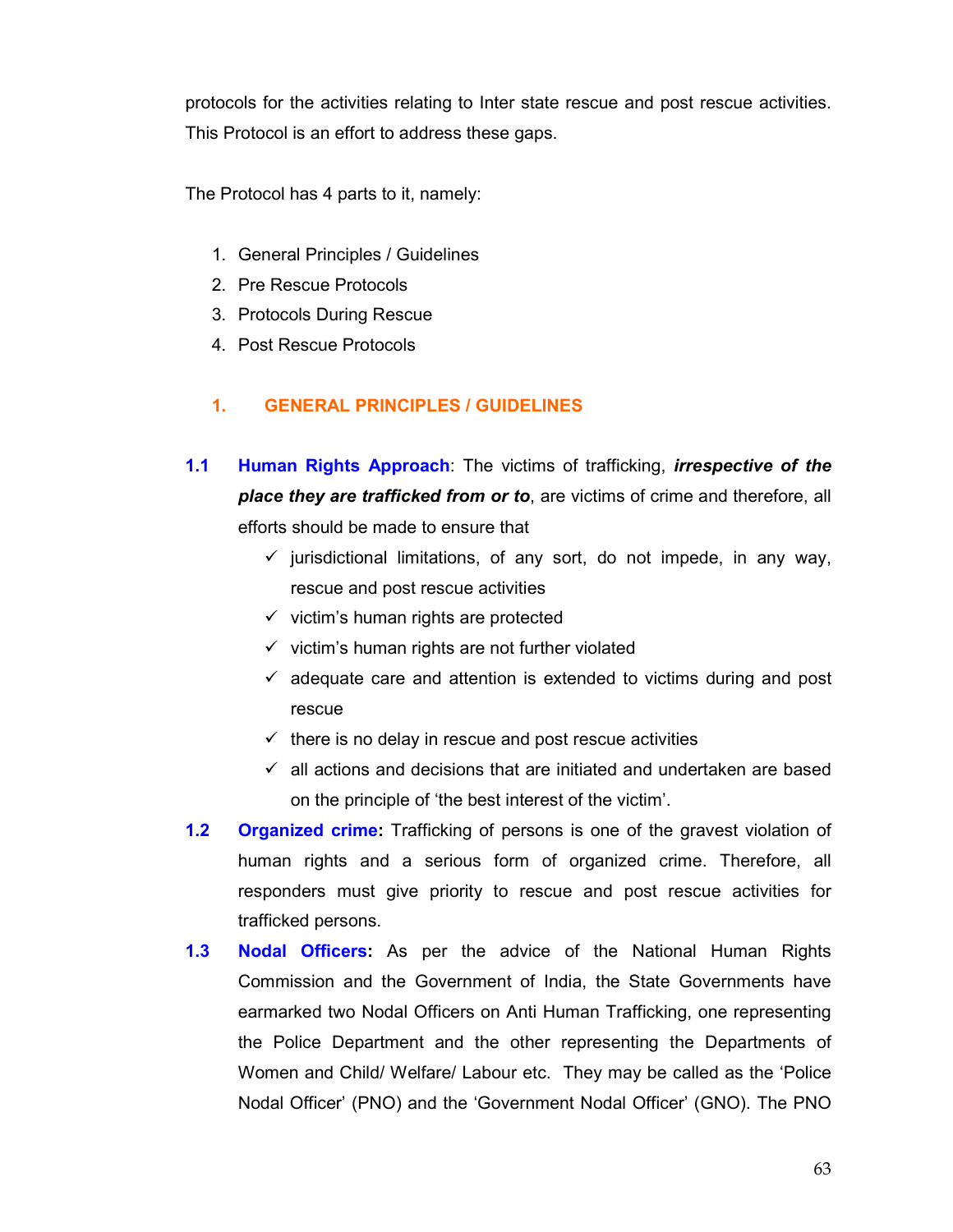and GNO should make efforts to give wide publicity regarding their name, telephone no., email id and contact address and ensure accessibility to public. The Police Stations and Police officers should display these details on their display board. PNO will be the key contact person for all Inter State rescue activities and GNO for all post rescue activities. Both should associate, in their activities, all responders including Government Departments and NGOs. Trafficking being a borderless crime, in order to prevent and combat trafficking, the responders will have to function beyond their limited jurisdictions. This should be facilitated by PNO and GNO. The initiatives by the Ministry of Women and Child and the Ministry of Home Affairs, Government of India should facilitate establishing a national functional network of PNOs and GNOs.

- **1.4 Database:** one of the major challenges today in Inter state activities on preventing and combating trafficking, is the lack of database of traffickers and victims trafficked across the state. More often the local police, despite having intelligence, are unable / do not share it with their counterparts in other States. The PNOs of the source, transit and destination areas should take initiative in developing intelligence and creating a database. The database should be updated at least on a monthly basis and disseminated among all concerned PNOs.
- 1.5 Synergy amongst stakeholders: Preventing and combating Human Trafficking can be effectively undertaken only in a comprehensive and holistic manner, involving all stakeholders and responders. The Police agencies should develop effective partnership with appropriate NGOs working in this field. The PNO should take steps for getting Government notifications issued for the 'Advisory body' under Sec. 13 (3) (b) ITPA. However, pending such notification, nothing prevents the police from associating an NGO of its choice.
- 1.6 Directory of services: The GNO and PNO should bring out a comprehensive directory of all services available to address issues of Human Trafficking. This should include the details of the responders like Police officials, Prosecutors, Welfare officers etc. and all referral services including health care and all NGOs working in this field. This Directory should be widely disseminated.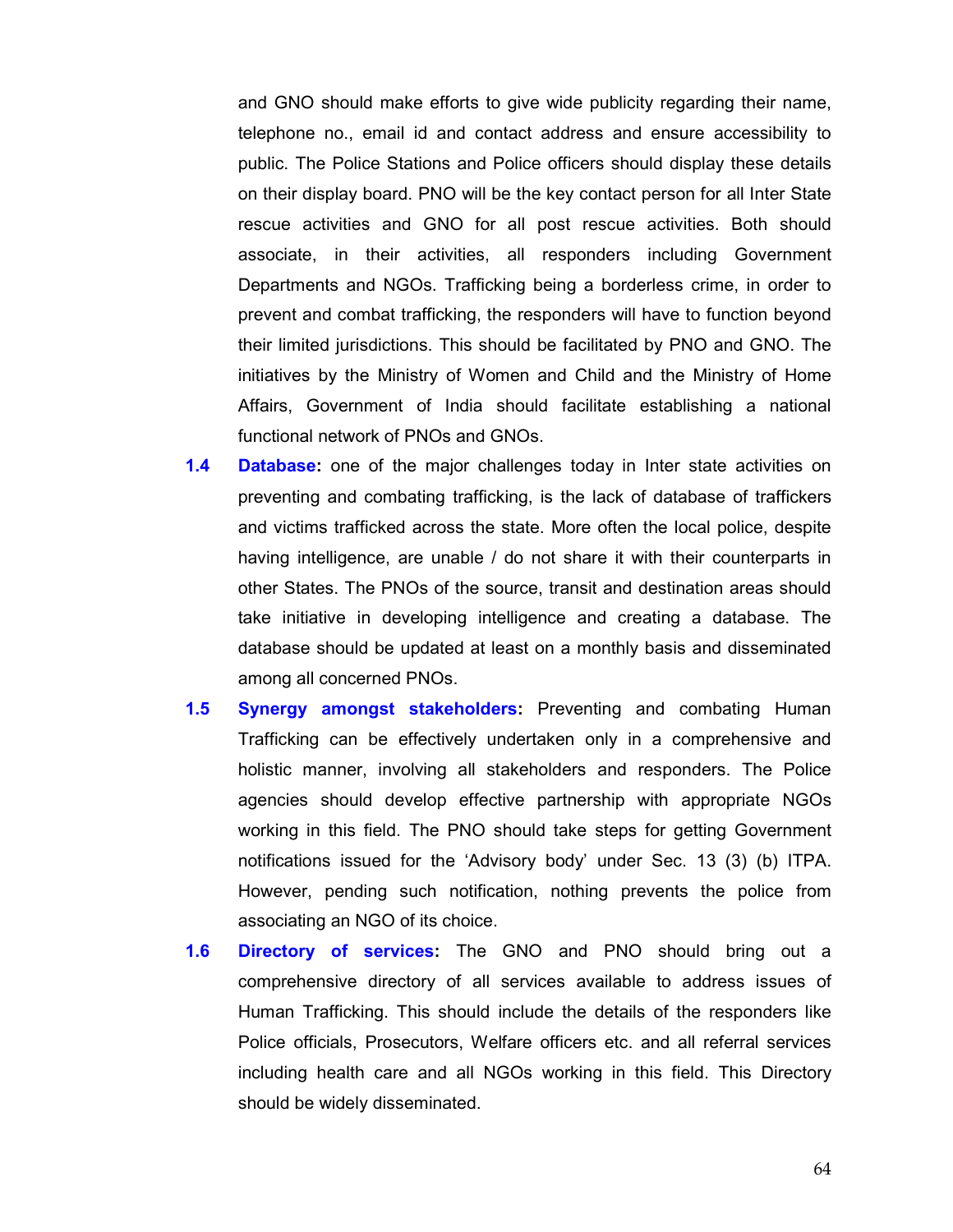- 1.7 Victim vs. accused: A trafficked person, irrespective of the nationality, place of domicile, sex or age is a 'victim of crime' and therefore, should never be treated as an accused.
- **1.8** The trafficked person's rights have been violated; dignity robbed and they are highly traumatized. Therefore, every effort should be made to ensure that the harm is validated, and that they are not traumatized or victimized further.
- **1.9** Take steps to ensure **anonymity** of the rescued persons. Try and maintain confidentiality of the rescue operations. S. 21 of JJ Act mandates ensuring anonymity of child victims. S. 228 A IPC provides anonymity to all victims of rape. If media comes to know of it, do brief the media persons about the need and method of maintaining anonymity.
- 1.10 Take steps to ensure legal representation of the victim (SC has laid down victim's right to representation by a private lawyer in Delhi Domestic Working Women's Forum  $v/s$  UOI $^1$  and Zahira Saifullah  $v/s$  State of Gujarat<sup>2</sup>). A list of lawyers sensitive to the issue may be maintained at the PS.
- 1.11 Non discrimination is a right of the rescued person. Take steps to ensure that rescued person is treated with dignity and provided access to all services of care and support without discrimination.
- **1.12** The rescued victims have a right to be informed as well as consulted on all matters and decisions that affect them.
- **1.13** If the rescued person has been trafficked from another country, the HT and the PNO concerned should ensure that all care and support is extended, as is the case with any other victim.

 $\ddot{\phantom{a}}$ 

 $1$  1995 (1) SCC 14

 $2$  2004 (4) SCC 158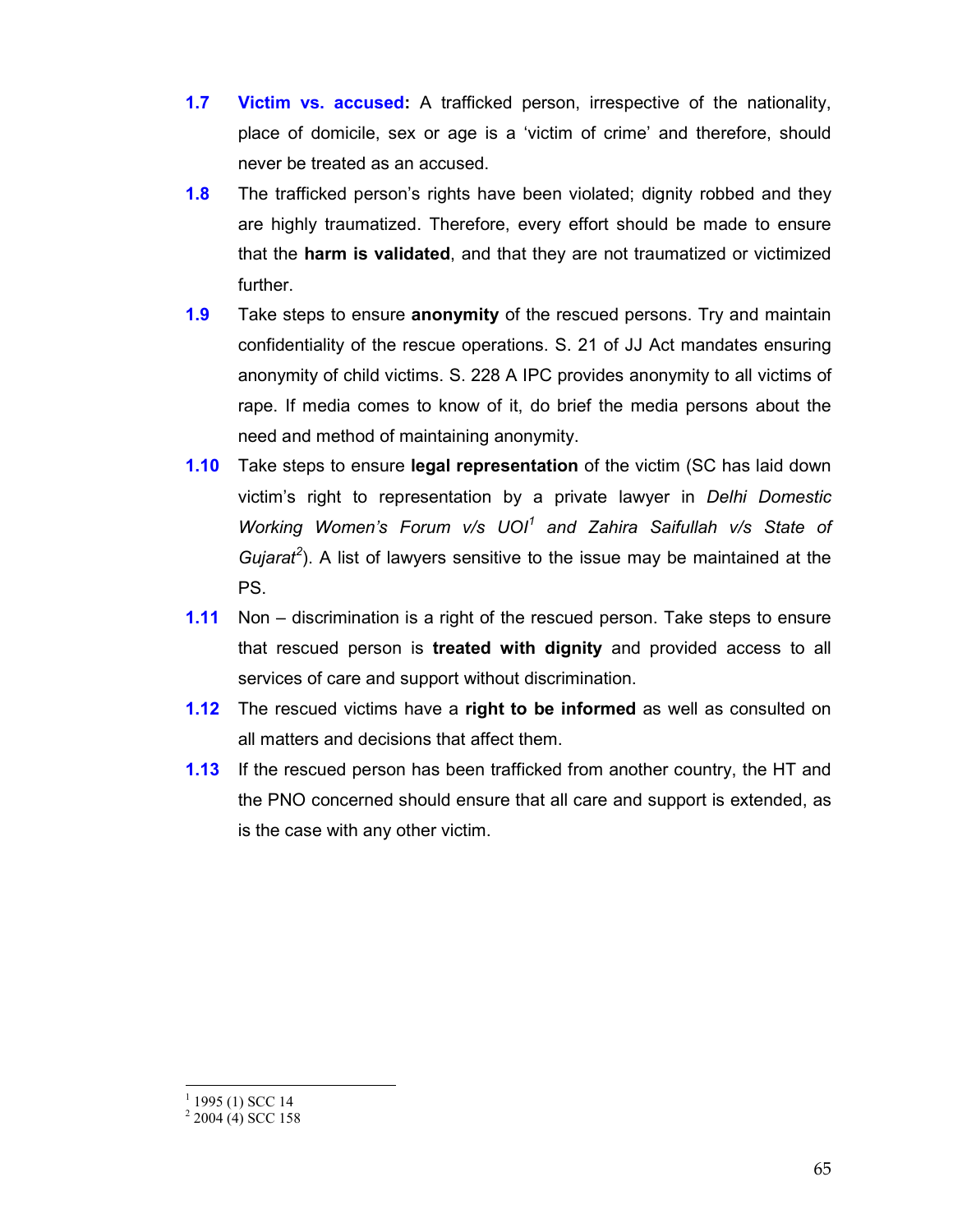1.14 Categorization of "Rescued persons" and the Agency Responsible to Provide all Services:

| Women                                 | and | children who are |     |     |                    |           |         |  | Host Team (HT) <sup>3</sup> should provide |
|---------------------------------------|-----|------------------|-----|-----|--------------------|-----------|---------|--|--------------------------------------------|
| Domicile of the state where rescue is |     |                  |     |     | necessary services |           |         |  |                                            |
| carried out                           |     |                  |     |     |                    |           |         |  |                                            |
| Women                                 | and | children         | who | are | VT.                | should    | provide |  | necessary                                  |
| Domicile of the state of VT (Visiting |     |                  |     |     | services           |           |         |  |                                            |
| $Team)^4$                             |     |                  |     |     |                    |           |         |  |                                            |
| Women                                 | and | children         | who | are |                    | HT should | provide |  | necessary                                  |
| Domicile of a Third state             |     |                  |     |     | services           |           |         |  |                                            |
| Women and children who are Person     |     |                  |     |     | HT.                | should    | provide |  | necessary                                  |
| is from outside India                 |     |                  |     |     | services           |           |         |  |                                            |

## 2. PRE RESCUE PROTOCOL

 $\ddot{\phantom{a}}$ 

- 2.1 When to plan a rescue: Rescue cannot and should not wait. As and when information reaches the Police Station, through whatever means, the PS official should consult the District Superintendent of Police (SP) / Deputy Commissioner of Police (DCP) and the PNO of the state. The PNO should immediately alert the PNO of the state to be visited and ensure all follow up actions.
- 2.2 Planning Inter state rescue: The PNOs of the concerned States or the SP/ DCP of the concerned districts should take into consideration the following aspects in planning for a joint rescue.
	- a) Ensure that adequate number of officials are put in their teams (both the Visiting Team, i.e. VT and the Host Team, i.e. HT). The Joint Team i.e. JT should have at least two women officials of any rank (u/s. 15 (6 A) ITPA). Both teams should have at least one police officer who is legally empowered to conduct rescue (ie. a special

<sup>&</sup>lt;sup>3</sup> The Host Team shall comprise of police officials of the state where rescue is to be carried out.

<sup>&</sup>lt;sup>4</sup> The Visiting Team shall comprise of police officials of the state whose victims are to be rescued.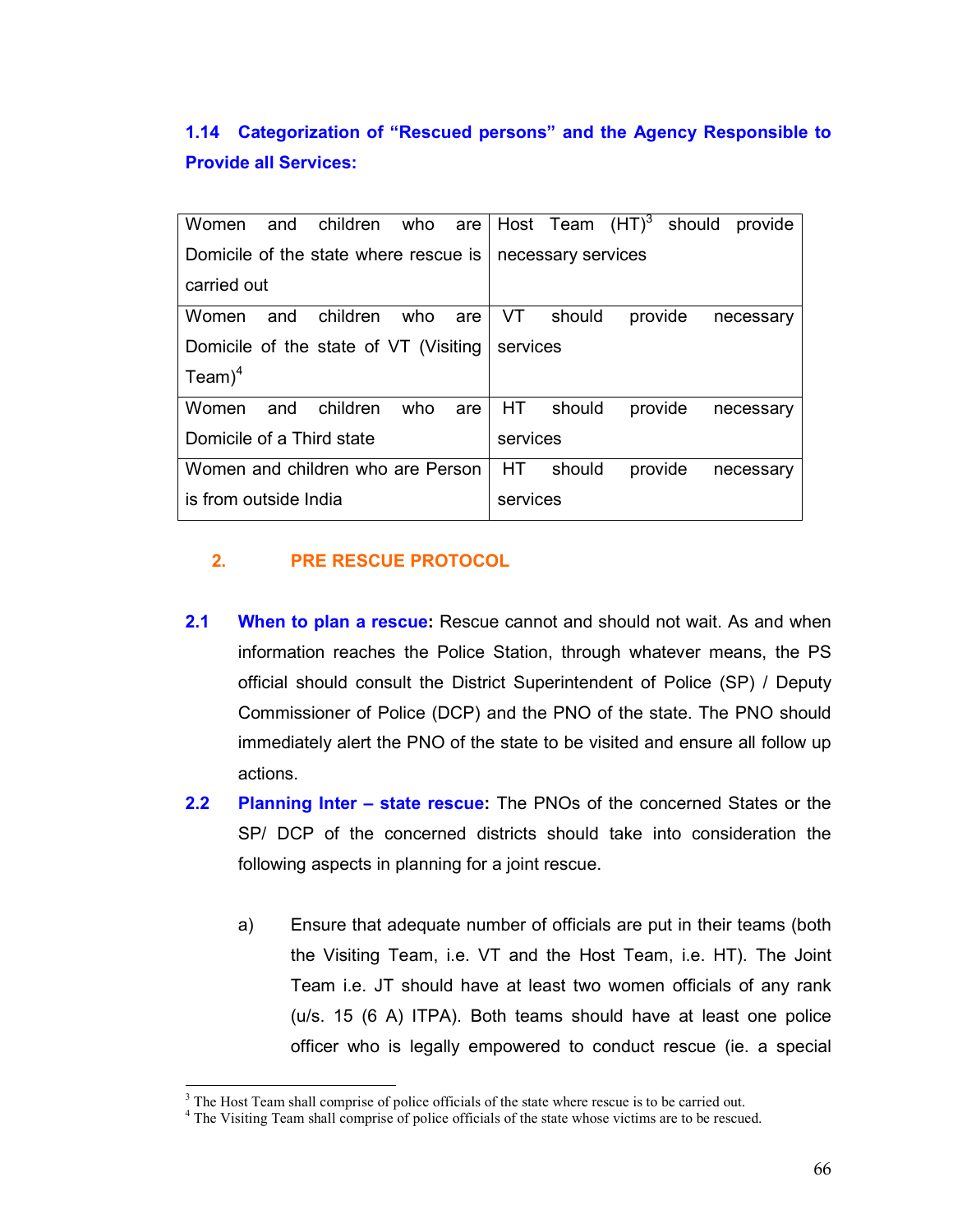police officer notified u/s. 13 (1) ITPA, or an officer of the rank of SI of police or above authorized by the Magistrate u/s. 16 ITPA).

- b) The VT and HT should consult and decide the Leader of the JT, however, it is appropriate that the VT works under the command of the HT.
- c) Ensure that NGO members are co-opted in the JT. It would be appropriate to associate local NGOs working at the place of rescue. Those NGOs who have facility of Homes should necessarily be involved.
- d) The rescue activities require witnesses which include at least two women. However, women witnesses need not be local (u/s. 15 (2) ITPA). Therefore, the JT can take the help of NGOs from anywhere to function as witnesses.
- e) The HT should arrange for security, transportation, and other basic amenities (such as, food, rest – room, etc.) for the witnesses. Steps should be taken to ensure their anonymity.
- f) If a decoy is being utilized, brief the decoy properly on the protocols, procedures including methods to maintain anonymity and ensuring security.
- g) The HT should arrange transport, place of stay and other logistics for the members of the VT and if required for the members of the HT.
- h) HT should arrange adequate number of vehicles and escort for the rescued persons so that the offenders are always kept segregated from the victims.
- i) HT should arrange materials and equipment required for documentation and evidence collection (such as writing pad, white paper, pen, pencil, box for transporting the exhibits, box for safe – keep of the belongings of the rescued persons, camera, videography, audio recording equipments, first – aid kit, torch lights, hammers, cutters, etc. )
- j) HT should inform the appropriate authorities (including PNO) regarding the proposed activities including the places to be visited, time proposed, and also approximate manpower required.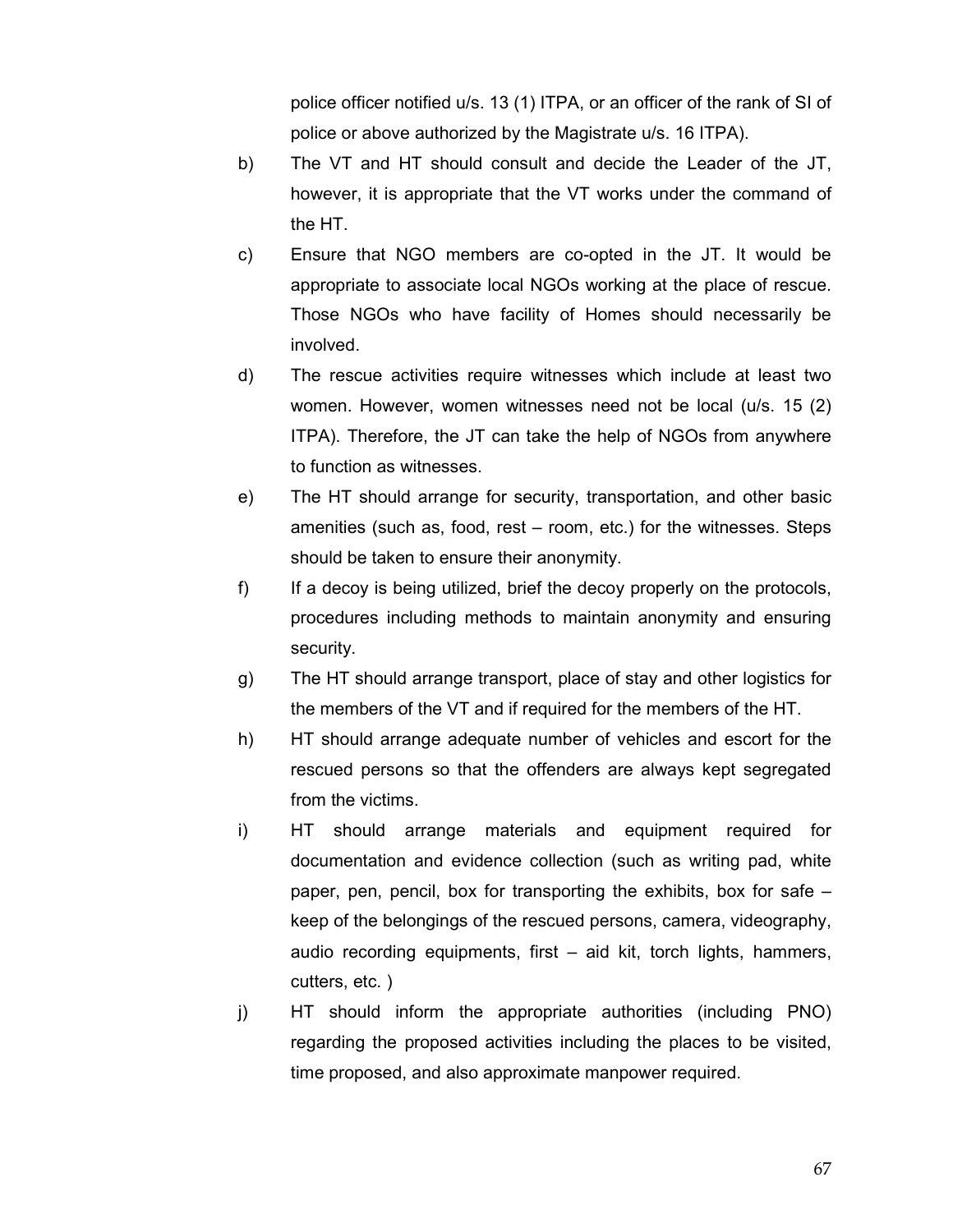- k) HT should alert the authorities of the Government run Homes or recognized homes run by NGOs at the place of rescue, or near about, regarding the approximate number of persons likely to be rescued and the time when they are likely to be brought to the Home.
- l) The Leader of the JT should brief all members of the JT regarding their respective roles, responsibilities, including Dos and Don'ts. A list of officials and NGOs stating their tasks be maintained by the officerin-charge of the JT.
- m) The Leader of the JT should ensure that all steps are taken so that there is no leakage of intelligence and secrecy is maintained.

### 2.3 Where to register FIR?

 Trafficking is an organized crime and a continuing offence. FIR can be registered, u/s. 5 (3) ITPA at the place of demand / destination area, or the place of transit, or at the place where the person was trafficked from (source area). It can be registered on the statement of any person (including NGO), therefore, the VT should register an FIR in their jurisdiction before proceeding for inter – state rescue. However, in case of emergency rescue is possible even without an FIR.

- 2.4 Timely sharing of intelligence: The PNO, the SP / DCP should share all information and intelligence on victims as well as offenders with the corresponding officials of the other state. Timely sharing of intelligence among the officers in the source, transit, and demand area should be ensured by the PNO.
- 2.5 Do carry out a reccee of the place to be searched. An official conversant with the local language should be sent to the place incognito. The help of local officers/ NGOs be taken, provided their identity remains undisclosed. Empowered survivors, who are willing to co-operate, could be ideal sources for reccee. After carrying out reccee, draw a map of the area which should be used for briefing and assigning specific duties like, cordoning, entry and exit points, locating the hide-outs, etc.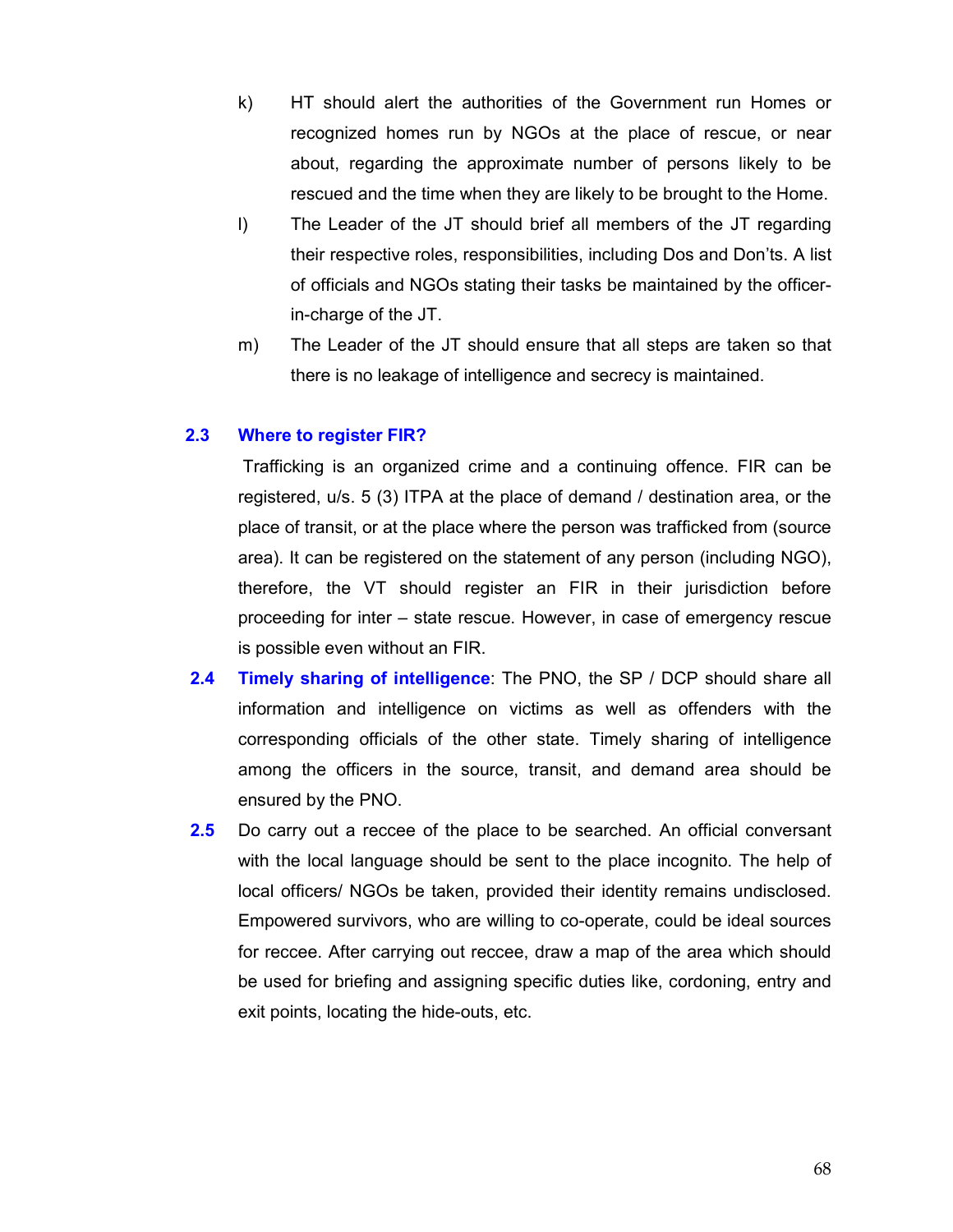2.6 Search Warrant: The VT should, where ever possible, obtain a search warrant from the jurisdictional Magistrate u/s. 166 Cr. PC and u/s. 16 ITPA.

## 3. PROTOCOL ON ACTIVITIES DURING RESCUE

- 3.1 Upon reaching the site of rescue, everyone (ie. Police officials, the witnesses and NGOs) should take their respective positions as decided during the pre – rescue briefing. The area should be cordoned off, all entry and exit points should be sealed before entering the building / house / hutment / or any such place.
- 3.2 Trafficked persons may be kept hidden in cubicles, false ceilings, basements, boxes, attics, wardrobes, toilets, and surrounding areas. Make all efforts to locate such hidden places.
- 3.3 Do solicit the help of the rescued persons in locating the following at the place of search as well as other possible locations (as all such locations are part of the scene of crime)
	- $\Rightarrow$  other hidden victims, children, relatives, if any;
	- ⇒ offenders; and
	- $\Rightarrow$  incriminating materials.
- **Note:** the NGO partner will be of great help in this process especially in establishing communication with a rescued person.
- 3.4 Do locate and rescue the children and other relatives, if any, of the victims.
- **3.5** Offenders should be segregated from all rescued persons to avoid any intimidation by the offenders.
- 3.6 Ensure that possessions and belongings of all rescued persons are retrieved and taken in safe custody. This may include personal belongings like, clothes, jewelry, cash, and any other relevant documents which may have been kept locked by the exploiters
- **3.7** For collection of evidence, ensure that:
	- $\checkmark$  the scene of crime is fully searched
	- $\checkmark$  all materials, exhibits, documents, are collected and preserved (such as mobile phones, diaries, registers in the brothel, financial records and networking with other traffickers, customers, electricity, water, telephone bills, ration cards, municipal tax receipts, travel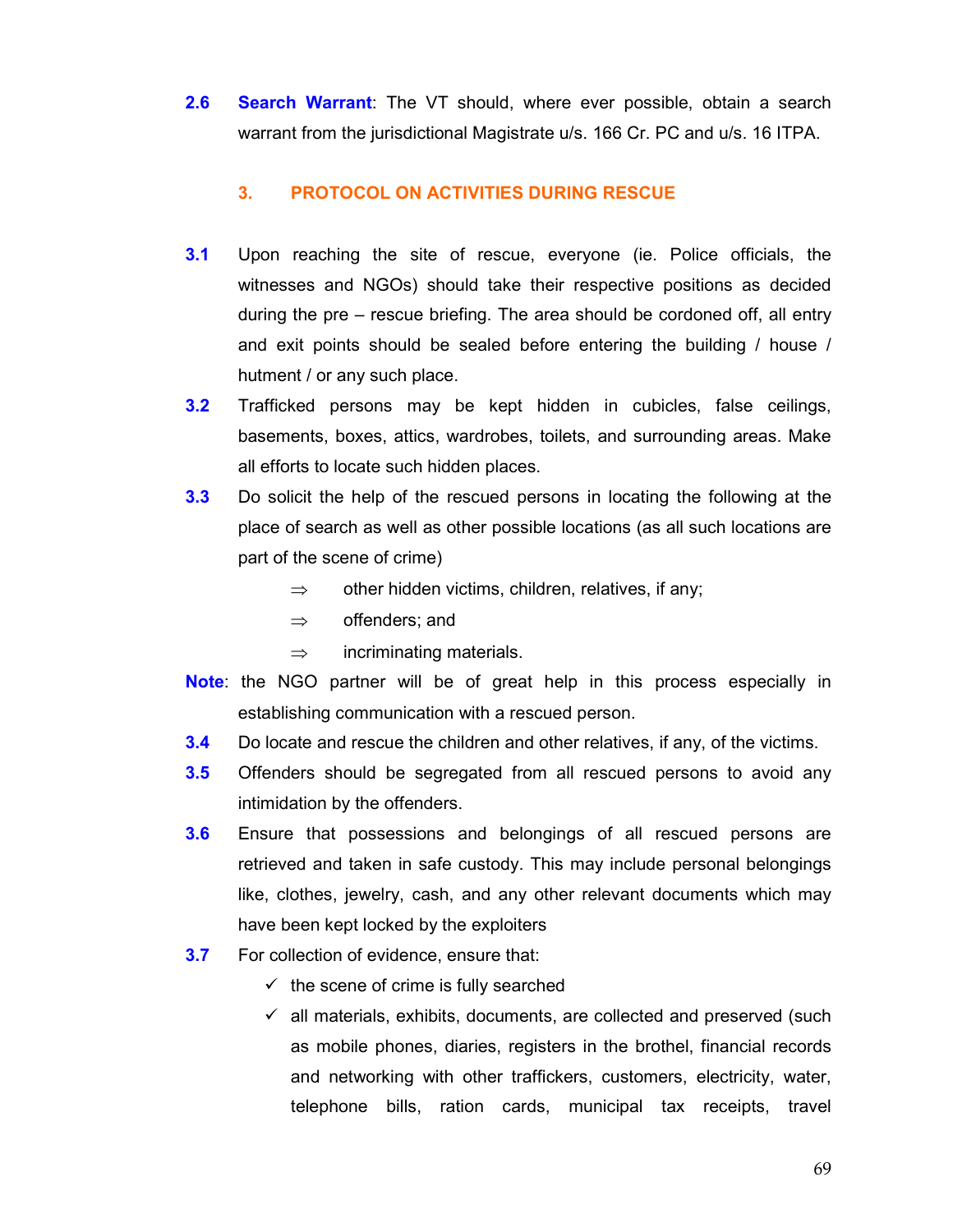documents, photographs, albums, condoms, etc.). Proper documentation be done by carrying out the seizure in front of two independent witnesses.

- $\checkmark$  videography / photography of the scene of crime
- $\checkmark$  videography / photography of the offenders
- $\checkmark$  videography / photography of the witnesses, if willing, while recording their statements
- $\checkmark$  proper chain of custody is maintained
- **3.8** Identify persons under 18 years of age so that they can be sent to the Child Welfare Committee as they are 'children in need of care and protection' under the JJ Act. The rescued adult persons are to be sent to the Magistrate. The Leader of the JT in consultation with NGO partner, and based on the prima – facie appearance of the person should take a decision as to whether the rescued person is a child or an adult. It would be appropriate to leave it to the decision of the CWC, if there is any doubt regarding the age.

## 4. POST RESCUE PROTOCOLS

 $\ddot{\phantom{a}}$ 

- 4.1 Immediate responsibility: Though the rescue has been jointly conducted by the JT, the basic responsibility for the post rescue activities, especially the immediate follow up, lies with the HT.
- 4.2 Avoid further victimization: Validate the harm to the victim. It gives strength and support. The rescued person's rights have been violated; dignity robbed and are highly traumatized. Therefore, every effort should be made to ensure that they are not further victimized / harmed.
- 4.3 Ice breaking: being traumatized, the rescued persons may appear non willing to co-operate. One should not come to a hurried conclusion against the rescued person. Services of sensitized counselors / NGO be utilized $5$ .

 $5$  For trauma counseling of victims, networking with NGOs is ideal. A list of such volunteers/NGOs should be maintained at the police station. The Family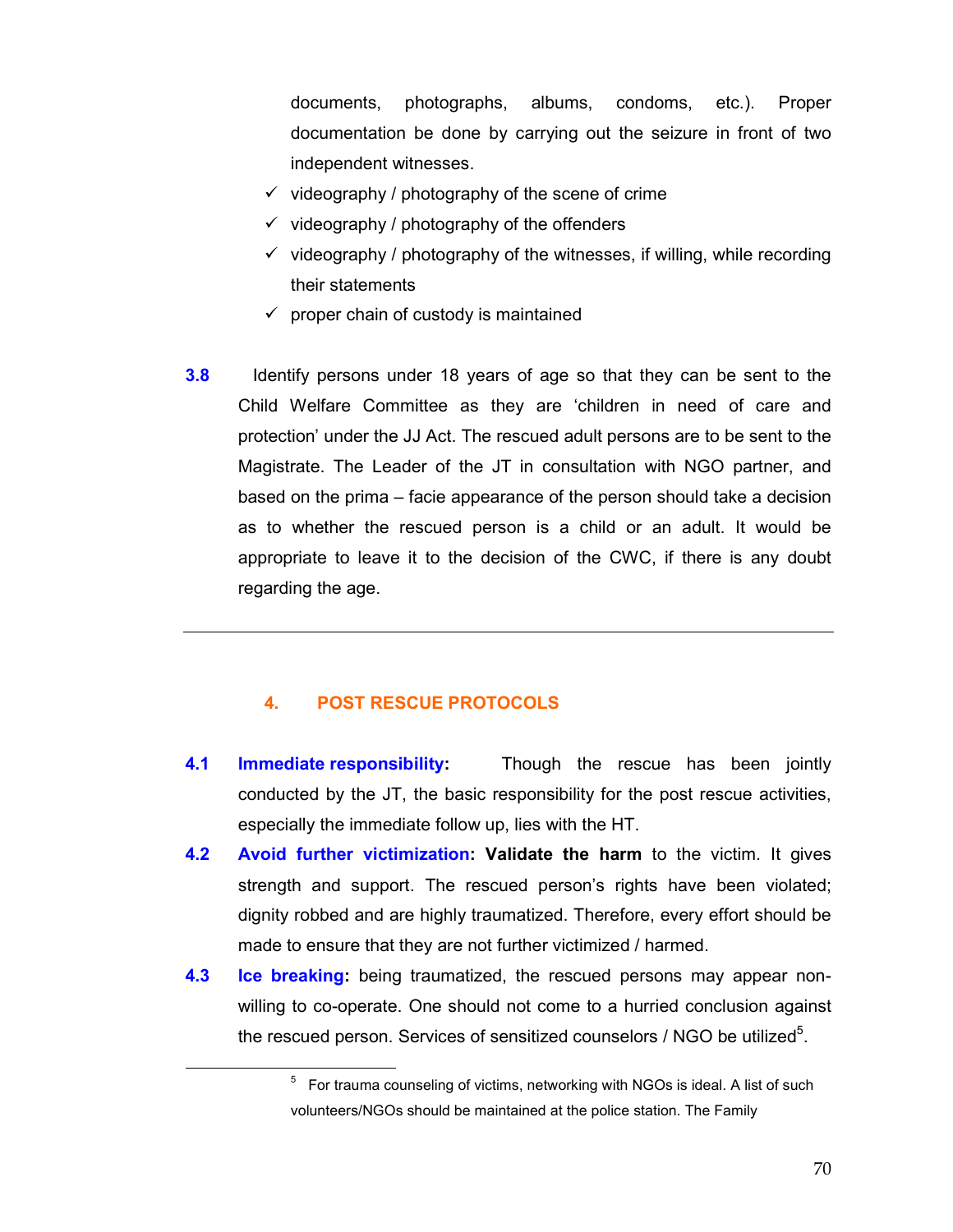4.4 Detailed interview of the rescued persons be carried out to know about their personal details like age, nativity, health status, family history, etc.; to identify their best interests so that actions can be oriented accordingly, and to understand the entire dimension of the crime. Interview must be carried out by a female police officer or in the presence of a female NGO worker as mandated u/s. 15 (6 A) ITPA. It will be advisable that a specially selected team of sensitive officials from both HT and VT teams carry out the interview.

The following points should be noted regarding interview of the rescued persons:

 $\Rightarrow$  Do not delay interview

 $\ddot{\phantom{a}}$ 

- $\Rightarrow$  If the rescued person is not willing / ready to speak, do not force her, but do provide counseling by trained counselors.
- $\Rightarrow$  Being traumatized, the rescued person may not come out with full facts in the initial statement. Therefore, do allow the freedom to have further statements recorded.
- $\Rightarrow$  Avoid repeated interviews by law enforcement agencies so as to reduce trauma to the rescued persons.
- 4.5 From the scene of crime, the JT may exercise either of the following options:
	- b) If the Magistrate / CWC is in office and the required documents (such as forwarding report, injury report, etc.) have been prepared at the place of rescue, the rescued persons may be escorted to the Magistrate / CWC (s.17 ITPA).
	- c) The rescued persons be escorted to the local PS where they are kept segregated from the offenders and without any public display.
	- d) If the Magistrate / CWC is not in office and if it is after sunset, move the rescued persons to Government or NGO run Home. At any cost the rescued persons should not be kept in the PS over night.

Counseling Centres (FCC) available at designated police stations in most States also have trained counselors whose services can be utilized. HT should do this.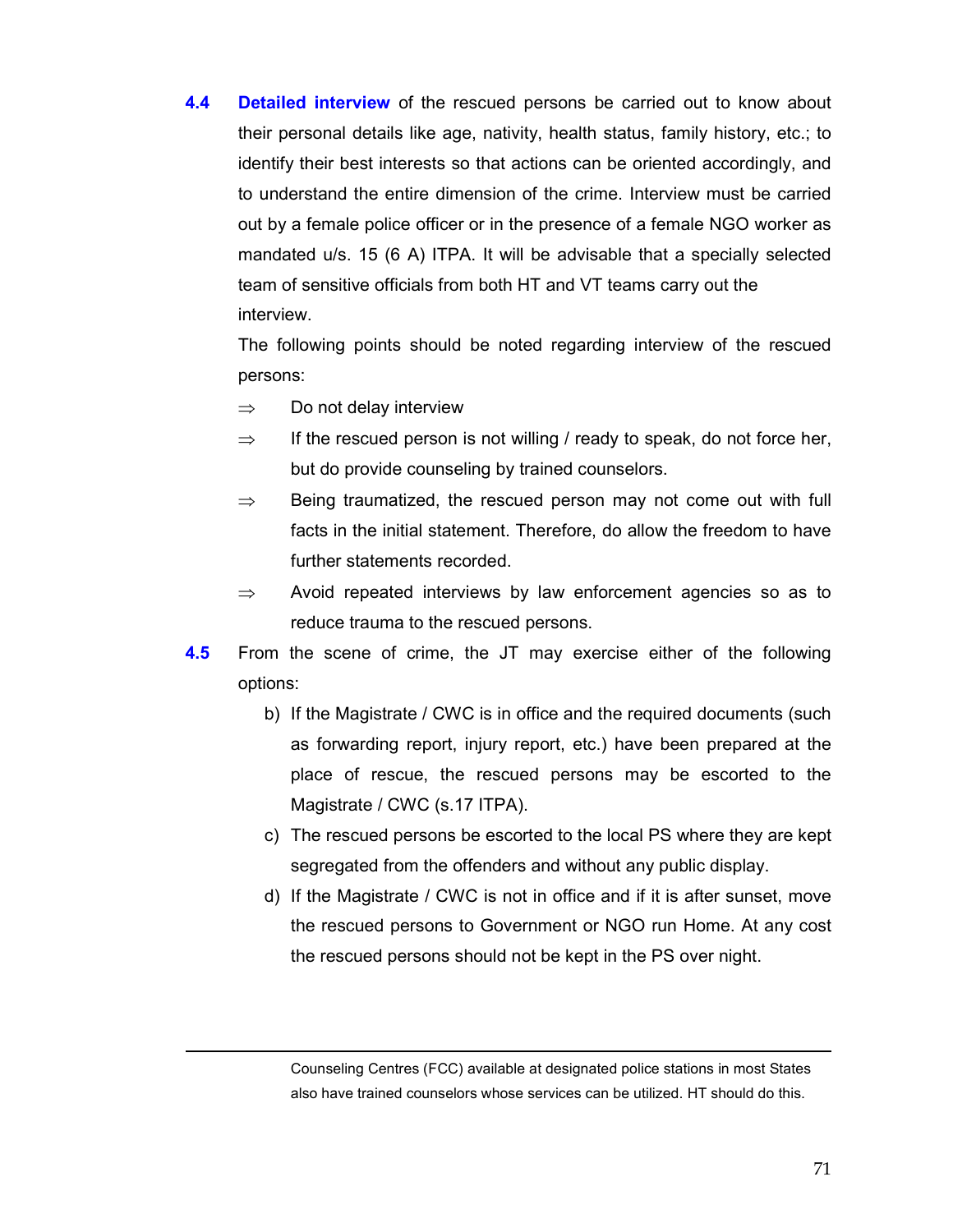- 4.6 Medical care and attention (including mental health) of the rescued persons is the responsibility of the HT. The rescued persons be sent to the nearest hospital for treatment of injury, and for age – determination. Steps should be initiated for De-addiction counseling / activities if called for.
- 4.7 Legal counseling of the rescued person will be a positive step in empowerment. The HT should network with lawyers and contact District Legal services Authority or the Bar Council for the same. A list of willing lawyers should be maintained at all PS.
- **4.8** HT should make a request to the Magistrate / CWC to send the rescued person to an appropriate Home. Intermediate custody can be obtained for a period not exceeding 10 days by which time the person has to be produced before the appropriate Magistrate (s.17 ITPA)
- **4.9** HT should make a request to the Magistrate / CWC to order for Home Verification report and medical examination report (u/s. 17 (2) ITPA). Even adult victims should be sent to Homes and a decision regarding their return should be taken only after carrying out Home Verification. The HT should move the Magistrate and ensure appropriate orders accordingly.
- 4.10 The HT should take steps to move the jurisdictional Executive Magistrate u/s. 133 (1) (b) of Cr. PC and obtain conditional order to close down places of commercial sexual exploitation and take further steps thereon. Since the order of the Magistrate according to S. 133 (2) of Cr. PC cannot be challenged, such closure of places of exploitation will make impact.
- **4.11** The exploiters involved in the crime may appear before the Court / CWC and claim to be parents / guardians / well – wishers of the rescued persons and seek their release. The police officers should oppose this and request the Court to undertake any such activity only after the home verification report is received.
- **4.12** VT may want to take the rescued persons back to their respective state. This should be done only after approval of the Magistrate / CWC. The HT should provide the required security / transport for their transfer. In this regard para 1.14 above may be referred.
- **4.13** VT may require the transfer of the documents / materials seized from the scene of crime for their investigation and prosecution. Since HT is responsible for their seizure, as mentioned above, they may hand over the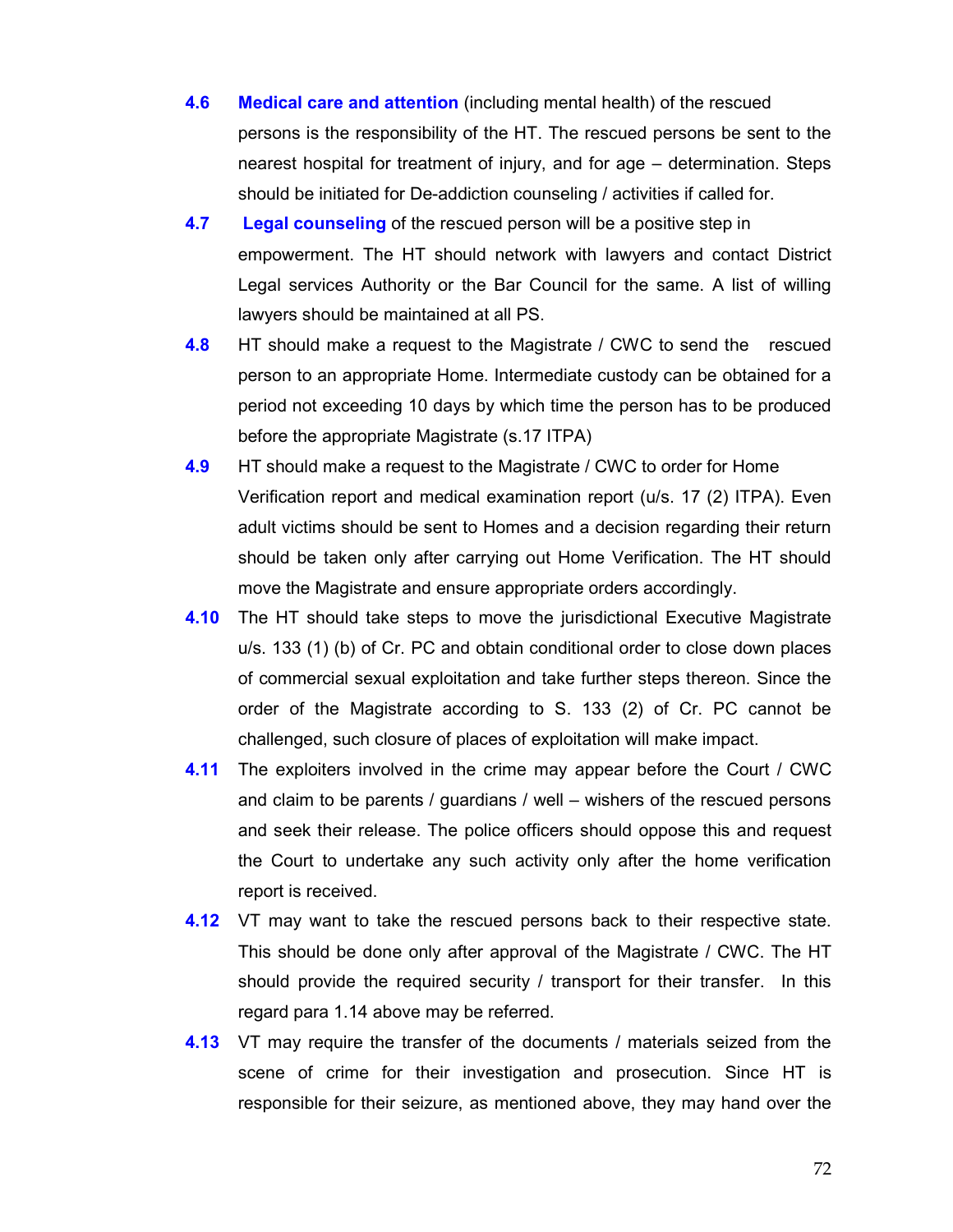documents to the VT on receipt. If both HT and VT require these documents, either of them can proceed with Xerox copies.

- NOTE: There may be instances where the victims may not want to go back to their original place, family / community, etc. (For instance where the parents may be the exploiters, for fear of stigmatization, for apparent lack of livelihood options, etc.) In such situations, the Magistrate / CWC should be requested to order for counseling by the appropriate agencies / persons and thereupon take a considered decision keeping in view the 'best interest of the rescued person'.
- **4.14** The HT should produce all arrested offenders before the local Magistrate. Adequate security be provided. If the accused persons include women, the HT should provide women officials for escort.
- **4.15** If the VT requires their police / judicial remand, the VT may move the Magistrate concerned, get appropriate orders (example Transit Warrant) and thereupon the HT should provide adequate escort for their transfer.
- **4.16 Contingencies:** It may happen that the VT may not have adequate funds for proper transportation, boarding / lodging, medical care, etc. of the rescued persons, witnesses and offenders to be transferred. The HT should provide the required support.
- **4.17 Interim Relief:** The rescued person, irrespective of the state or country of origin, is a trafficked victim and therefore a 'victim of crime'. Therefore, all relief / compensation to which a victim is entitled to should be extended to her. The responsibility for this lies with the GNO of the place where the rescue takes place. The PNO concerned should liaise with the GNO and ensure expeditious action.

 If such relief, for whatever reason, has not been extended to the victim at the place of rescue, the GNO and the PNO concerned of the place where the victims are restored to, should ensure that all relief / compensation is immediately provided to them. The Andhra Pradesh Model of Relief is placed at

 Other States may consider similar package / model for grant of relief to victims.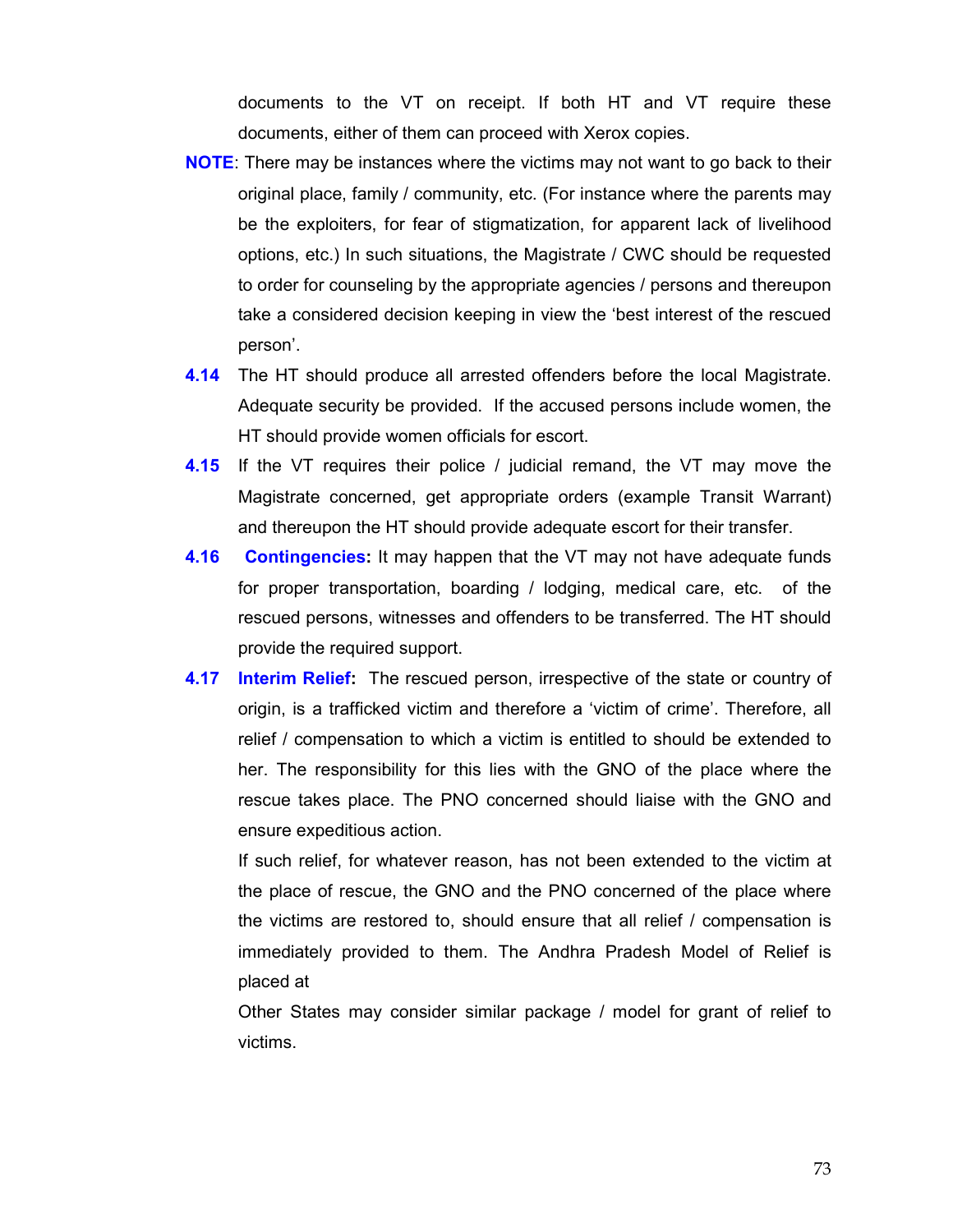- 4.18 Prosecution of trafficking crimes: The PNO should ensure timely action in locating and sending the witnesses (including police officers, NGO partners, counselors, doctors, etc. who were involved in rescue and post rescue activities) and victims, if required, to the trial court in other States.
- 4.19 **Media briefing:** The HT should associate the VT while carrying out the media briefing. However, it should be ensured that the anonymity of the victims and witnesses, be maintained. Alerting the public about the interstate linkages of the traffickers will alert the masses against such traffickers and in turn, help, in preventing and combating trafficking.

#### CASE STUDY

# AHTUs of UNODC in ACTION ANDHRA PRADESH AND KARNATAKA JOINT OPERATION **ON** ANTI HUMAN TRAFFICKING

 Through the complaint of a victim named 'X' in Nuzvid Police Station, Krishna District, the sex trafficking network from coastal Andhra Pradesh to Bangalore came to light. The victim, in her complaint stated the names of a few traffickers and also indicated that over 15 other victims from Andhra Pradesh and other States were trapped with these traffickers. Two other women, who were stated to be procurers by the victim, came forward to provide more information and also become witnesses in the case.

#### Pre Rescue Preparation

 Extensive preparations were made before the rescue operation in Bangalore.

• Nuzvid Police Station, while investigating a crime of property offence, learnt about brothel-based and mobile prostitution in the region. They probed further and developed criminal intelligence on the modus operandi and the offenders involved. This led to intelligence on the Inter state linkage of the traffickers, with connections in Bangalore.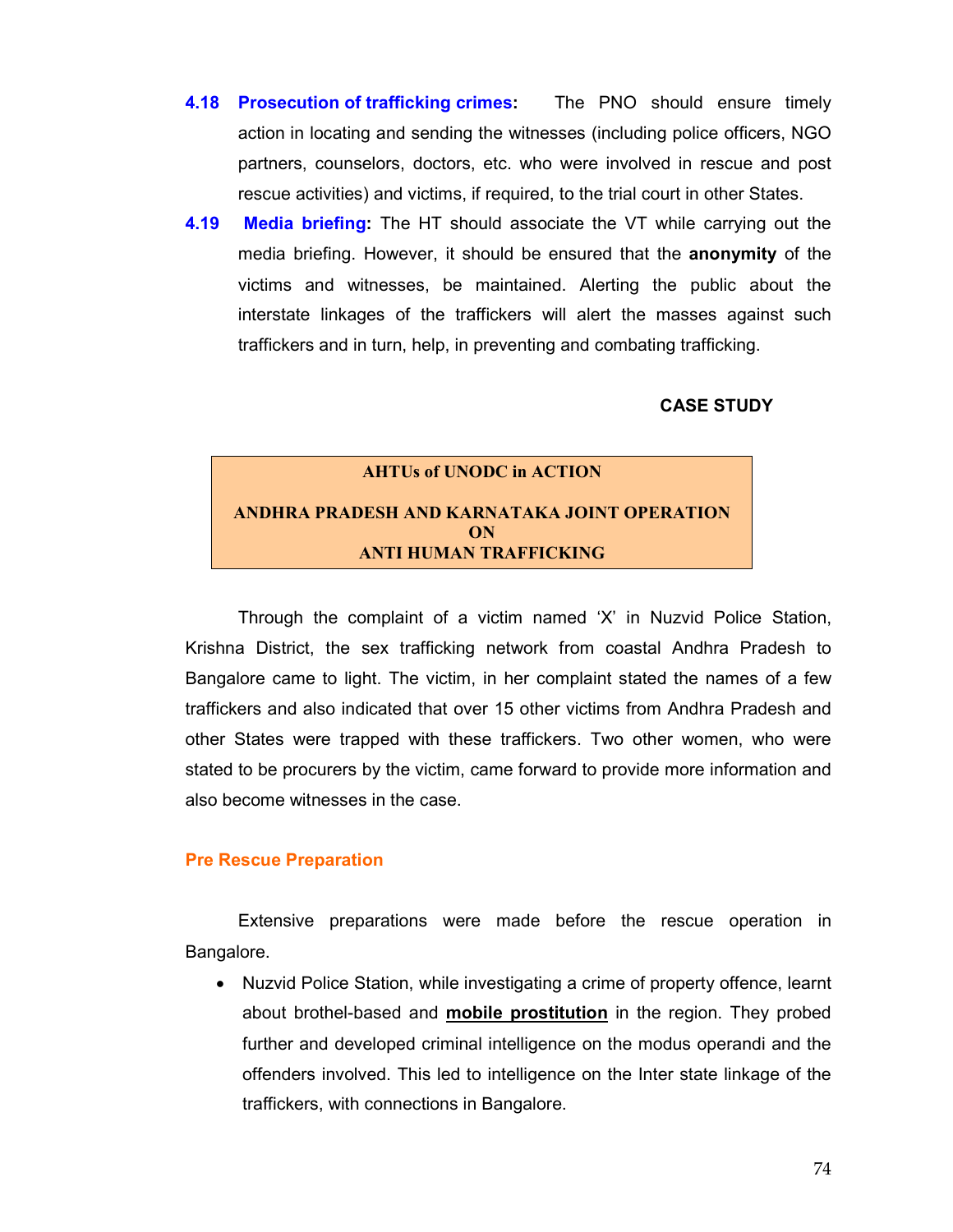- The PS officials contacted the SP of the district. After discussions the SP informed the CID about the Inter state activities of the traffickers. The SP, CID (Women Protection Cell) advised the district SP to register FIR u/s. 366 A, 372, 373, 376 IPC and S. 3, 4, 5, 7 of ITPA.
- The PS sent requisition to the Magistrate for issue of Search Warrant. The request was supported by all available facts of the Inter state activities of traffickers.
- The Magistrate issued a comprehensive Search Warrant u/s. 97 Cr. PC against traffickers in Bangalore city and also permitted the rescue operations from any state in India and also allowed the victim to accompany the Search Team (VT).
- The SP informed the coastal Anti Human Trafficking Unit (AHTU) based in Eluru and ensured their partnership and involvement.
- On the advice of the AHTU the local police requested the Magistrate for a search warrant to trace traffickers and victims in Bangalore.
- AHTU Eluru contacted AHTU, Hyderabad and AHTU, Ananthpur.
- The CID of Andhra Pradesh decided that all the three AHTU's in coordination will do a joint operation, wherein AHTU, Hyderabad would provide experienced officers, AHTU, Ananthpur would provide the logistic support and AHTU, Eluru would be responsible for the production of victims and traffickers in the court and also to make post-rescue arrangements.
- Prajwala represented by its Executive Director and two others was to provide the NGO support for the team as they were already there in Bangalore.
- On behalf of AHTU, Hyderabad, the Additional DG, CID (the Nodal Anti Trafficking Police Officer for the state of AP) and the IG, CID contacted City Police Commissioner, Banglaore for support. CP, Bangalore directed Joint Commissioner, Crime to support the team in every way.
- AHTU, Eluru with the concerned Circle Inspector, 2 SI (one of them women) and three WPC accompanied the victim and the other two women left for the operation on 8-05-2007. En route to Bangalore the team stopped in Hyderabad where SP, WPC Cell briefed the team on all Protocols and Human Rights issues as well as the legal procedures.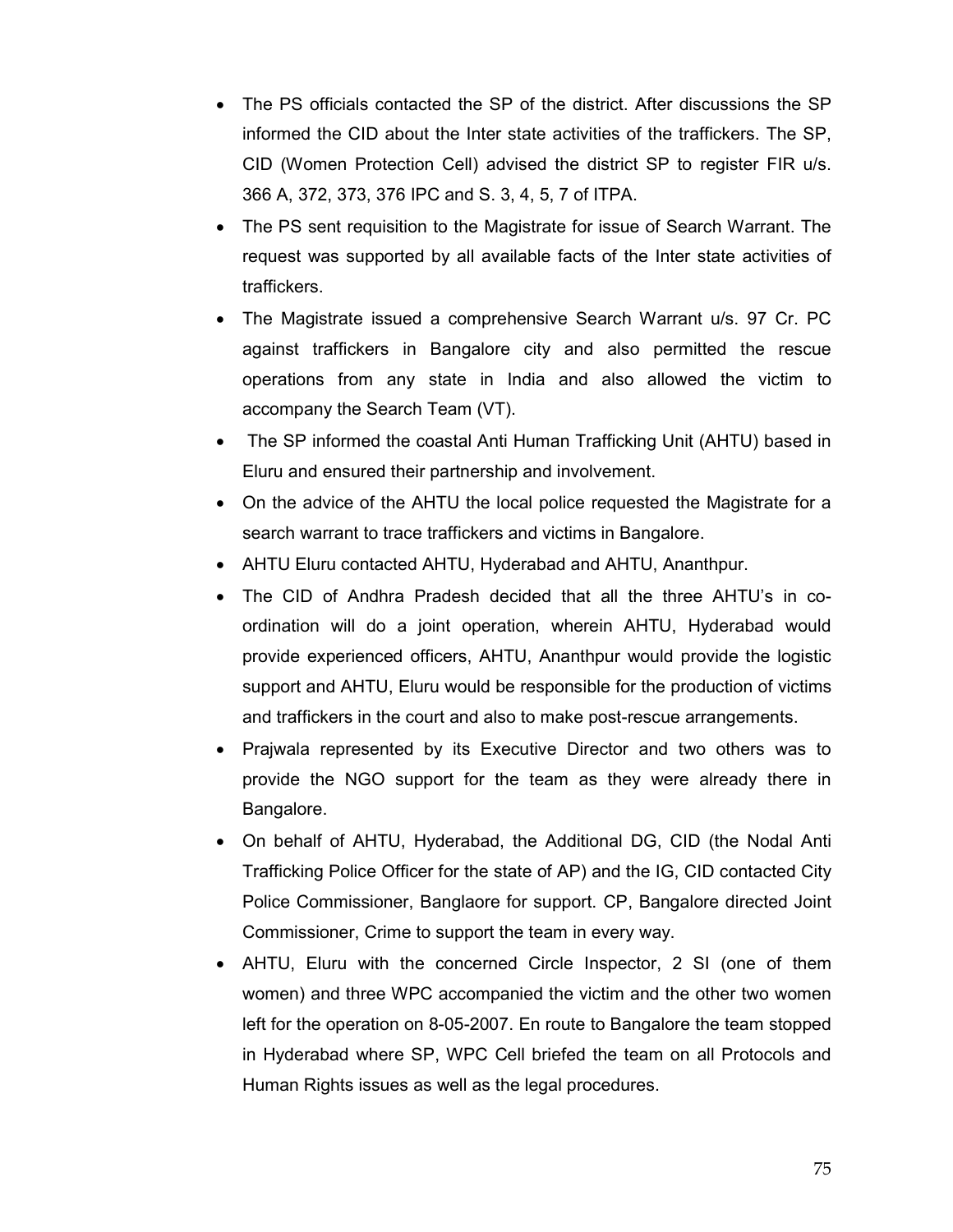- AHTU, Eluru, together the victims left for Bangalore with a night stopover in Ananthpur.
- The Dy. SP of CID along with the SI of the PS moved to Bangalore and carried out advance liaising with the Banglaore police and NGO (Prajwala).
- Dy SP and Prajwala representatives together with Inspector and SI went and met the Joint Commissioner, Crime on 9-05-07.
- The DCP, Crime was directed to provide operational support to the team.
- The rescue team was tactfully divided into two groups. Officers from Crime Branch, Bangalore accompanied both the teams. It was decided that both the teams would simultaneously search the two houses in Sanjay Nagar and Yelahanka. The three victims were also part of the two teams.

#### Rescue Operation

- Based on the intelligence provided by the victims, the two teams simultaneously left for the search. Team A with two victims moved towards Sanjay Nagar and Team B with the rest towards Yelahanka.
- The first team was supposed to go to Sanjay Nagar. As the victims started identifying landmarks, they actually reached Vidyaranyapura a place about 5 kms after Sanjay Nagar. The teams were further subdivided into smaller teams as these locations were residential localities and too much curiosity and commotion could destroy the operation. The victims accompanied by two officers went in a private vehicle. The rest of the officers followed at an appropriate distance (1/2 km). As soon as the first team reached the location the victims identified the main accused 'Y' coming out of the house. The two officers (one from AHTU, Hyderabad and another from Crime Branch, Bangalore) rushed to catch him. 'Y' escaped on his vehicle but his friend 'C' and driver 'J' were caught. The supporting officers followed and rushed inside the house and found 10 victims. One more pimp, allegedly their cook named 'R' was also arrested. The victims were requested to recover all their belongings. All the things including mobile phones, driving license of the accused was seized.
- Team B with another victim had gone to Yelahanka. The location that the victim identified was 7kms away from Yelahanka and near Karnataka Nursing College (KNC). The first house that the victim identified was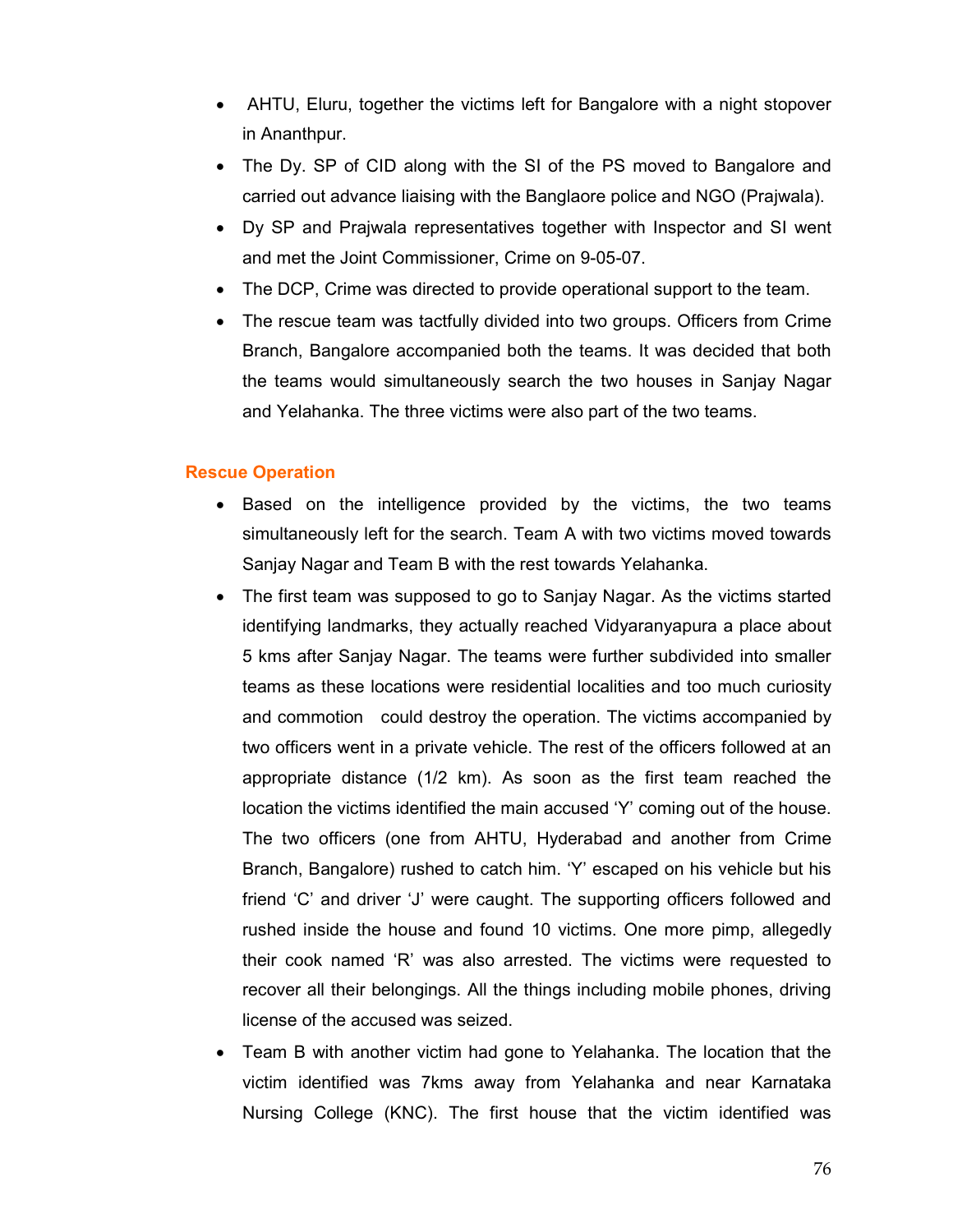already vacated. The victim also spoke about another isolated house close to that area where she was hidden during a police raid. The team had to go on a wild goose chase to search for the second house but did not succeed in locating other victims and offenders.

#### Post Rescue

- The victims and the traffickers were transported in separate vehicles and brought to the Crime Branch, Bangalore. The victims were kept segregated from the accused both in sight and sound.
- The victims were provided group counseling by NGO representatives (Prajwala), who apprised them of their rights and the rehabilitation package that will be provided to them. They were also clearly informed about the future course of action.
- The pancha was prepared by the Bangalore Police, with the NGO as the witness and a copy of the properties seized was enclosed.
- The victims were provided dinner and then in separate vehicles the victims and the accused were transported to Nuzvid, Vijayawada to be produced in the court.
- All victims were provided shelter in a NGO home (set up under the Swadhar scheme of MWCD) and were with provided with trauma counseling.
- The District Collector of Krishna district immediately announced the interim relief of Rs 10,000/- each to all the rescued victims, including those from Nepal.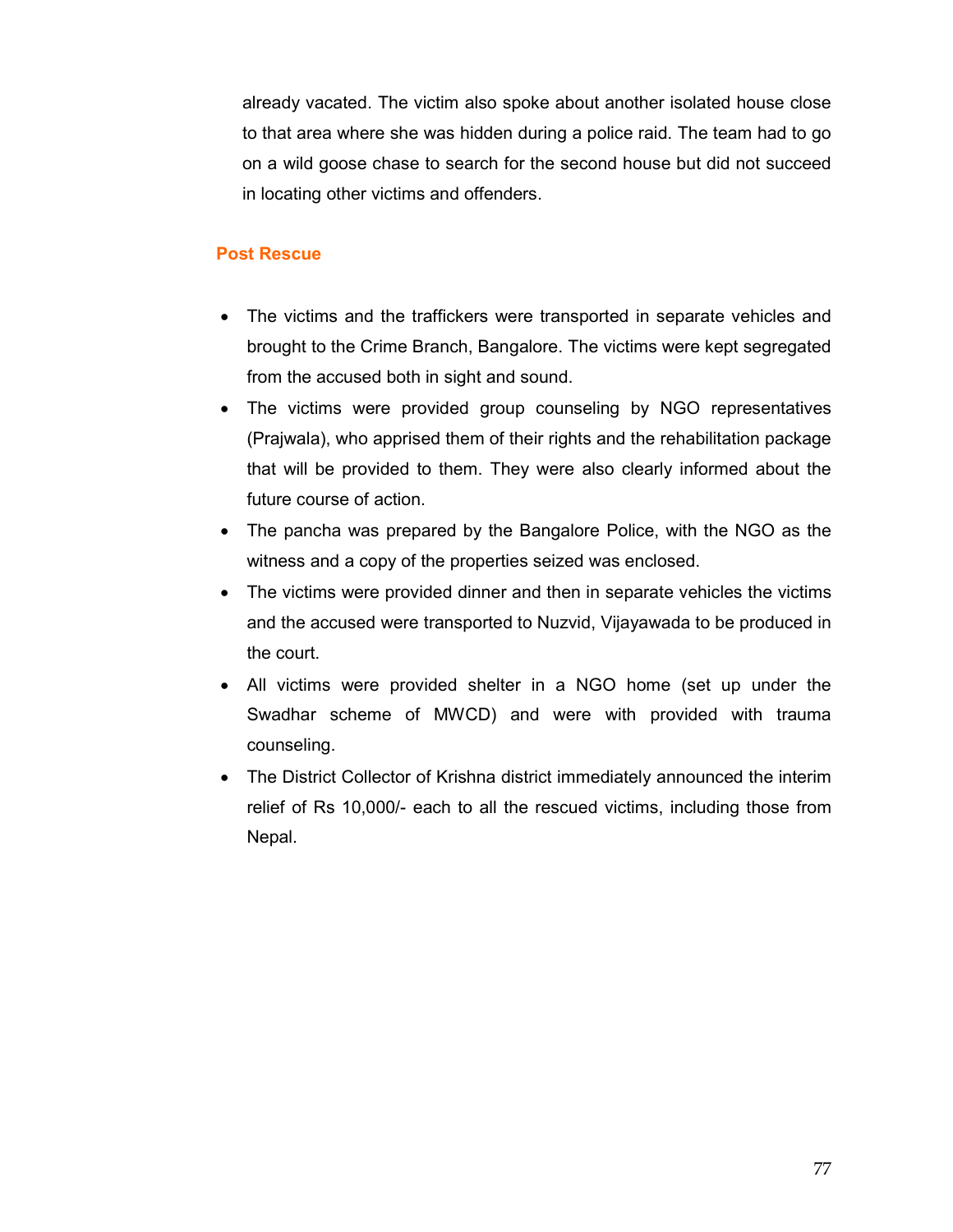## ANNEXURE 2

## COMPARISON OF TWO INTER STATE RESCUE MODELS

Note: The following table presents a comparative understanding of the issues involved in two rescue operations that took place in Delhi and Bangalore in the year 2007.

| <b>ISSUES</b>               | <b>DELHI</b>               | <b>BANGALORE</b>              |
|-----------------------------|----------------------------|-------------------------------|
| Liaison                     | AP police (VT) with Delhi  | AP police (VT) with Karnataka |
|                             | police (HT)                | police (HT)                   |
| <b>Initiated by</b>         | AP police                  | AP police                     |
|                             |                            |                               |
| <b>Sources</b><br><b>of</b> | AP (Anantpur & Guntur      | Nuzvid, Krishna dist. of AP   |
| <b>Trafficking</b>          | dist.)                     |                               |
| <b>Destination</b>          | Delhi Metropolitan city    | Bangalore city                |
| of Trafficking              |                            |                               |
| <b>Main</b>                 | Arrest of traffickers      | <b>Arrest of traffickers</b>  |
| purpose                     |                            |                               |
|                             |                            |                               |
| Legal                       | Non - Bailable Arrest      | Open NBW against<br>"any"     |
| support                     | Warrant (NBW) against 5    | number of persons             |
|                             | traffickers                |                               |
| <b>Visiting</b>             | 1. AHTU Hyderabad          | 1. AHTU Eluru                 |
| <b>Team</b>                 | 2. AHTU Anantpur           | 2. AHTU, Hyderabad            |
|                             | 3. Dist. Police, Guntur    | 3. AHTU, Anantpur             |
|                             | 4. Officials of DWCD       | 4. NGO Prajwala               |
|                             | NGO - STHREE,<br>5.        |                               |
|                             | Anantpur                   |                               |
|                             | 6. NGO - REDS, Kadri       |                               |
| <b>Host Team</b>            | Delhi Police Crime<br>1.   | 1. Bangalore city police      |
|                             | <b>Branch officials</b>    | 2. NGO - Prajwala             |
|                             | Delhi Police Central<br>2. |                               |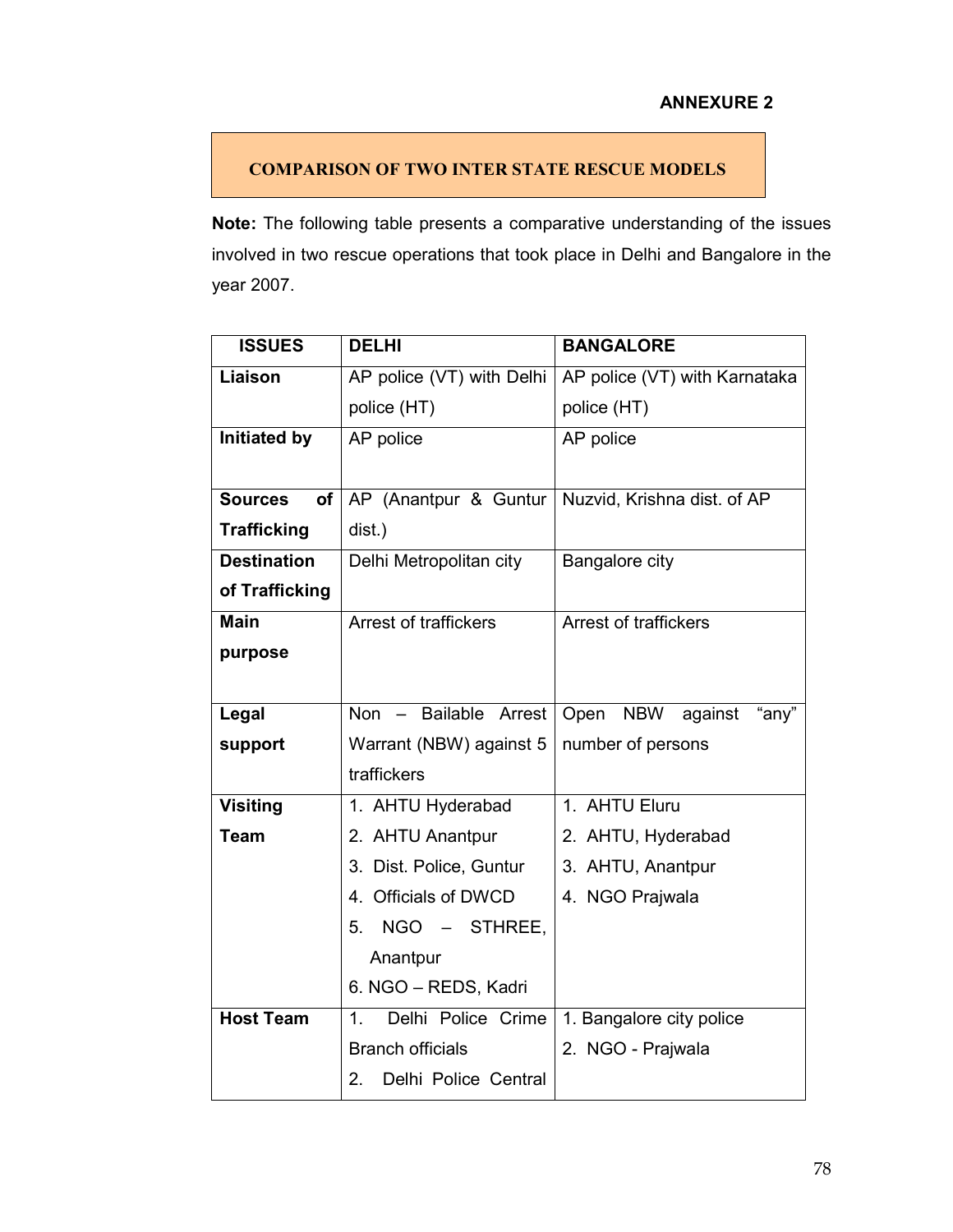|                      | <b>District officials</b> |                                  |
|----------------------|---------------------------|----------------------------------|
|                      | 3.<br>Kamla Market PS,    |                                  |
|                      | <b>Delhi Police</b>       |                                  |
|                      |                           |                                  |
| <b>Offenders</b>     | 8 Traffickers             | 5 Traffickers                    |
| <b>Arrested</b>      |                           |                                  |
| <b>Persons</b>       | 3 Persons (from AP)       | 12<br>(from<br>Persons<br>Nepal, |
| <b>Rescued and</b>   |                           | West Bengal,<br>Maharashtra,     |
| <b>Sent</b><br>back  |                           | AP, Karnataka)                   |
| with VT              |                           |                                  |
| <b>Rescued but</b>   | Many                      | Nil                              |
| missing              |                           |                                  |
| <b>Association</b>   | <b>No</b>                 | Yes                              |
| of local NGO         |                           |                                  |
| <b>Protocols</b>     | <b>No</b>                 | Yes                              |
| followed             |                           |                                  |
| Victim's             | Reportedly violated       | Nil                              |
| rights               |                           |                                  |
| violated?            |                           |                                  |
| <b>Difficulties</b>  | Yes                       | Nil                              |
| with<br><b>local</b> |                           |                                  |
| police               |                           |                                  |
| Local<br><b>Home</b> | Yes                       | Yes                              |
| alerted by HT        |                           |                                  |
| Home<br>Local        | <b>No</b>                 | <b>No</b>                        |
| alerted by VT        |                           |                                  |
| Local<br><b>NGOs</b> | <b>No</b>                 | Yes                              |
| alerted by HT        |                           |                                  |
| Local<br><b>NGOs</b> | <b>No</b>                 | Yes                              |
| alerted by VT        |                           |                                  |
| <b>Success</b>       | Partial                   | Full                             |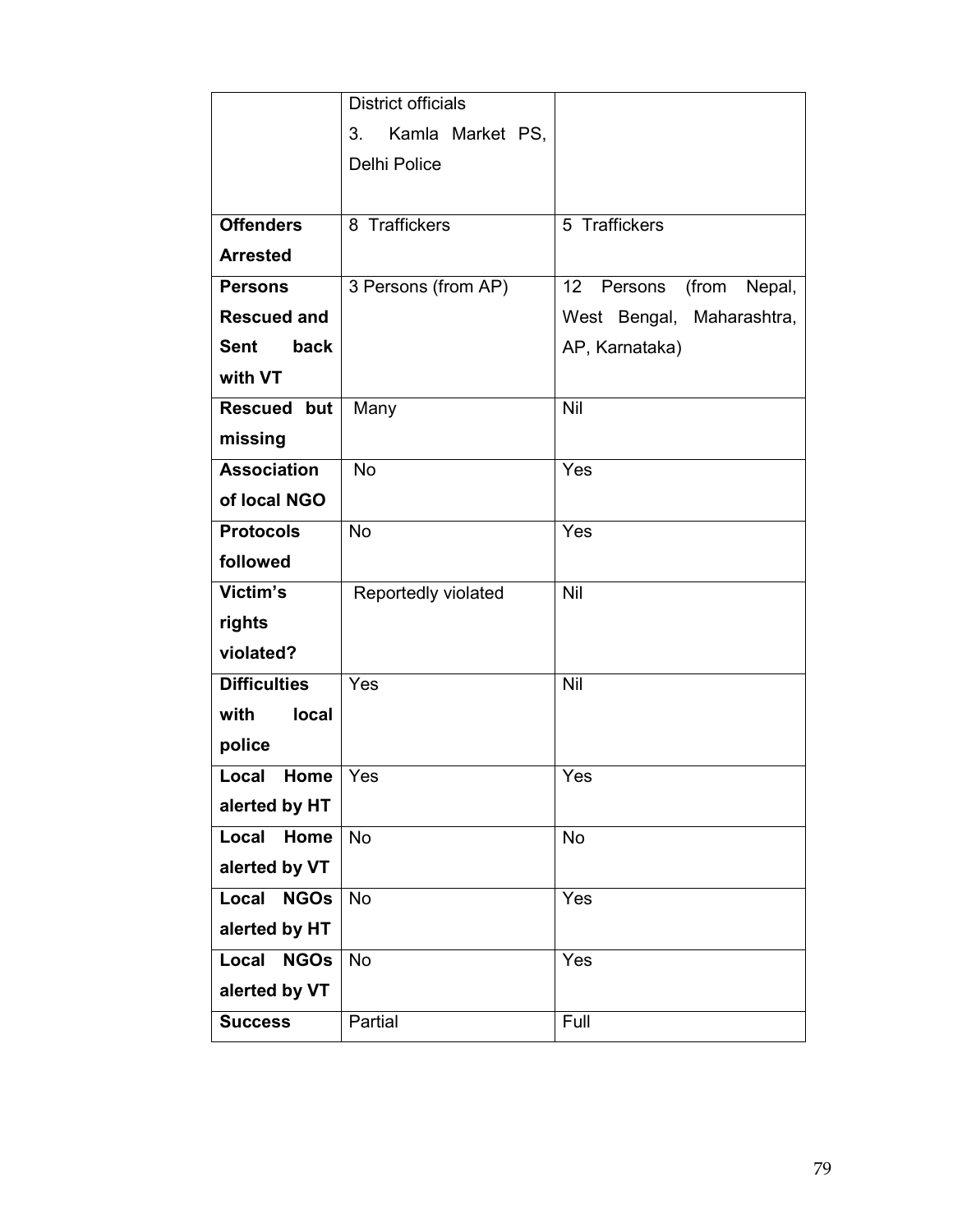## POINTS TO LEARN

- 1. VT should inform HT in advance.
- 2. HT should respond to VT's request.
- 3. HT should alert local Government Homes.
- 4. HT should alert local NGOs and Homes.
- 5. HT should arrange local NGOs for rescue.
- 6. HT and VT should both be fully involved in all activities including planning.
- 7. Planning is essential before starting the operation. All contingencies are to be taken into consideration during planning.
- 8. NGO association is a must. HT should take all steps to involve NGO at all stages.
- 9. Liaison with judiciary is important to get the warrants and judicial approvals on time.
- 10. Accountability of officials for all acts of omission and commission need to be ensured.
- 11. Good work should be commended without delay.

## HIGHLIGHTS OF THE BANGALORE RESCUE OPERATION

- 1. The Anti Human Trafficking Units (AHTU) set up by UNODC, did a splendid performance.
- 2. All the 3 AHTUs of Andhra Pradesh have jointly participated in this operation.
- 3. The entire operation took place under the close supervision of the Inspector General of Police and the Superintendent of Police of CID, Andhra Pradesh. This ensured the best delivery.
- 4. The entire operation of rescue and post rescue had the personal participation of the Director of NGO Prajwala, Hyderabad; an agency working for more than a decade in Anti Human Trafficking.
- 5. A text book case where all protocols and procedures were followed scrupulously.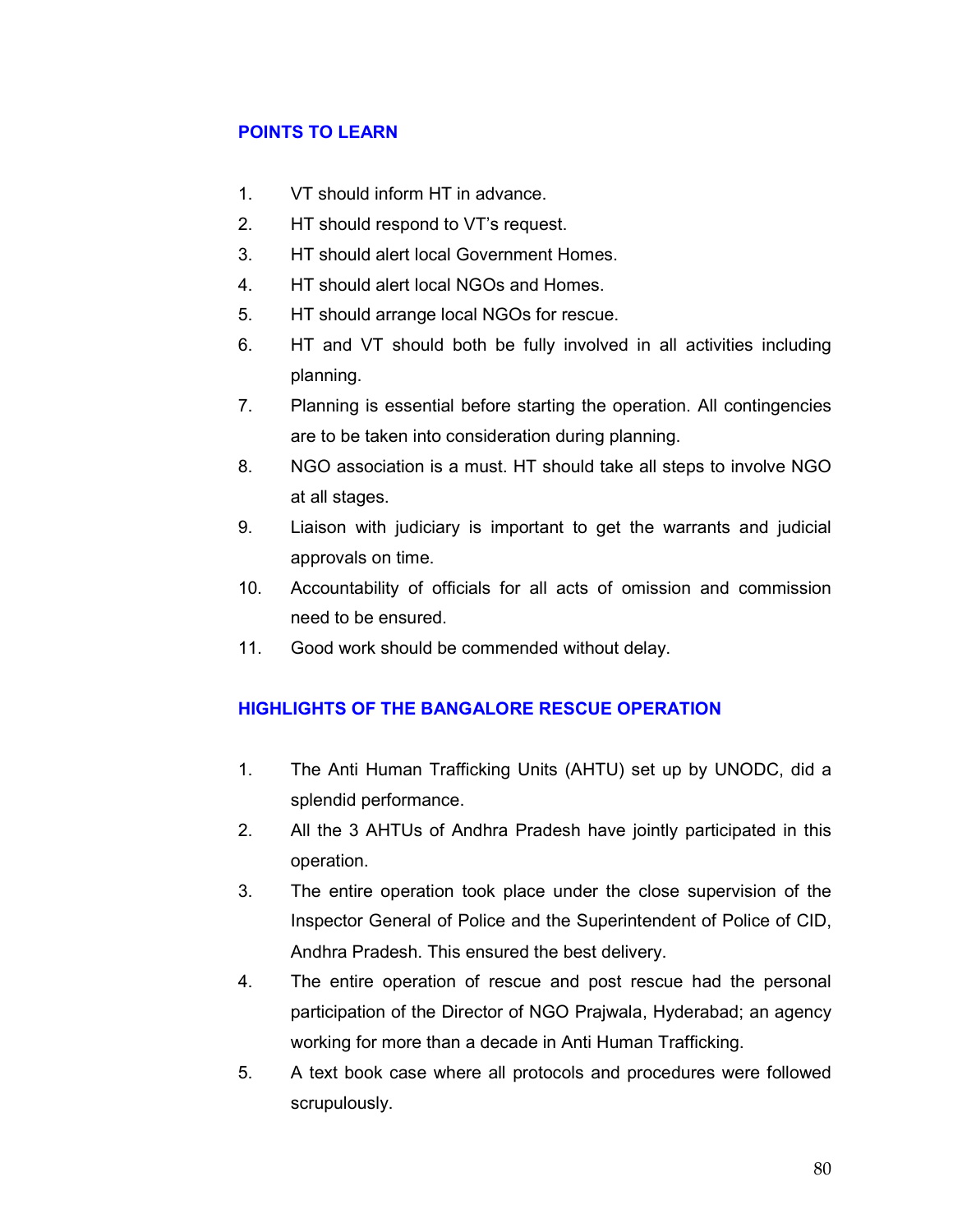- 6. Victim's needs and best interest was the primary focus throughout the operation.
- 7. A good example of inter state police co-ordination and that of Police – NGO partnership.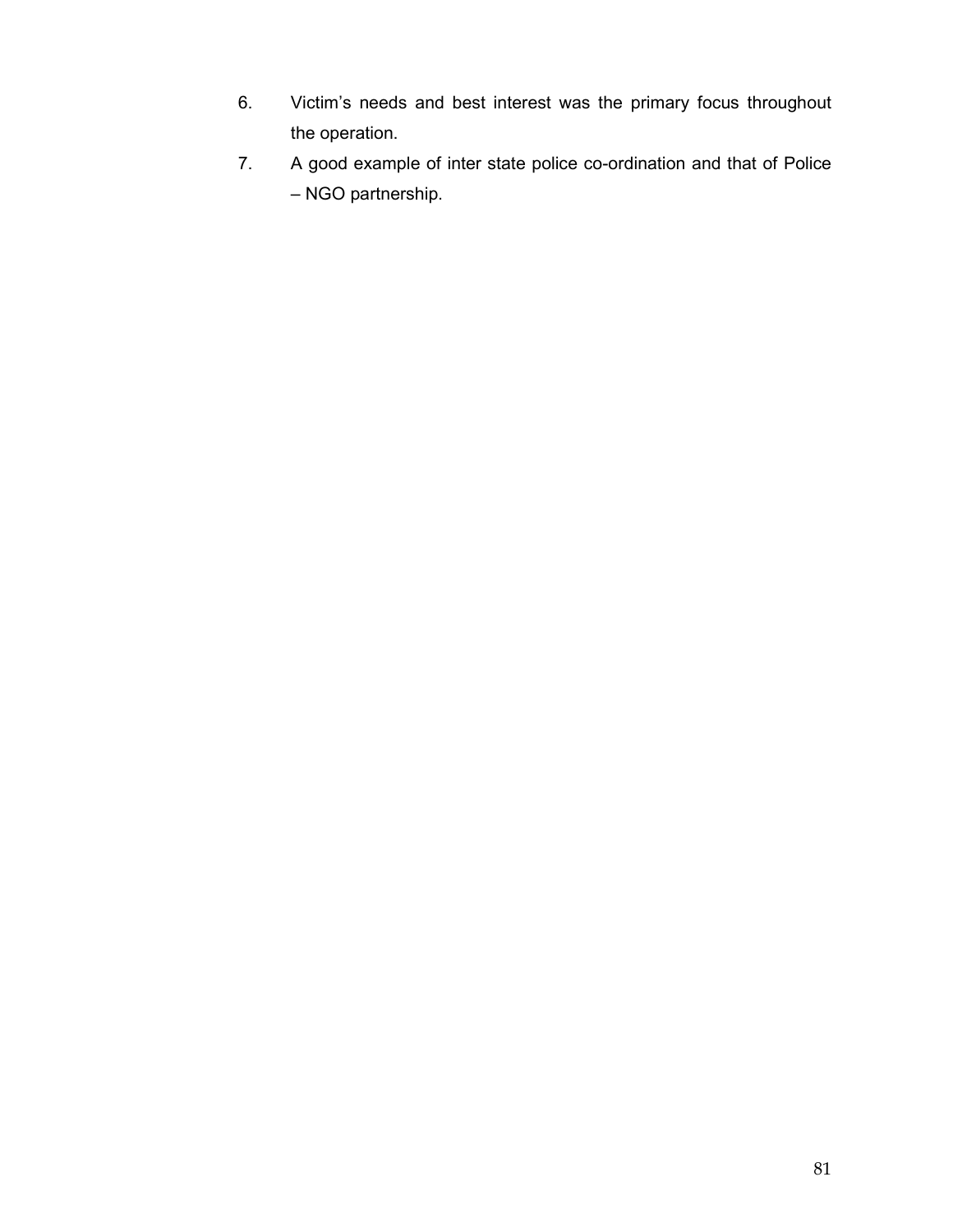#### GOVERNMENT OF ANDHRA PRADESH ABSTRACT

WDCW & DW Department – Setting up of a Relief and Rehabilitation Fund for victims of atrocities – Enhancement of immediate relief fund form Rs. 5000/- to Rs. 10,000/- to the children an women who are rescued form trafficking – Orders – Issued.

WOMEN DEVELOPMENT CHILD WELFARE & DISABLED WELFARE (WP) DEPT.

D.O. Ms. No. 13 Dated: 21 – 4 – 2006 Read the following:-

- 1. G.O. Ms. No. 47 WDCW&DW (Prog) Dept. dt. 12-7-1999
- 2. G.O. Ms. No. 1 WDCW&DW (Prog) Dept. dt. 3-1-2003
- 3. G.O. Ms. No. 28 WDCW&DW (Prog) Dept. dt. 4-7-2003
- 4. From the Director, WD&CW, Hyderabad Lr. No. 32/A1/2006, dt. 4-1- 2006

ORDER: -

In the G.O.  $1<sup>st</sup>$  read above, a Relief and Rehabilitation fund was set up for providing relief to women who become unfortunate victims of atrocities, like rape, molestation, kidnapping, abduction of women and girls, dowry deaths, etc.

2. In the G. O.  $2^{nd}$  read above, Government have issued orders on the policy for combating trafficking of women and children for commercial sexual exploitation and Government have also decided to utilize the existing rehabilitation and relief fund for providing relief to victims of trafficking. It was also ordered therein that the fund should be utilized for the purposes as enumerated under the Rehabilitation and relief fund.

3. In the G.O.  $3<sup>rd</sup>$  read above, government ordered that an amount of Rs. 5,000/- or actuals, whichever is lower, be paid either by the Director, WD & CW or the District Collectors to the children / women who are rescued from trafficking as immediate relief for the purpose of travel, clothing, medicine and other immediate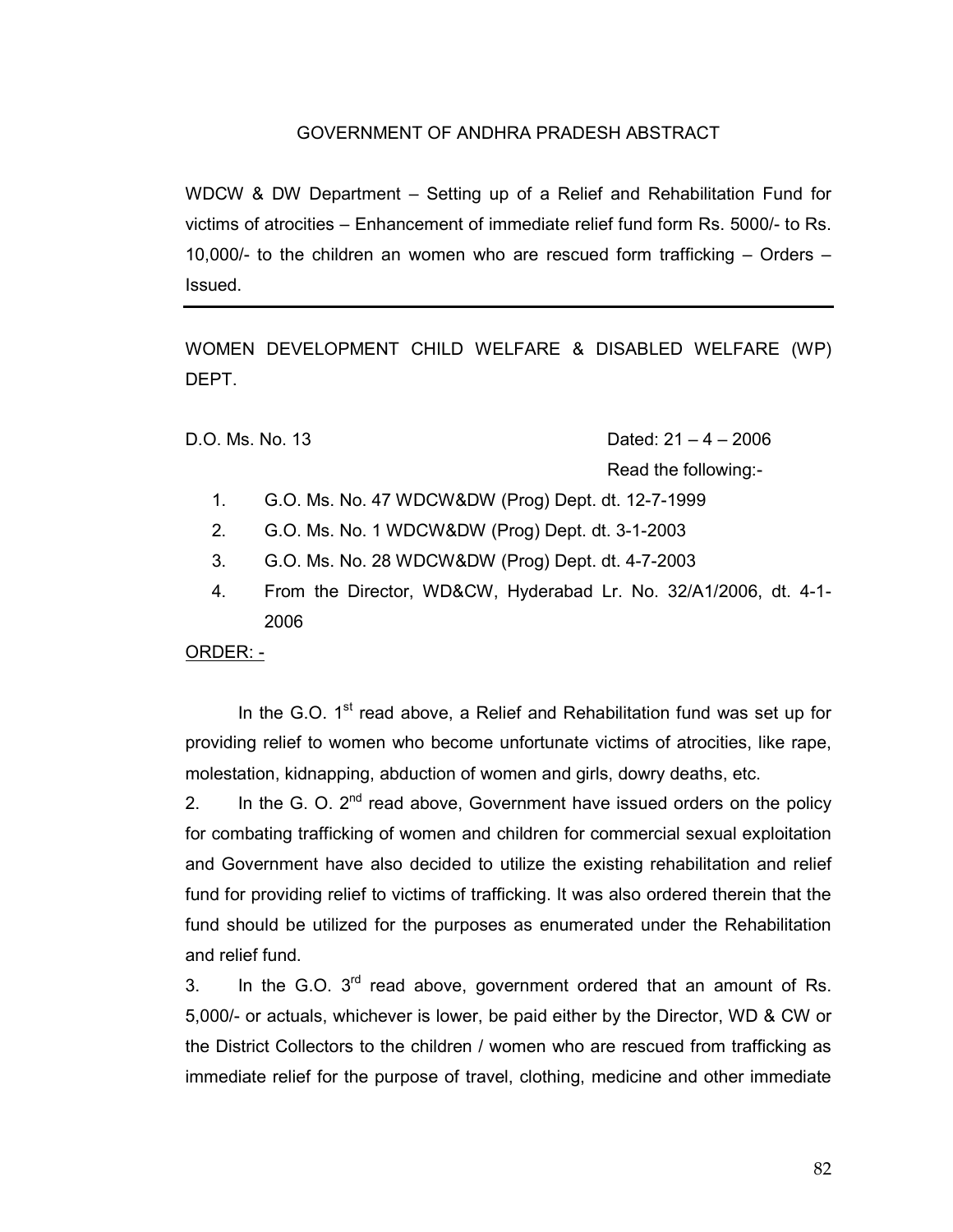necessities as indicated in the Annexure for the women and children rescued form trafficking.

4. In the review meeting of State Level Coordination Committee on Policy for Combating Trafficking of Women and Children for commercial sexual exploitation held on 16-12-2005, it was decided to increase the immediate relief to women and children rescued form trafficking from Rs. 5,000/- to Rs. 10,000/-.

5. After careful examination, Government hereby order that the immediate relief to women and children who are rescued from trafficking be enhanced from Rs. 5,000/- to Rs. 10,000/-.

6. The other conditions stipulated in the G.O.  $3<sup>rd</sup>$  read above remain unchanged.

7. The expenditure in this regard shall be debited to "2235 SS & W – 02 SW – MH – 103 Women Welfare (SH) 27 Financial Assistance to women and girl affected by cognizable offences under criminal procedure code and victims of trafficking, 310 Grant – in – aid 312 Other Grant - in – aid".

8. This order issues with the concurrence of Finance Department vide their U.O. No. 6842/61/Exp. WD/06, dt. 21-3-2006.

(BY ORDER AND IN THE NAME OF THE GOVERNOR OF ANDHRA PRADESH)

# PRABHAKER D. THOMAS PRL. SECRETARY TO GOVERNMENT

To,

The Home Department The Director, WD&CW, Hyderabad The Director General fo Police, Hyderabad All District Collectors All Superintendents of Police The A.G.A.P., Hyderabad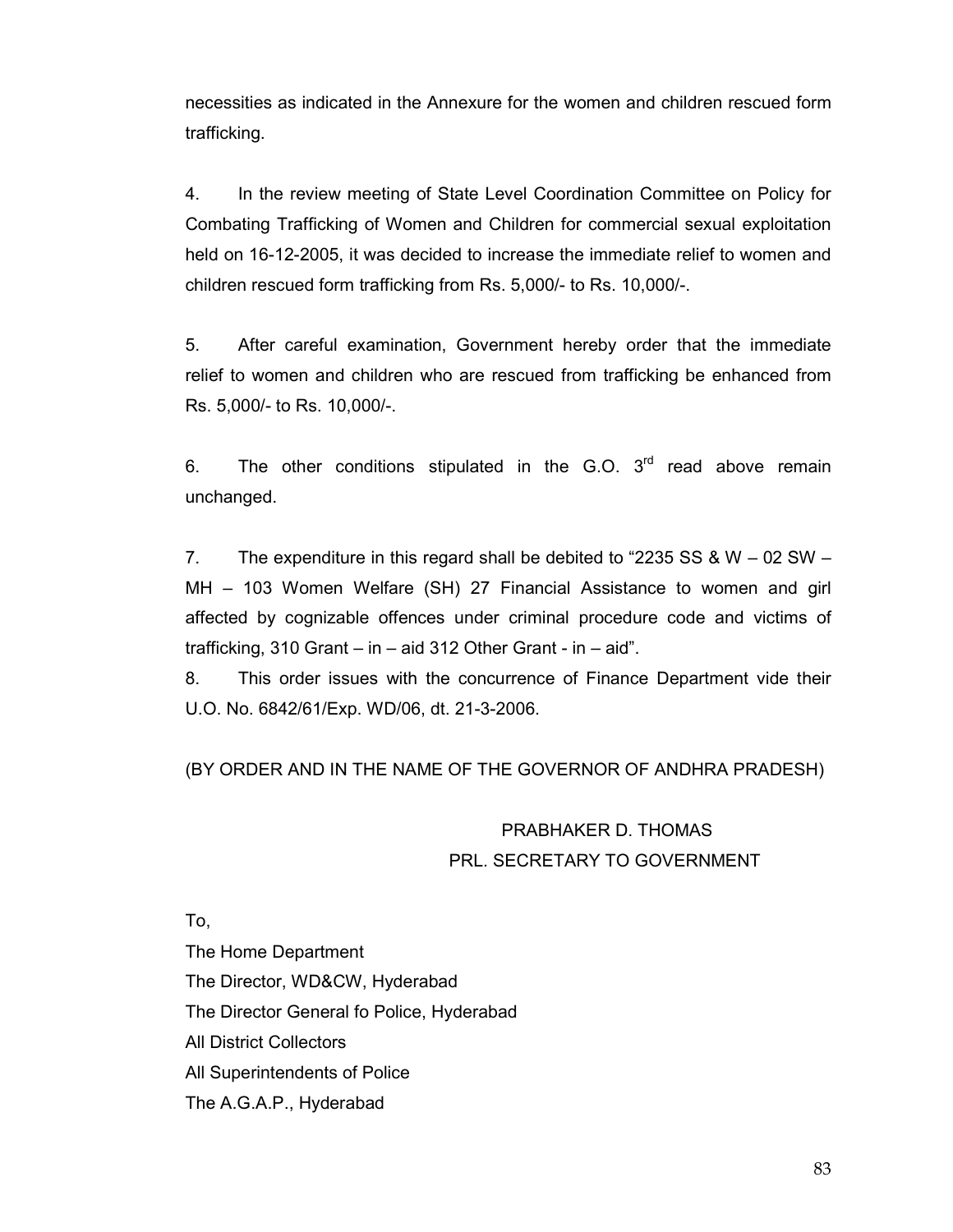## Copy to:-

The Pay and Accounts Officer, A.P., Hyderabad The Director of Treasuries and Accounts, Hyderabad The Spl. Secretary to C.M. Finance (Expr. WDCW&DW) Dept. The Commissioner, Information and Public Relations Department, Hyderabad The P.S to Minister (S.E.) Department SF/SC

//Forwarded by Order//

SECTION OFFICER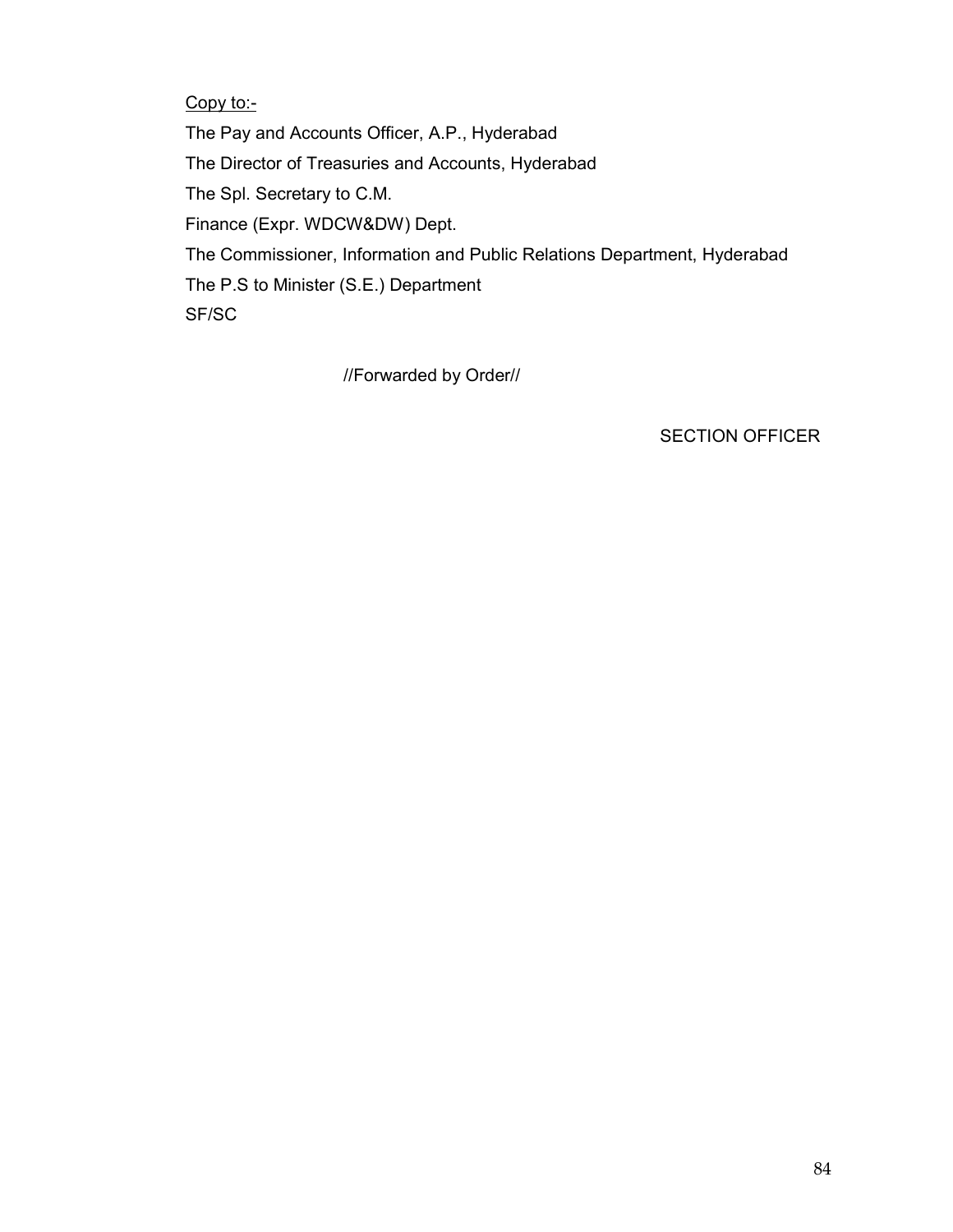# LIST OF ABBREVIATIONS

| AP          | Andhra Pradesh                                                 |  |
|-------------|----------------------------------------------------------------|--|
| <b>CID</b>  | Criminal Investigation Department (of the State Police)        |  |
| <b>CWC</b>  | <b>Child Welfare Committee</b>                                 |  |
| <b>DGP</b>  | <b>Director General of Police</b>                              |  |
| <b>DSP</b>  | Deputy Superintendent of Police                                |  |
| <b>DWCD</b> | Department of Women and Child Development                      |  |
| <b>FIR</b>  | <b>First Information Report</b>                                |  |
| <b>GNO</b>  | Government<br>Nodal<br>Officer (representing<br>the<br>various |  |
|             | Departments of the Government, other than the Police           |  |
|             | department)                                                    |  |
| HT.         | <b>Hosting Team</b>                                            |  |
| <b>JT</b>   | Joint Team                                                     |  |
| <b>MWCD</b> | Ministry of Women and Child Development                        |  |
| <b>NGO</b>  | Non Government Organization                                    |  |
| <b>PNO</b>  | <b>Police Nodal Officer</b>                                    |  |
| <b>PS</b>   | <b>Police Station</b>                                          |  |
| <b>SP</b>   | Superintendent of Police                                       |  |
| VT          | <b>Visiting Team</b>                                           |  |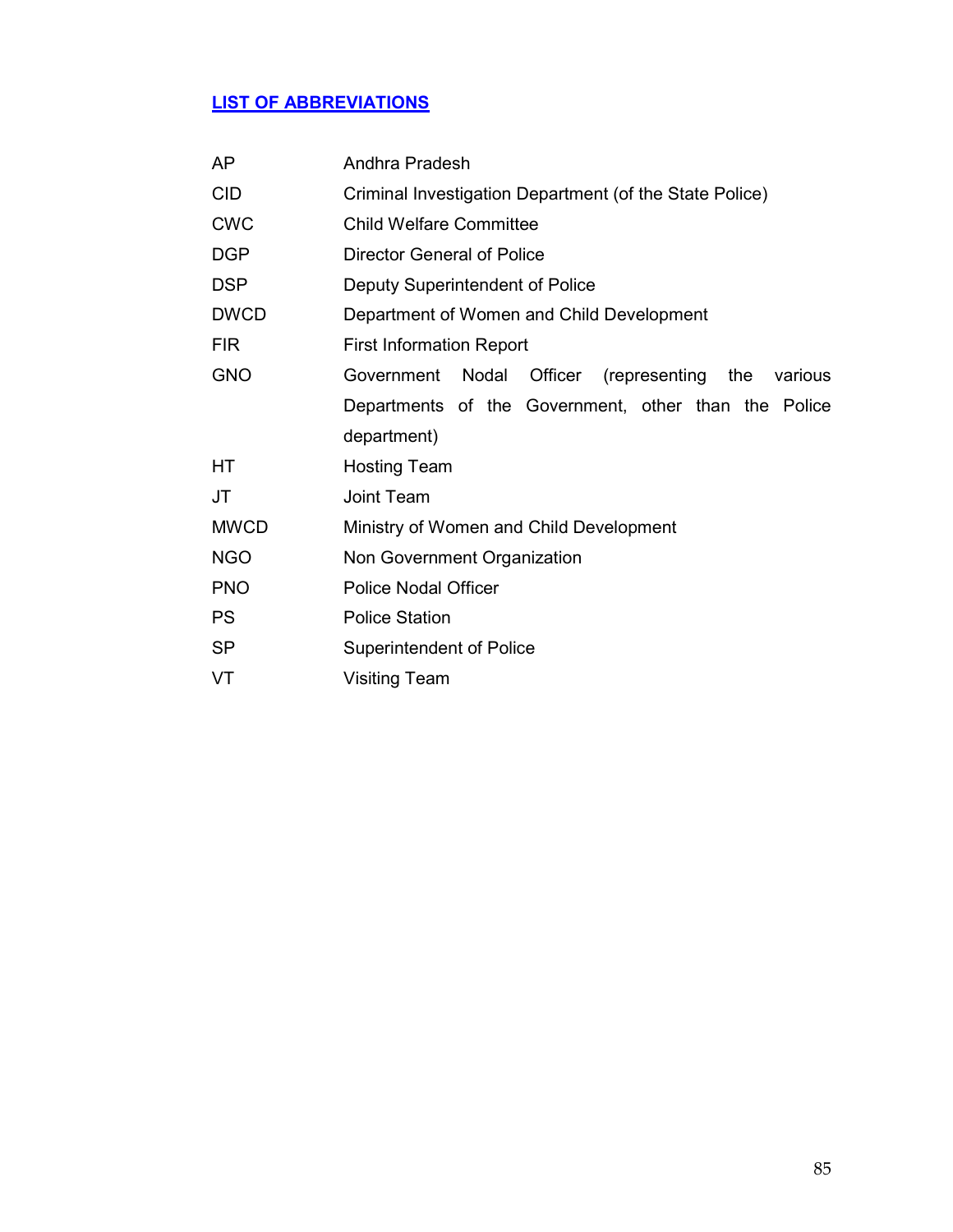#### Annexure D

## REPATRIATION PROCESS OF A CHILD (FOREIGN COUNTRIES)

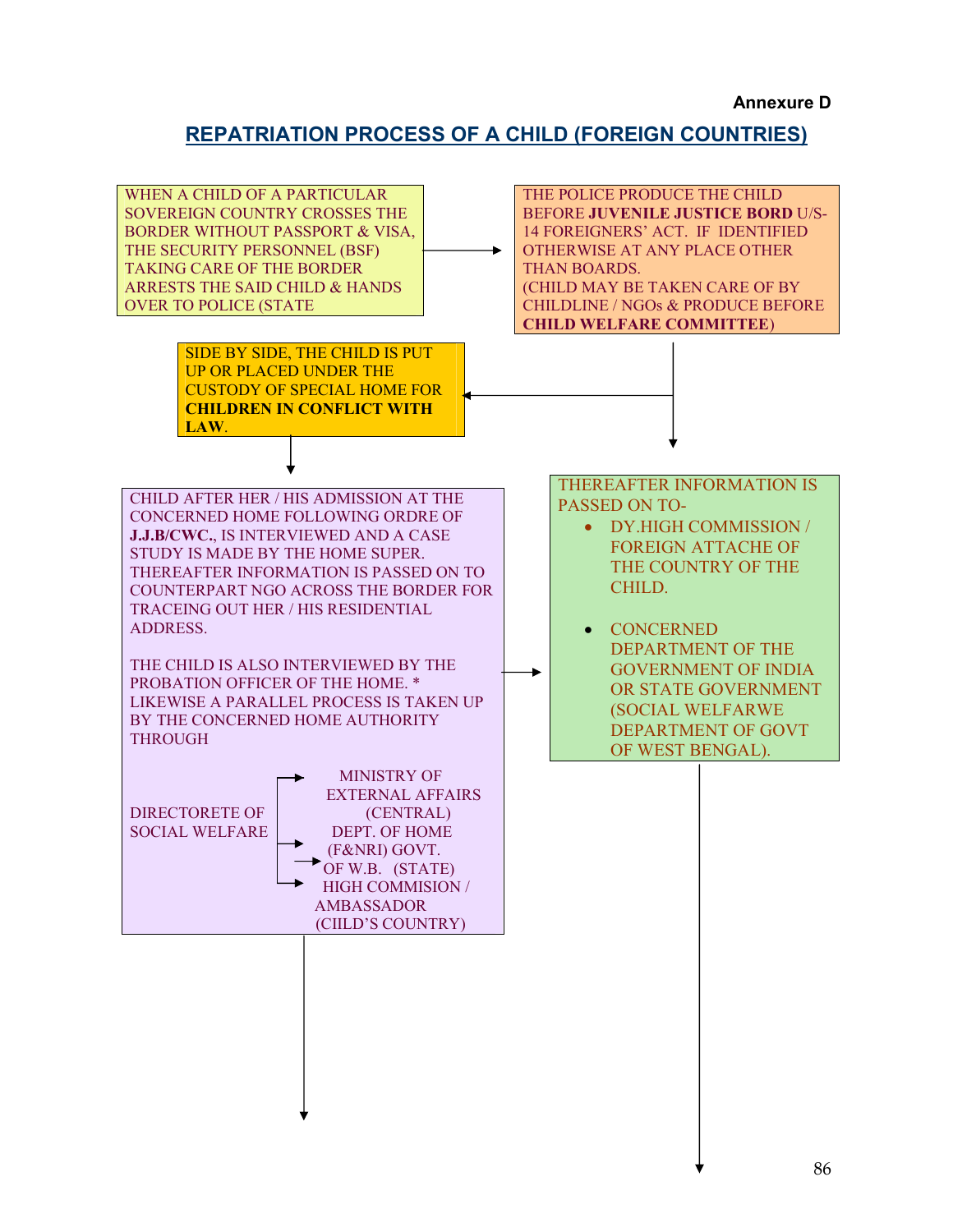### SAY -IN CASE OF BANGLADESHI CHILD